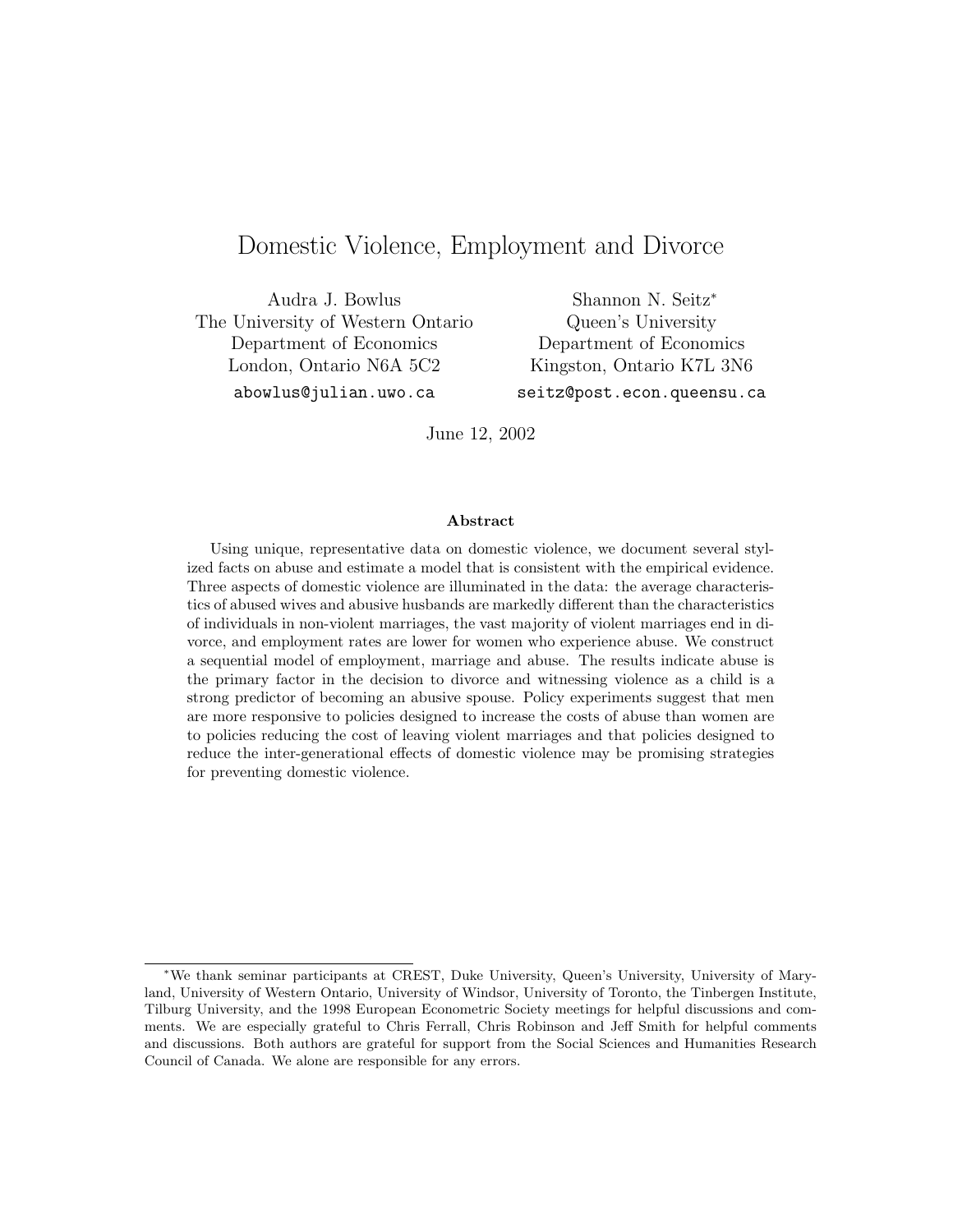# 1 Introduction

Domestic abuse<sup>1</sup> is a social issue of concern to individuals and policy makers alike. The magnitude of the problem may be surprising: estimates from the Canadian Violence Against Women Survey (VAWS) indicate that 29% of ever-married Canadian women (Statistics Canada, 1993a, p.4) and 50% of divorced women have been victims of abuse.<sup>2</sup> Despite the prevalence of domestic violence, the private nature of this phenomena and the resulting unavailability of data made abuse a difficult subject to study. However, surveys detailing the incidence of domestic violence have recently emerged and a series of studies concerning the economic implications of abuse has followed.

Tauchen, Witte and Long (1991) were the first to model domestic violence within an economic framework. In their model, husbands maximize utility by choosing the amount of abuse and income to tranfer to their wives, subject to the wives' reservation utility levels. This framework has been applied to several data sets to estimate the number of incidents of violence in abusive marriages (Tauchen, Witte and Long, 1991; Farmer and Tiefenthaler, 1997; Kingston-Riechers, 1997). The papers in this literature, while providing an important first step in our understanding of domestic violence, tended to rely on small, select samples of currently married and abused women or samples of women who contacted the police. These data likely exclude women who left abusive relationships after learning their spouse's behavior, and may therefore present an inaccurate portrayal of the prevalence of abuse. Others in the literature have studied the effects of abuse on employment (Lloyd 1997a, 1997b) and the relationship between abuse and divorce (Kingston-Riechers, 2001). While these studies point out important potential effects of abuse, they ignore the selection into marriage and the relationship between employment and marital status decisions. In

<sup>&</sup>lt;sup>1</sup>The expressions domestic abuse and domestic violence shall be used interchangeably in this paper.

<sup>&</sup>lt;sup>2</sup>The VAWS defines domestic violence as including any of the following activites: threatening to hit, pushing, grabbing, shoving, slapping, kicking, hitting, biting, beating, choking, threatening to use or using a gun or knife or sexual assault.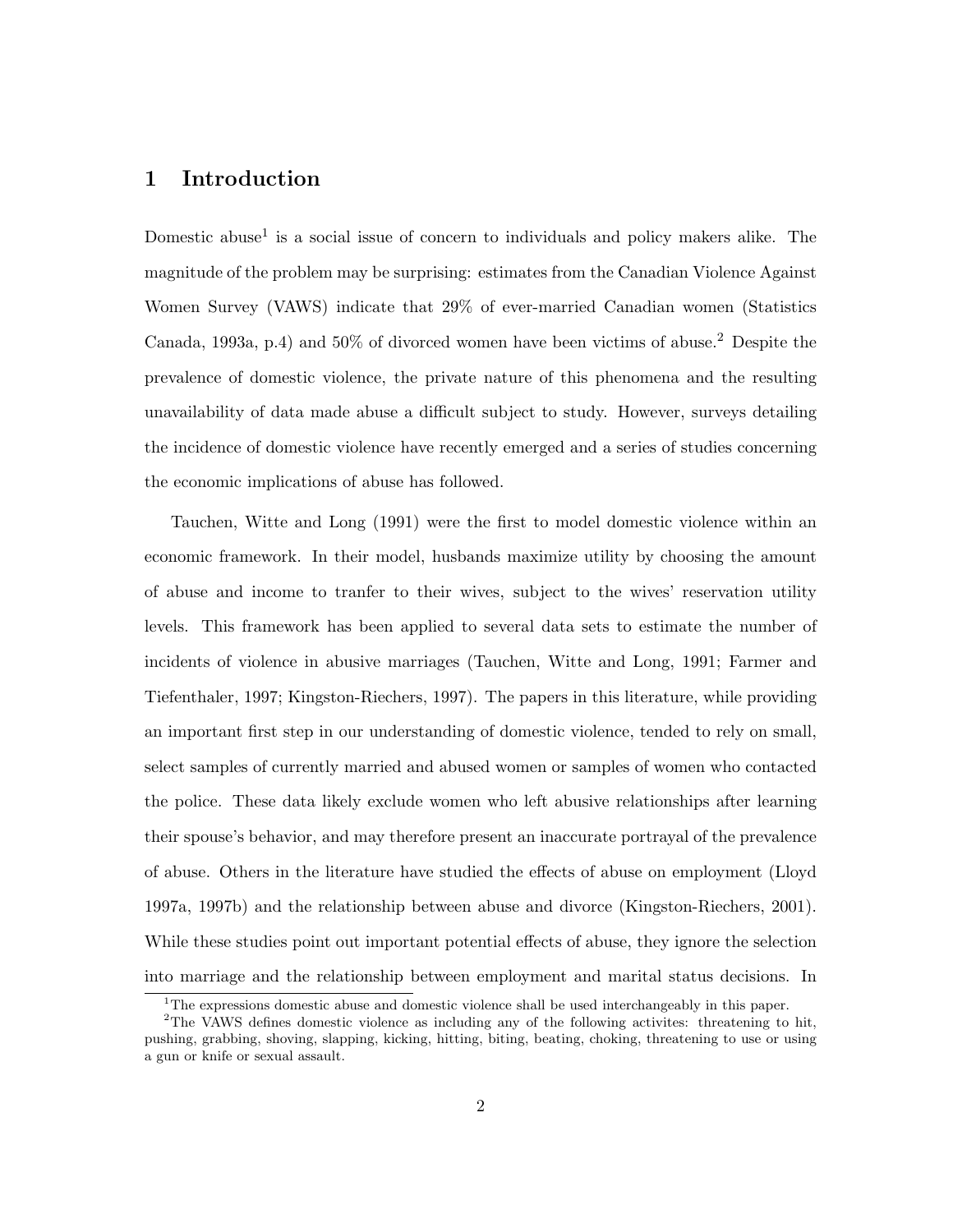addition, domestic violence is treated as an exogenous determinant of behavior in many studies. These issues all likely have important consequences for any inference regarding domestic violence.

In this paper we address these shortcomings and make two important contributions to the existing literature on domestic abuse. First, we document several stylized facts on domestic violence using the 1993 VAWS. The VAWS, which contains a large, random sample of women, is one of the most representative data sets currently available on domestic violence.<sup>3</sup> One particularly valuable feature of the data is information on the presence of violence in the family of origin for women and current and past spouses. This background variable is not only a strong predictor of domestic abuse, but is important for modelling as it is exogenous to the individual. The data highlight three noteworthy aspects of abuse: (1) the average characteristics of abused wives and abusive husbands are markedly different from their counterparts in non-violent marriages, (2) the majority of violent marriages end in divorce, and (3) the employment rate of abused women, regardless of current marital status, is lower than that for non-abused women.

Second, we construct and estimate a model that is able to account for the empirical regularities observed in the data. Similar to Tauchen, Witte and Long (1991), domestic violence serves two roles for men within the model. Men may have preferences over abuse directly and may also use abuse as a mechanism through which to influence their wives' behavior, in particular her employment decision. To capture the relationship between domestic violence and divorce, men and women make decisions sequentially in the model. That is, women make employment decisions taking into account how their behavior influences the likelihood of experiencing abuse in the future and men decide whether to abuse taking into account

<sup>3</sup>Several studies outside the economic literature have studied these data extensively. For example, Thompson, Saltzman and Johnson (2001) and Ratner (1998) document the determinants of suffering injury from physical abuse in the VAWS and the health effects of abuse, respectively. Wilson, Johnson and Daly (1995) consider the demographic correlates of domestic violence.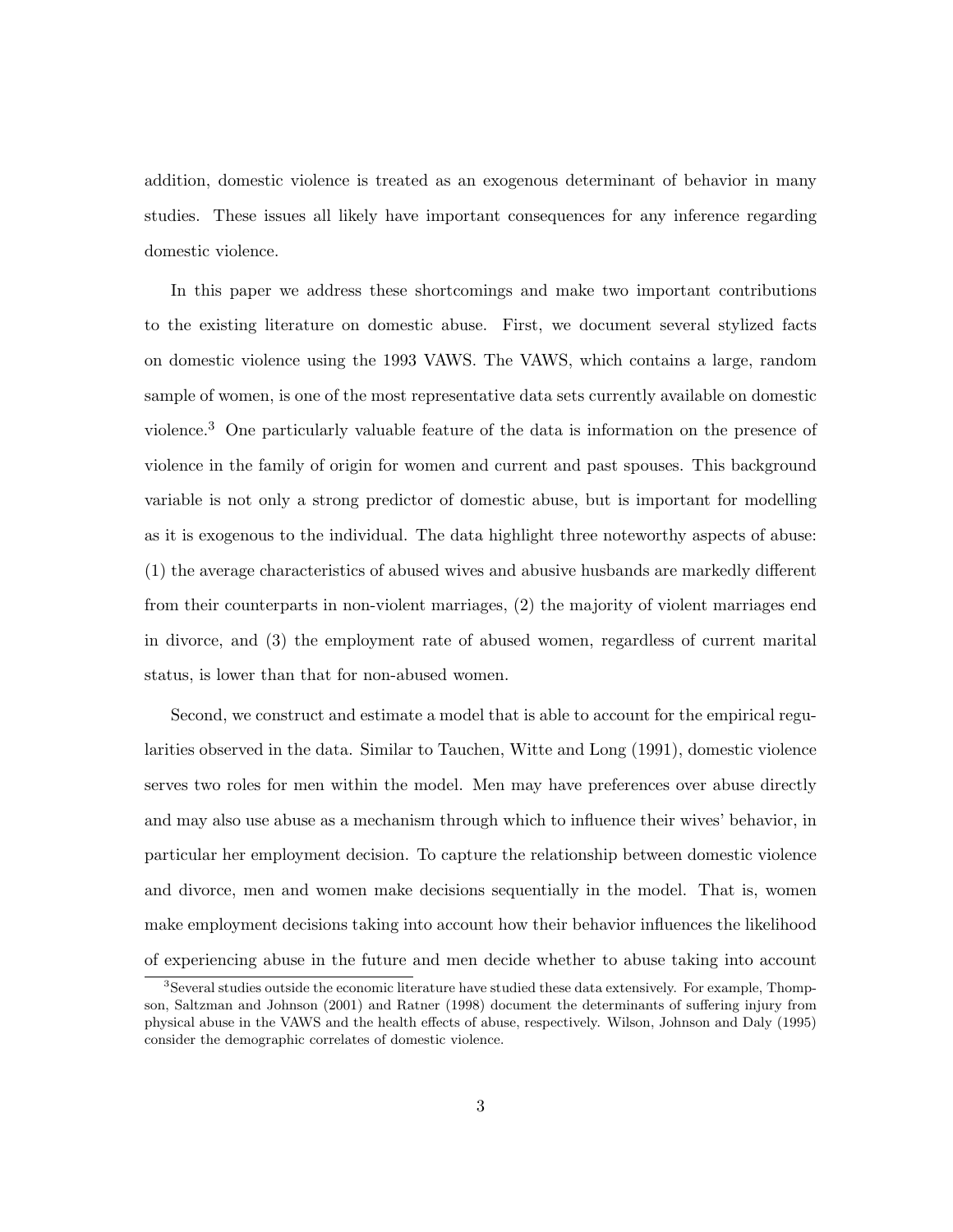the likelihood their wives will divorce them. Finally, heterogeneity in characteristics that determine the female's tolerance for abuse and the male's predilection for violence are included in the model. This feature is incorporated to capture the strong correlation in the data between violence in an individual's family of origin and violence in an individual's own marriage. To estimate the model, we use data from the VAWS on initial marriage formations, domestic violence experienced by women in current and past relationships, violence in the family backgrounds of women and their spouses and the female's current employment behavior.

The results of our analysis reveal the following findings. First, domestic violence is the driving force behind divorce decisions: women who are abused are 76% more likely to divorce than women in non-violent marriages. This finding is in direct contrast to the common perception that most abused women are unable to leave violent relationships. Second, for men observing domestic violence as a child, the likelihood of abusing one's own wife increases by 348%. This highlights the importance of inter-generational effects of domestic violence. Third, the lower employment rates of abused women observed in the raw data are attributed to differences in exogenous characteristics, as we find abuse does not have a direct casual effect on the current employment decisions of married women and the employment decisions of women do not have a significant impact on the husband's decision to abuse. Finally, results from policy experiments highlight the potential of policies aimed at reducing the inter-generational effects of violence and imposing separation costs on abusive spouses to reduce domestic violence rates.

# 2 The Violence Against Women Survey

The VAWS was conducted between February and June of 1993 and involved telephone interviews of 12,300 women aged 18 and above in all provinces of Canada. The survey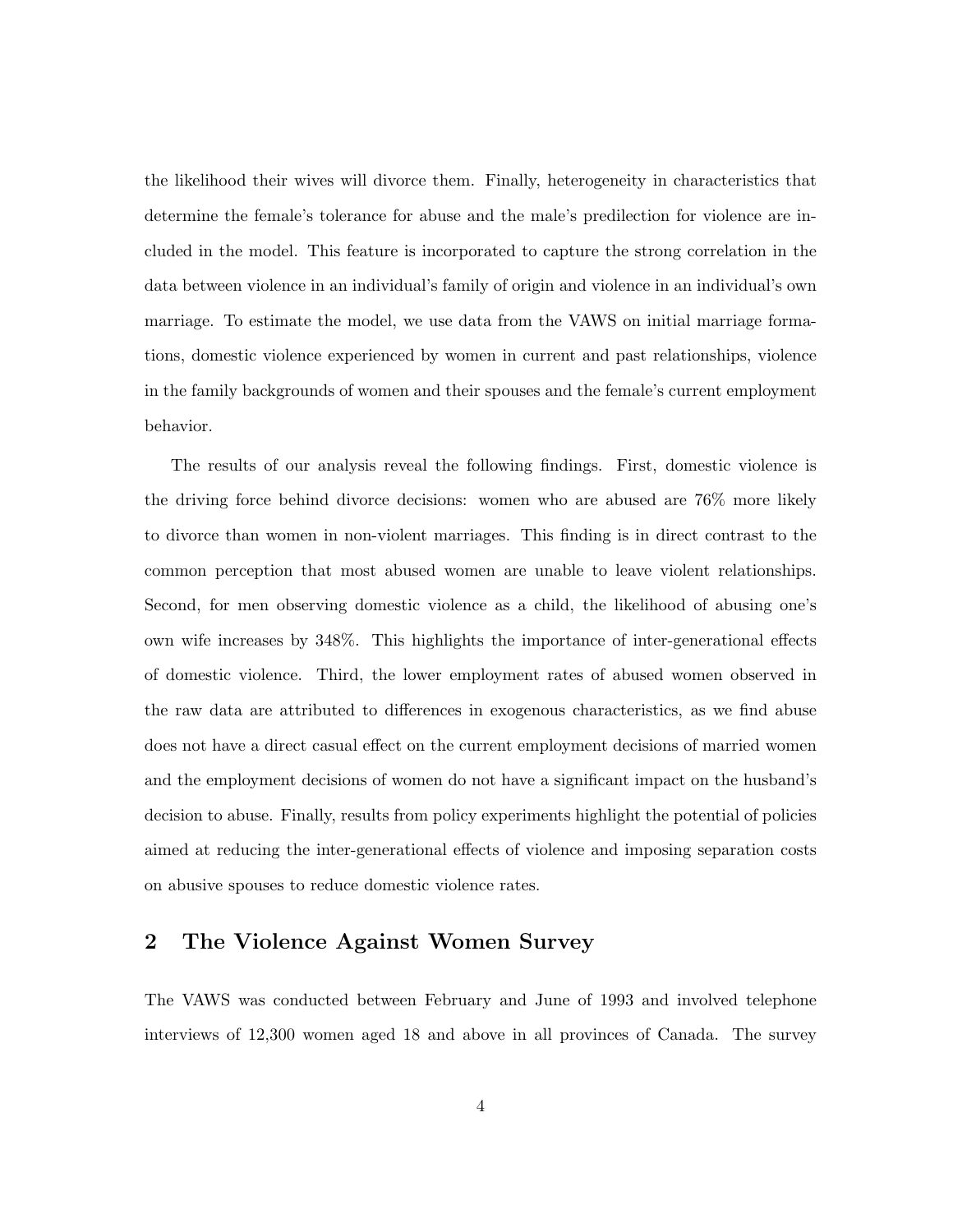dealt with the respondents' experiences of violence since the age of 16 as well as their perception of personal safety. The VAWS is particularly valuable in three respects. First, it contains a random sample of women. This is in contrast to most surveys involving abuserelated subject matter, where samples tend to be limited to abused women seeking services (Tauchen, Witte and Long, 1991; Farmer and Tiefenthaler, 1997) or to low income families in a restricted geographical area (Lloyd, 1997a, 1997b).

Second, survey responses were not restricted to reported incidents alone: all activities considered an offense under the Canadian Criminal code, reported or not, were recorded. As a result, the problem of underestimating the prevalence of violence by restricting responses to reported incidents is mitigated to some extent. However, considering the highly sensitive nature of the survey questions, the data may still be subject to some degree of underreporting. It is likely that all women do not fully disclose their experiences regarding domestic abuse to the interviewer out of fear, shame or denial (Okun, 1986; Weis, 1989; Straus and Gelles, 1992; Dutton, 1995). Furthermore, women may be more likely to report abuse in a past marriage than abuse in a current marriage. It is also possible that nonresponse to the survey as a whole may be correlated with abuse. We are not able to directly address this issue. However, Statistics Canada, recognizing the sensitive nature of the survey, consulted a wide range of experts while constructing the questionnaire to mitigate the degree of non-response in the survey. Interviewers were trained to recognize and respond to signals that the respondent was concerned about being overheard and telephone numbers of local support services were offered to women reporting current cases of abuse and to women in distress (Statistics Canada, 1994b). In addition, sensitive questions on the survey were prefaced with statements designed to make the respondent more comfortable answering the question. As a result of these efforts, it is likely that under-reporting of domestic violence is diminished to a large extent.<sup>4</sup>

<sup>4</sup>A total of 19,309 eligible respondents were contacted, resulting in a response rate of 63.7% (Statistics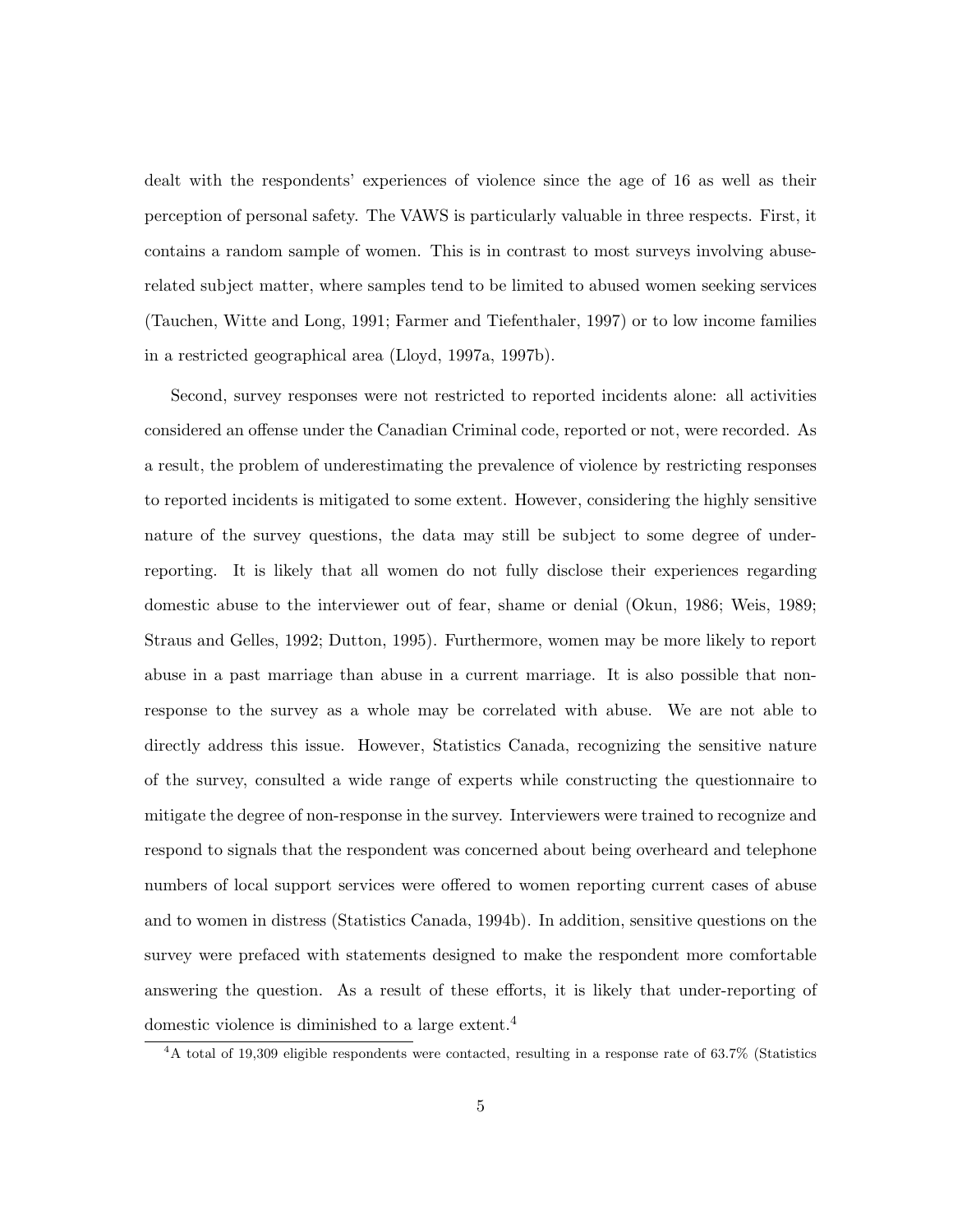Third, the data set contains detailed information about the frequency and severity of abuse, data on previous marriages and personal background information on respondents and their spouses, including violence in the family of origin. In this context, violence in the family of origin refers to incidents of domestic abuse inflicted on the mother by the father. The latter information is extremely important. As noted in the introduction, domestic abuse is often treated as an exogenous determinant of outcomes, even though in the same literature it also is recognized as the outcome of a household decision problem. Information on family background aids us in studying the simultaneity of these outcomes as it provides a source of exogenous variation in determining abuse. In addition to rich information on domestic violence, the VAWS contains standard information on the personal characteristics of women, including current employment status, education and the presence of children.

To conduct our analysis, the following restrictions are placed on the sample. First, to reduce the number of women currently receiving schooling and women not participating in the labor force for retirement reasons, the age range of the sample is restricted to women aged 25-55 who are not enrolled in school, eliminating 5620 women. Any married women with more than two relationships  $(436)$  and any currently single women with more than one relationship (276) are removed, for the data only contain information on the current spouse and one past spouse.<sup>5</sup> Any women reporting that they are currently married but not living with their spouse (112) and widows (87) are eliminated from the sample. Finally, all respondents with missing covariate information are eliminated (383). The sample size is thus reduced to 5386 women, of which 5% remain single, 73% remain in their first marriage, 9% are divorced and currently single and 13% are remarried. Below, we document several Canada, 1994a). In light of the relatively low response rate, we compared the VAWS with the SCF. The

average characteristics of women are the same with the exception of the proportion of women living in urban areas and in terms of educational attainments. See Appendix A for further details.

<sup>&</sup>lt;sup>5</sup>For the purpose of this paper, women are recorded as married if they report being married and living with their spouse or if they report living common-law. The VAWS classifies a relationship as common-law if a woman was living with a man as husband and wife without being legally married (Statistics Canada, 1993b). Note that 8% of all currently married women are reported as living common-law.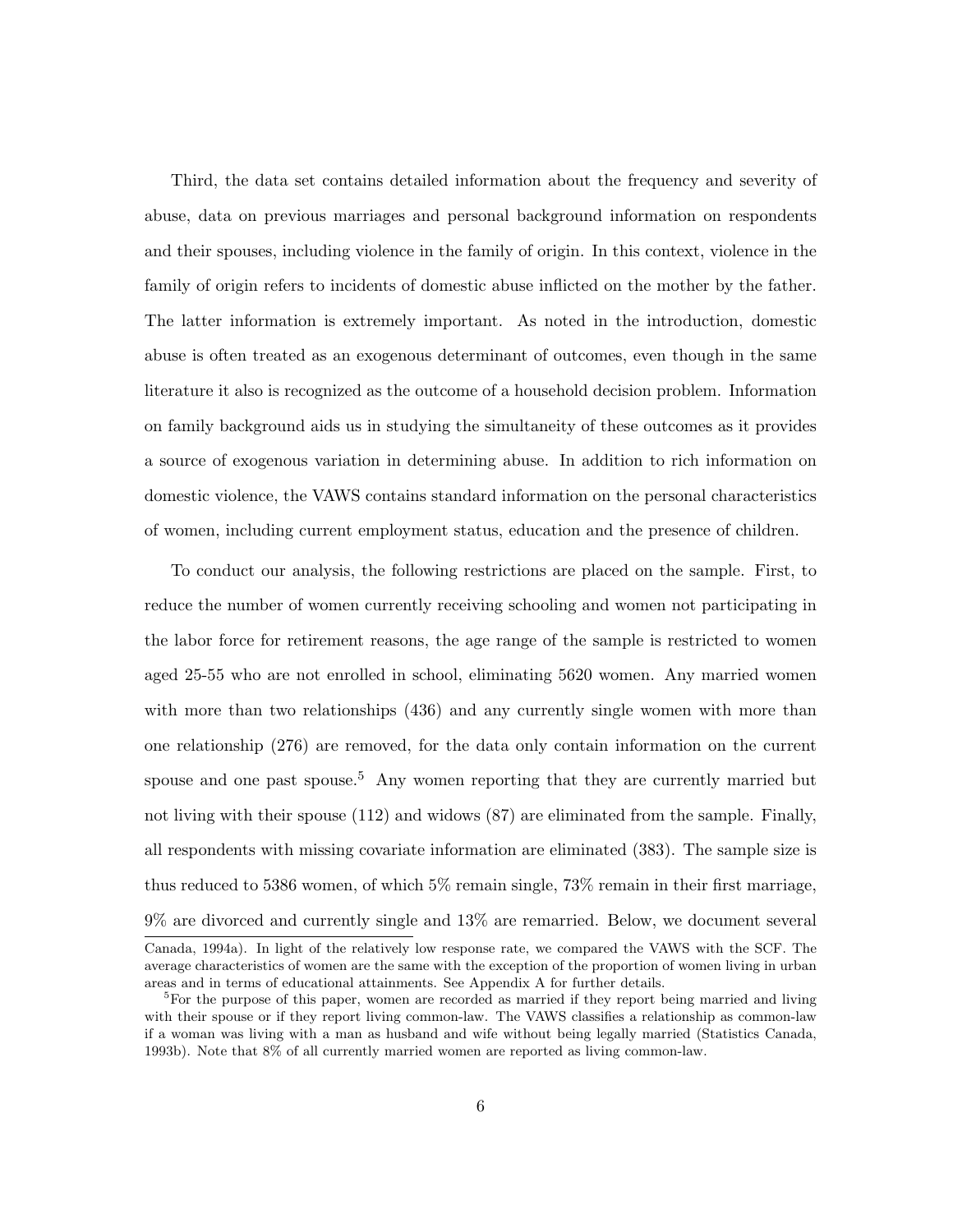empirical regularities regarding marriage, divorce and domestic violence that are found in the data.

## The average characteristics of abused women vary considerably from those of non-abused women

A number of past studies on domestic violence have considered samples of currently married and physically abused women. We present sample statistics for currently married women in Table 1, where the sample is subdivided by the severity of abuse in the current marriage. Women are recorded as experiencing low severity abuse if the highest level of reported abuse involves threatening to hit, pushing, grabbing, shoving or slapping; high severity abuse involves kicking, biting, beating, choking, threatening to use or using a gun or knife, or sexual assault. Key characteristics of women differ across levels of abuse severity: women who experience high levels of abuse are less likely to possess post-secondary and university education and are more likely to come from violent homes than women reporting mild or no abuse.<sup>6</sup> Abused women also marry earlier and are more likely to have children than women who have not experienced violence in their current marriages. Despite the differences among the samples, the labor force behavior of abused women is quite similar to that of non-abused women in terms of weeks worked and participation rates.

## The average characteristics of violent husbands vary considerably from those of non-violent husbands

The characteristics of abusive and non-abusive husbands in current marriages can also be compared in Table 1. Abusive spouses are much more likely to have violent family backgrounds. This finding is consistent with other studies: Strauss, Gelles and Steinmetz (1980) report that men who witnessed their fathers abuse their mothers are three times more likely to abuse their wives in a sample of American couples. Many women report they did not know whether their husbands came from violent homes. Interestingly, spouses with

 ${}^{6}$ Fleming (1997) also reports that one-third of abused women witnessed domestic violence against their mothers.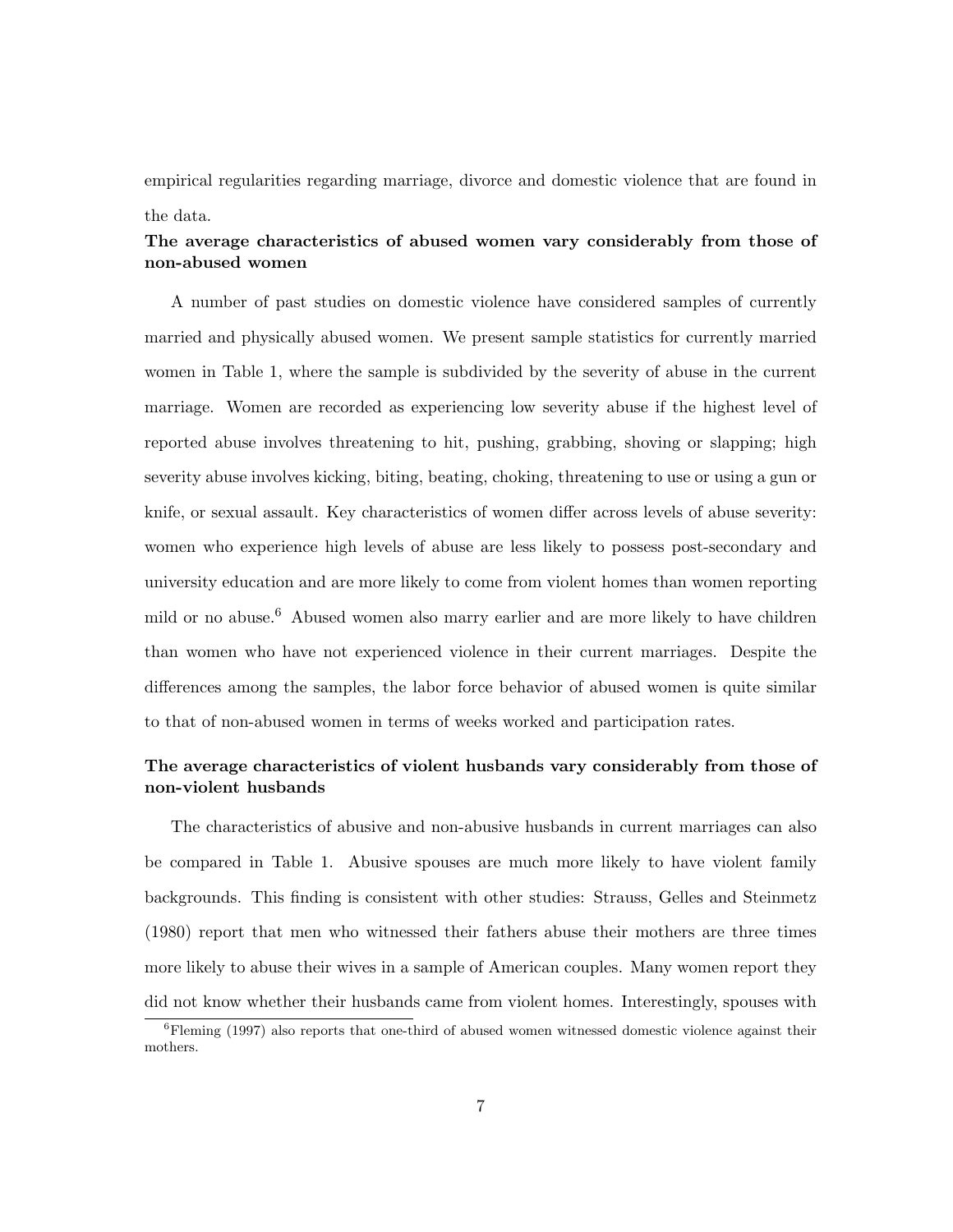unknown family backgrounds are also more likely to be abusive. Abusive husbands are also more likely to have experienced unemployment in the past twelve months and are less likely to have a university education than non-abusive spouses.

### Many abusive marriages end in divorce

The sample of currently married women may not be an appropriate sample of women to consider when discussing domestic abuse, for women who suffered more severe abuse may be more likely to divorce. Table 2 supports this claim, as divorce rates for women abused in first marriages are dramatically different than those for non-abused women: while the divorce rate for non-abused women is 15%, women who experienced high severity abuse in a first marriage have a divorce rate of  $75\%$ .<sup>7</sup> This finding is surprising in light of the psychology literature that contends abused women tend to be caught in a cycle of violence and are unable or unwilling to leave abusive spouses. For example, Dutton (1995, p.167) comments:

Casual discussion with police or other professionals typically generates an account of a woman who needed police intervention to save her life, who agreed to charge her husband, and who was given shelter in a transition home. After a few weeks, despite the support of transition house staff and in the absence of face-to-face contact with her husband, she decides abruptly to return to the marriage and drop the charges. The state is left without its key witness if it proceeds to trial, the police mutter knowingly about 'these women always dropping the charges,' and inexperienced transition-home workers wonder what they did wrong.

The statistics in Table 2 likely differ from past studies because of their use of non-random samples. Many psychological studies utilize small samples of women in shelters or in counseling. Such samples underestimate divorce rates among abused women, as they exclude women who left relationships after learning of their spouse's abusive behavior.

 $7$ Lloyd (1997b) also finds that women who experienced severe abuse are more likely to be divorced in her data on low-income families.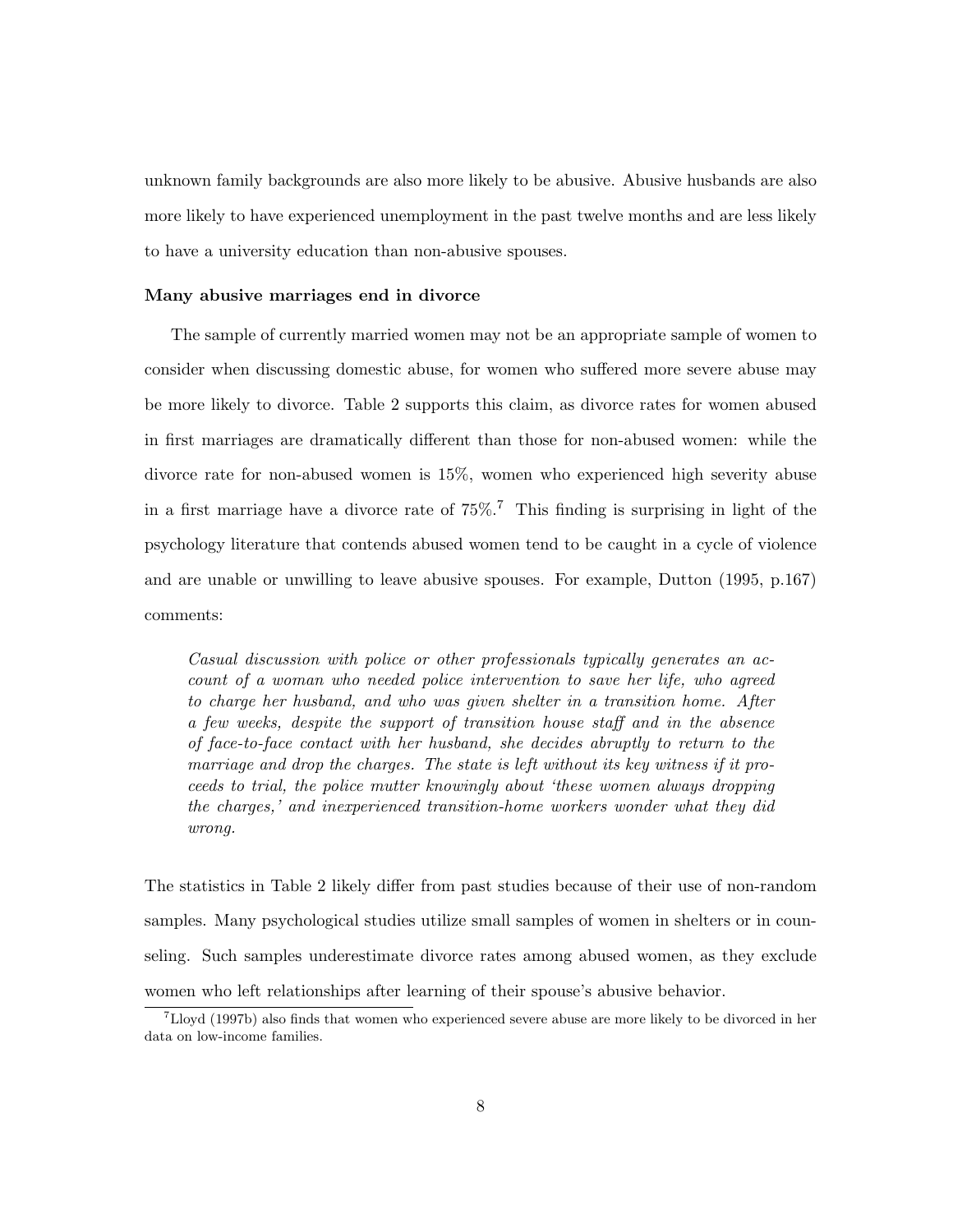Table 3 presents additional evidence that abuse-related characteristics and the prevalence of abuse vary considerably across intact first marriages and those that ended in divorce. Divorced women, even those who remarry, are more likely to come from violent homes. In addition, approximately one-half of past marriages are abusive while only 15% of current marriages report abuse.

#### Abused women are less likely to work than non-abused women

Table 4 presents comparisons of current labor force behavior for abused and non-abused women across different marital histories. In general, abused women are less likely to participate in the labor force or to choose full-year employment than women experiencing no abuse, including women experiencing abuse in past relationships. Whether the differences reported here are due to causal effects of abuse on employment or due to differences in characteristics determining who is abused and who works is a question we address in our econometric specification. Overall, the sample statistics suggest standard economic characteristics of women and their spouses differ across the abused and non-abused samples and that domestic abuse may be an influential factor in both marital and employment choices.

## 3 Model

In this section, we present a model that describes the marriage, divorce, abuse and employment decisions of households and is designed to explain the empirical regularities outlined above. Building on the work of Tauchen, Witte and Long (1991), our model explicitly considers the husband's decision to abuse his wife. It also incorporates important aspects of the wive's divorce and employment decisions within a multi-state, finite horizon framework. The timing in the model is as follows. Women make decisions in every odd period and men make decisions in every even period. During the periods in which men and women do not make decisions, they receive utility from their choice in the previous period and their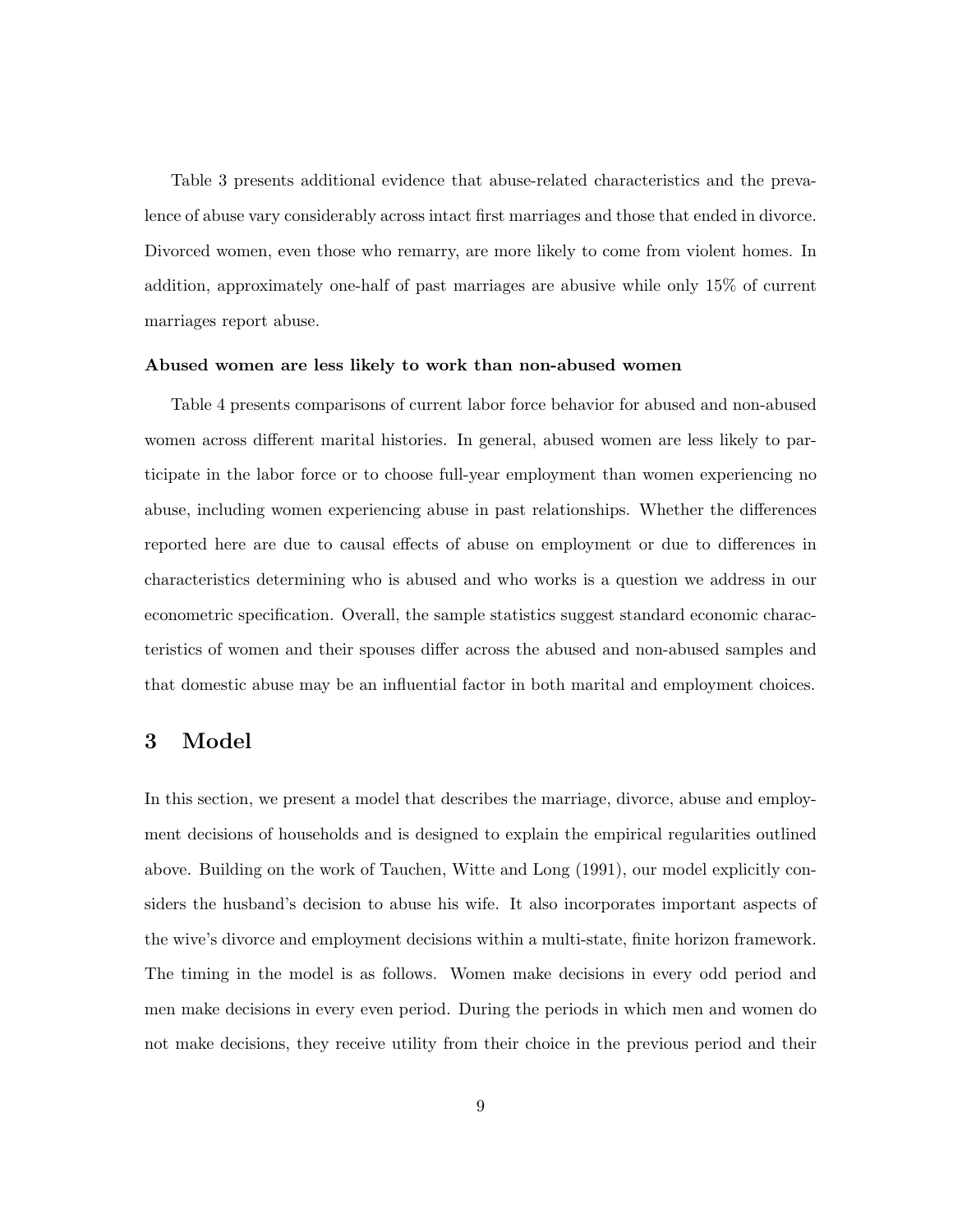spouse's choice in the current period. All agents are single in the first period. Women move first and decide whether to work  $(h)$  or not  $(n)$  and whether to be married  $(m)$  or single (s). Denote the choice set for women  $I = \{sn, sh, mn, mh\}$ . After observing their wife's employment choice, the husband decides whether to be abusive  $(a)$  or not  $(na)$  in the marriage.<sup>8</sup> Denote the choice set for husbands  $J = \{a, na\}.$ 

Within the model, women get disutility from domestic violence and can respond to abuse through their employment and marital status decisions. Abuse in the previous period may directly influence a wife's preferences for work in the current period. In addition, a wife may respond to her husband's decision to abuse her by divorcing him in the next period. Since both partners are forward-looking, a husband must take into account his wife's preference over abuse and the possibility she will divorce him in the future when deciding whether to abuse her today. This feature of the model allows us to capture the high divorce rate for abusive marriages and any effect of past abuse on current employment decisions for women.

We allow for several additional interactions between employment and domestic violence within the model. As in Tauchen, Witte and Long (1991), the husband may receive utility from abuse directly and may use abuse as a way to influence the behavior of his wife. Thus, the wife takes into account the effect of her current employment decision on the likelihood her spouse is abusive in the next period. In particular, women abused by their partners may be more or less likely to work in the next period to avoid future abuse in the marriage. This feature of the model allows future domestic violence to play a role in the determination of the wife's current employment status and allows the employment decisions of wives to influence the abuse decisions of husbands.

The model also allows men and women to assume several discrete exogenous types,  $l \in L$ 

<sup>&</sup>lt;sup>8</sup>The employment decision of men is not incorporated in the model: data are only available on the current employment decision of currently married spouses, which is not sufficient to estimate the male's joint decisions to abuse and work.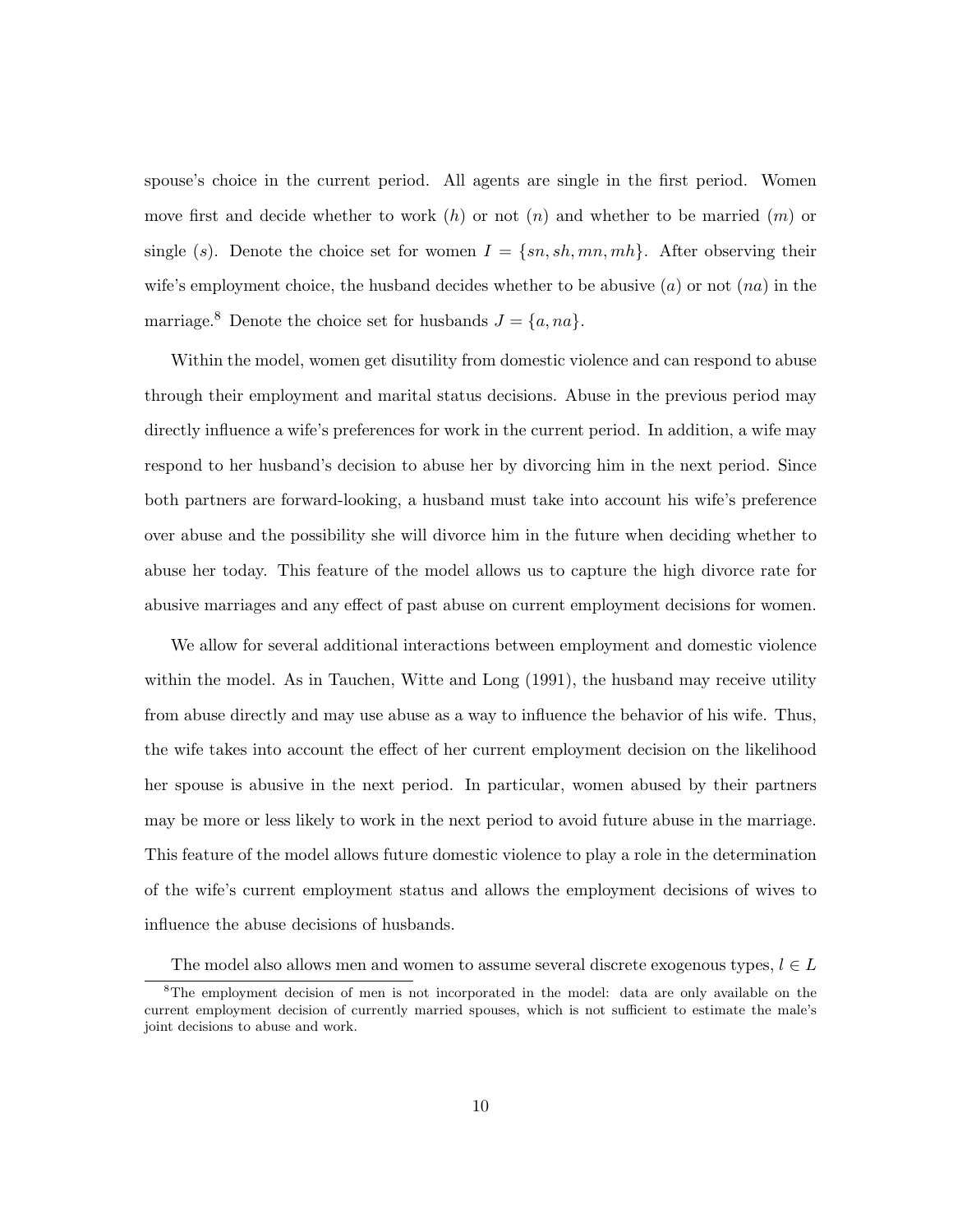and  $k \in K$ , respectively. Each individual has type-specific preferences over his/her own behavior in the current period and over the decisions taken by their spouse in the previous period. Individuals do not have preferences over their spouse's type but know how types are related to a husband's propensity to abuse and a wife's propensity to work and divorce. Women thus use information on a potential spouse's type, observed before marriage, when deciding to match. Individual heterogeneity is introduced in the model to capture the differences in characteristics of husbands and wives across abusive and non-abusive marriages that are highlighted in Section 2. The introduction of individual heterogeneity also allows us to assess whether the low employment rates of abused women can be attributed to direct effects of abuse on employment or to different individual characteristics that jointly determine who works and who marries an abusive spouse.

### 3.1 Women

Let  $V_{i}^w(k|j_{t-1}, l)$  denote the value function for a woman of type k taking decision i in period t, married to a husband of type l who made decision j in period  $t - 1$ . The utility single women receive each period depends on her type, the abuse decision of the ex-husband if married in the previous period and an idiosyncratic component of utility. A woman does not experience abusive behavior before marriage. However, she does observe her spouse's exogenous type and takes into account the relationship between his type and his expected future response to her actions when she is deciding whether to marry and work today. All single women meet a potential spouse in every period. Women who do not have a current spouse receive a spouse type valued zero, and women who do not have a previous spouse receive  $j_{t-1}$  equal to zero. Denote  $\gamma_l$  the probability a single woman meets a potential spouse of type l. After observing the potential spouse's type, women decide whether to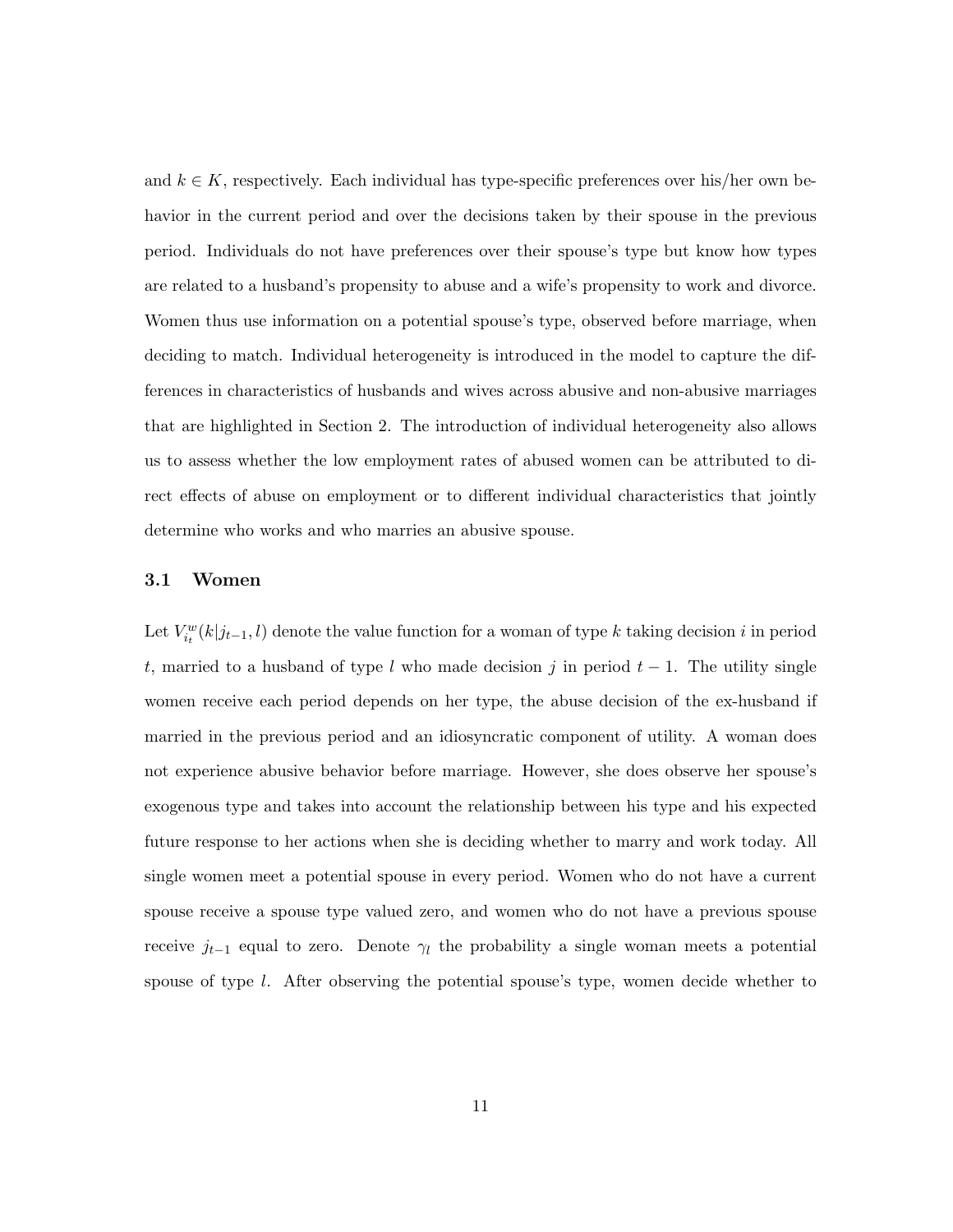marry and to work in the future. The value function for a single woman of type  $k$  is:

$$
V_{i_t}^w(k|j_{t-1},0) = u_{i_t}^w(k,j_{t-1}) + \varepsilon_{it}^w + \beta \sum_{l' \in L} \gamma_{l'} E_{\varepsilon_{t+2}^w} \max_{i_{t+2} \in I} \left\{ V_{i_{t+2}}^w(k|0,l') \right\},\tag{1}
$$

 $i_t \in \{sn, sh\}$ , where  $\sum_{l' \in L} \gamma_{l'} = 1$  and  $\beta$  is the discount factor.

After the marriage is formed, men decide whether to abuse their wives. Past abuse directly influences the utility women receive in the current period. The value function for married women,  $i \in \{mn, mh\}$ , is:

$$
V_{i_t}^w(k|j_{t-1}, l) = u_{i_t}^w(k, j_{t-1}) + \varepsilon_{it}^w
$$
  
+  $\beta \sum_{j_{t+1} \in \{a, na\}} \Upsilon_{j_{t+1}}^h(l|i_t, k) E_{\varepsilon_{t+2}^w \max_{i_{t+2} \in I} \left\{ V_{i_{t+2}}^w(k|j_{t+1}, l) \right\}.$  (2)

The expected value of future utility also depends on the realization of  $\varepsilon_{it+1}^w$  and her husband's expected choices conditional on her actions today  $(\Upsilon_{j_{t+1}}^h(l|i_t,k)).$ 

### 3.2 Husbands

Let  $V_{j_t}^h(l|i_{t-1}, k)$  denote the value function for a husband of type l taking decision j in t, married to a wife of type k that made decision i in  $t-1$ . The value function for married men is:

$$
V_{j_t}^h(l|i_{t-1},k) = u_{j_t}^h(l,i_{t-1}) + \varepsilon_t^{jh}
$$
  
+  $\beta \sum_{i_{t+1} \in \{mn,mh\}} \Upsilon_{i_{t+1}}^w(k|j_t,l) E_{\varepsilon_{t+2}} \max_{j_{t+2} \in J} V_{j_{t+2}}^h(l|i_{t+1},k)$   
+  $\beta \sum_{i_{t+1} \in \{sn,sh\}} \Upsilon_{i_{t+1}}^w(k|j_t,l) E_{\varepsilon_{t+2}} V_{d_{t+2}}^h(l),$  (3)

 $j \in \{na, a\}$ . The expected value of future utility for the husband depends on the realization of  $\varepsilon_{jt+2}^h$  and the expected response of their wives in the next period,  $\Upsilon_{i_{t+1}}^w(k|j_t,l)$ , including the probability wives choose to divorce. The female's tolerance of abuse and the ease with which she can leave the marriage thus becomes a key issue in determining whether men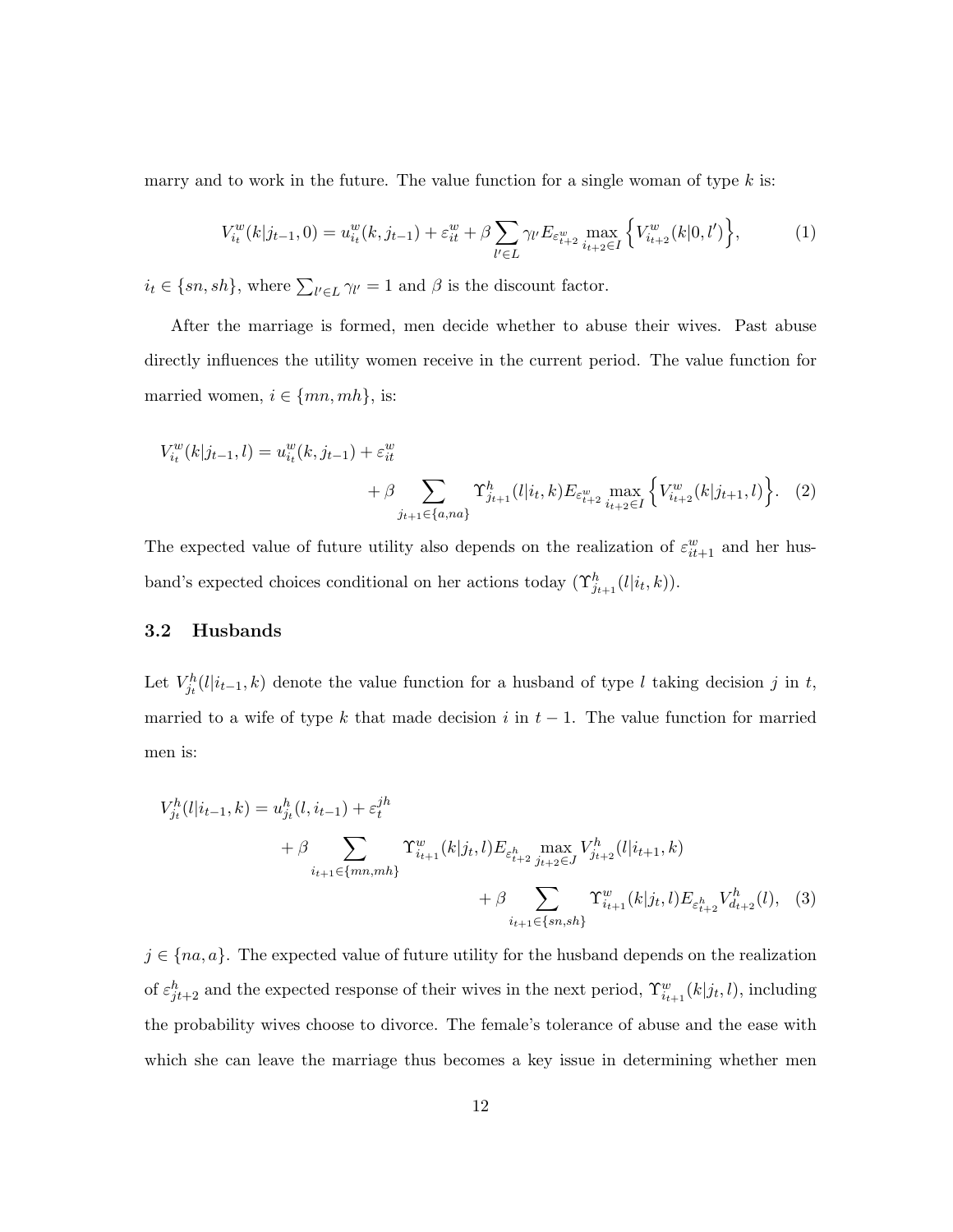decide to abuse their wives. Once divorced, it is assumed for simplicity that husbands can't re-enter the marriage market. The value function for divorced men is:

$$
V_{d_t}^h(l) = u_d^h(l) + \varepsilon_{dt}^h + \beta E_{\varepsilon_{t+2}^h} V_{d_{t+2}}^h(l). \tag{4}
$$

Assuming  $\varepsilon_{it}^w$  and  $\varepsilon_{jt}^h$  are distributed *i.i.d* extreme value, the expected response of husbands to their wives' current decisions can now be described by

$$
\Upsilon_{j_{t+1}}^h(l|i_t,k) = \frac{\exp\{V_{j_{t+1}}^h(l|i_t,k) - \varepsilon_{j_{t+1}}^h\}}{\sum_{r \in J} \exp\{V_{r_{t+1}}^h(l|i_t,k) - \varepsilon_{r_{t+1}}^h\}},\tag{5}
$$

and the expected response of women to their husbands' current decisions by

$$
\Upsilon_{i_{t+1}}^w(k|j_t, l) = \frac{\exp\{V_{i_{t+1}}^w(k|j_t, l) - \varepsilon_{i_{t+1}}^w\}}{\sum_{r \in I} \exp\{V_{r_{t+1}}^w(k|j_t, l) - \varepsilon_{r_{t+1}}^w\}}.
$$
(6)

## 3.3 Terminal Conditions

In period  $T$ , men no longer make decisions and receive no utility in the future. Since men make decisions after their wives, the terminal value functions for husbands are

$$
V_{j_T}^h(l|i_{T-1},k) = u_{j_T}^h(l,i_{T-1}) + \varepsilon_{jT}^h,
$$
\n(7)

if  $i_{T-1} \in \{mn, mh\}$  and

$$
V_{d_T}^h(l) = u_d^h(l) + \varepsilon_{jT}^h,
$$
\n<sup>(8)</sup>

if  $i_{T-1}$  ∈ {sn, sh}. The terminal value functions for women are

$$
V_{i_{T-1}}^w(k|j_{T-2},l) = u_{i_{T-1}}^w(k,j_{T-2}) + \varepsilon_{i_{T-1}}^w + \beta u_{i_{T-1}}^w(k,j_T)
$$
\n(9)

 $i_{T-1} \in \{mn, mh\}$  and

$$
V_{i_{T-1}}^w(k|j_{T-2},0) = u_{i_{T-1}}^w(k,j_{T-2}) + \varepsilon_{i_{T-1}}^w + \beta u_{i_{T-1}}^w(k,0)
$$
\n(10)

if  $i_{T-1} \in \{sn, sh\}.$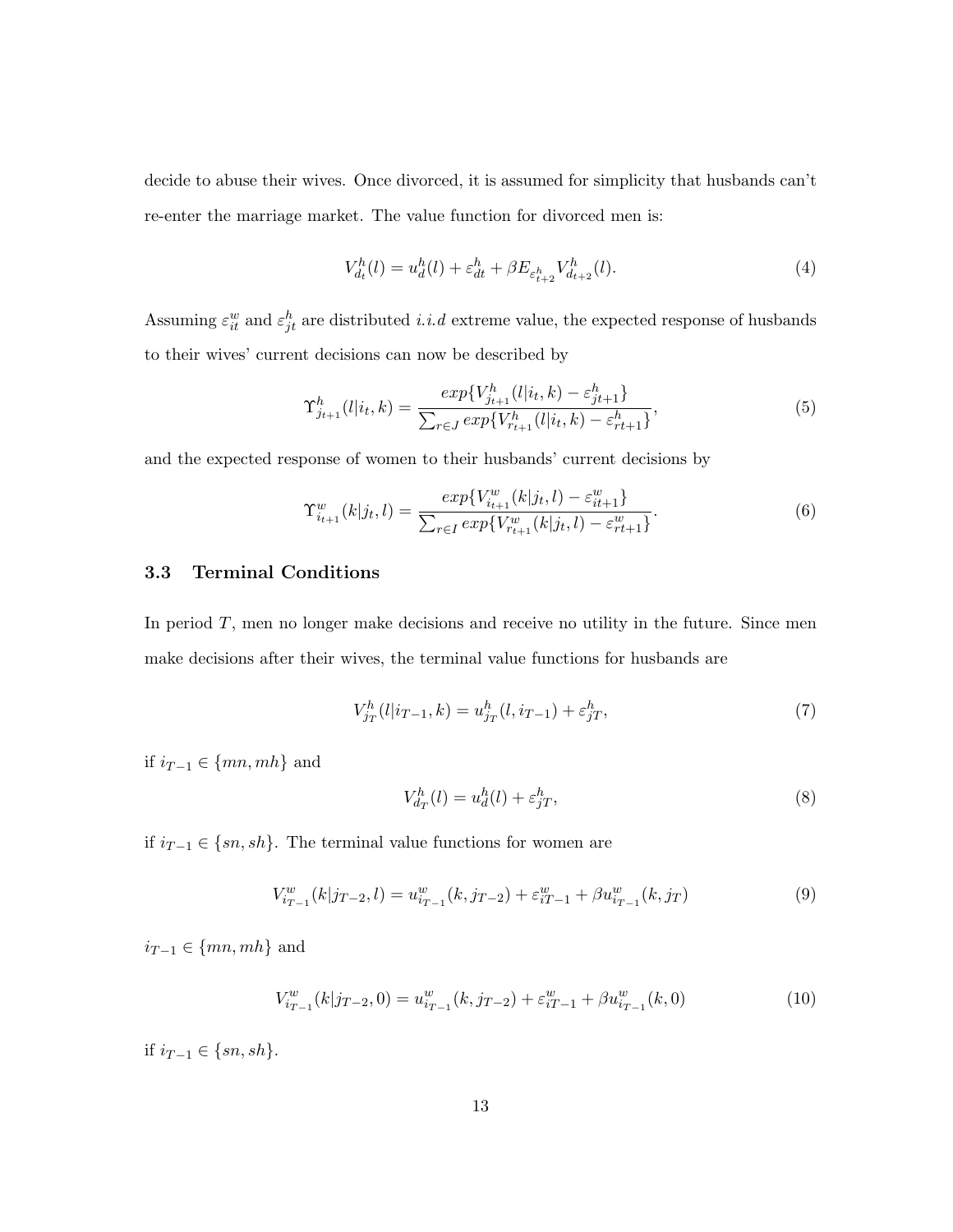## 3.4 Optimal Policies

The solution to the model is based on a set of reservation values. The sequence of reservation values that form the solution to the problems faced by husbands and wives can be expressed in terms of the stochastic component of utility. For wives, define  $\varepsilon_{it}^{w*}$  such that women prefer to be married and not working for values of  $\varepsilon_{mnt}^w - \varepsilon_{it}^w$  above  $\varepsilon_{it}^{w*}$  and would like to choose state *i* for values of  $\varepsilon_{mnt}^w - \varepsilon_{it}^w$  below  $\varepsilon_{it}^{w*}$  for every state  $i, i \in \{sn, sh, mh\}; \varepsilon_{it}^{w*}$  is the value such that

$$
V_{i_t}^w(k|j_{t-1}, l) + \varepsilon_{mnt}^w - \varepsilon_{it}^w = V_{mn_t}^w(k|j_{t-1}, l) + \varepsilon_{it}^{w*}
$$
 (11)

for  $i_t \in \{sn, sh, mh\}$ . Consider two possible states  $i, i' \in I_t$  where  $I_t$  is the choice set available in period t. Women will choose state i in t if the value of choosing i exceeds the value of choosing state  $i'$ . The state yielding the highest level of utility therefore satisfies

$$
\varepsilon_{it}^w - \varepsilon_{i't}^w \ge \varepsilon_{i't}^{w*} - \varepsilon_{it}^{w*}.
$$
\n(12)

The optimal policy for any  $i \in I_t$  is therefore:

$$
i_t = \begin{cases} 1 & \text{iff } \varepsilon_{it}^w - \varepsilon_{i't}^w \ge \varepsilon_{i't}^{w*} - \varepsilon_{it}^{w*}, \ \forall i \in I \\ 0 & \text{otherwise.} \end{cases}
$$
(13)

Similarly, for the abusive state,  $j = a$ , define  $\varepsilon_{nat}^{h*}$  such that husbands prefer to be nonabusive for values of  $\varepsilon_{nat}^h - \varepsilon_{at}^h$  above  $\varepsilon_{nat}^{h*}$  and would like to be abusive for values of  $\varepsilon_{nat}^h - \varepsilon_{at}^h$ below  $\varepsilon_{nat}^{h*}$ ;  $\varepsilon_{nat}^{h*}$  is the value such that

$$
V_{a_t}^h(l|i_{t-1},k) + \varepsilon_{nat}^h - \varepsilon_{at}^h = V_{nat}^h(l|i_{t-1},k) + \varepsilon_{nat}^{h*}
$$
\n(14)

for  $i_{t-1} \in \{mn, mh\}$ . Men will choose to abuse their wives in t if the value of an abusive marriage exceeds the value of a non-abusive marriage. The state yielding the highest level of utility therefore satisfies

$$
\varepsilon_{at}^h - \varepsilon_{nat}^h \ge \varepsilon_{nat}^{h*},\tag{15}
$$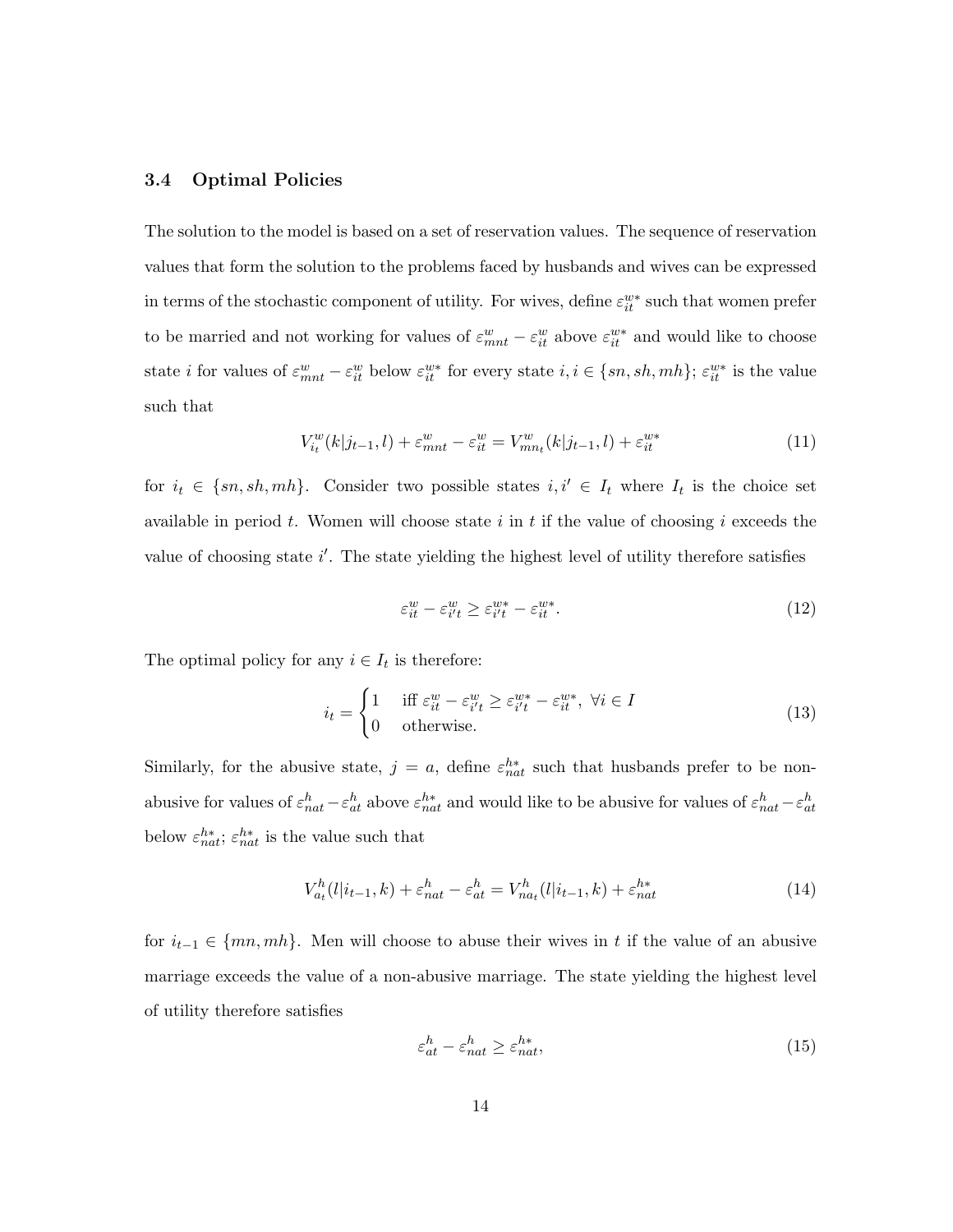and the optimal policy for abuse is therefore:

$$
a_t = \begin{cases} 1 & \text{iff } \varepsilon_{at}^h - \varepsilon_{nat}^h \ge \varepsilon_{nat}^{h*} \\ 0 & \text{otherwise.} \end{cases}
$$
 (16)

The model presented above has the potential to account for several important relationships between abuse, marital status and employment. First, the determinants of domestic abuse are an integral component of the model and include the possibility that employment decisions of women may influence the abuse propensity within marriage. If a husband has preferences over the employment behavior of his wife, he may use abuse as a tool to influence her choice in the next period. Second, the wife's tolerance for abuse serves to influence the abusive behavior of her husband: women who are less tolerant of abuse may be more likely to divorce in response to domestic violence. Men take this into account when deciding to abuse.

Although several important relationships are incorporated in the model, two caveats should be raised before proceeding to estimation. First, the data contain only limited information about the composition of the current household and it is not possible to determine the timing of births. Due to the limitations imposed by the data and the complexity inherent in modeling the timing and number of children, fertility decisions are not incorporated in this paper. However, as in many other studies, the presence of children in the household is allowed to affect the marriage and employment decisions of women. Second, the dynamics of labor supply decisions have been found to be important in previous work (e.g., Eckstein and Wolpin, 1989; van der Klaauw, 1996) and the relationship between current employment and future divorce (Johnson and Skinner, 1986), but are not addressed here as no information is available in the data on employment histories and labor market experience. Both issues are worthy of further attention. However, given the limitations of the data, they are beyond the scope of the current paper.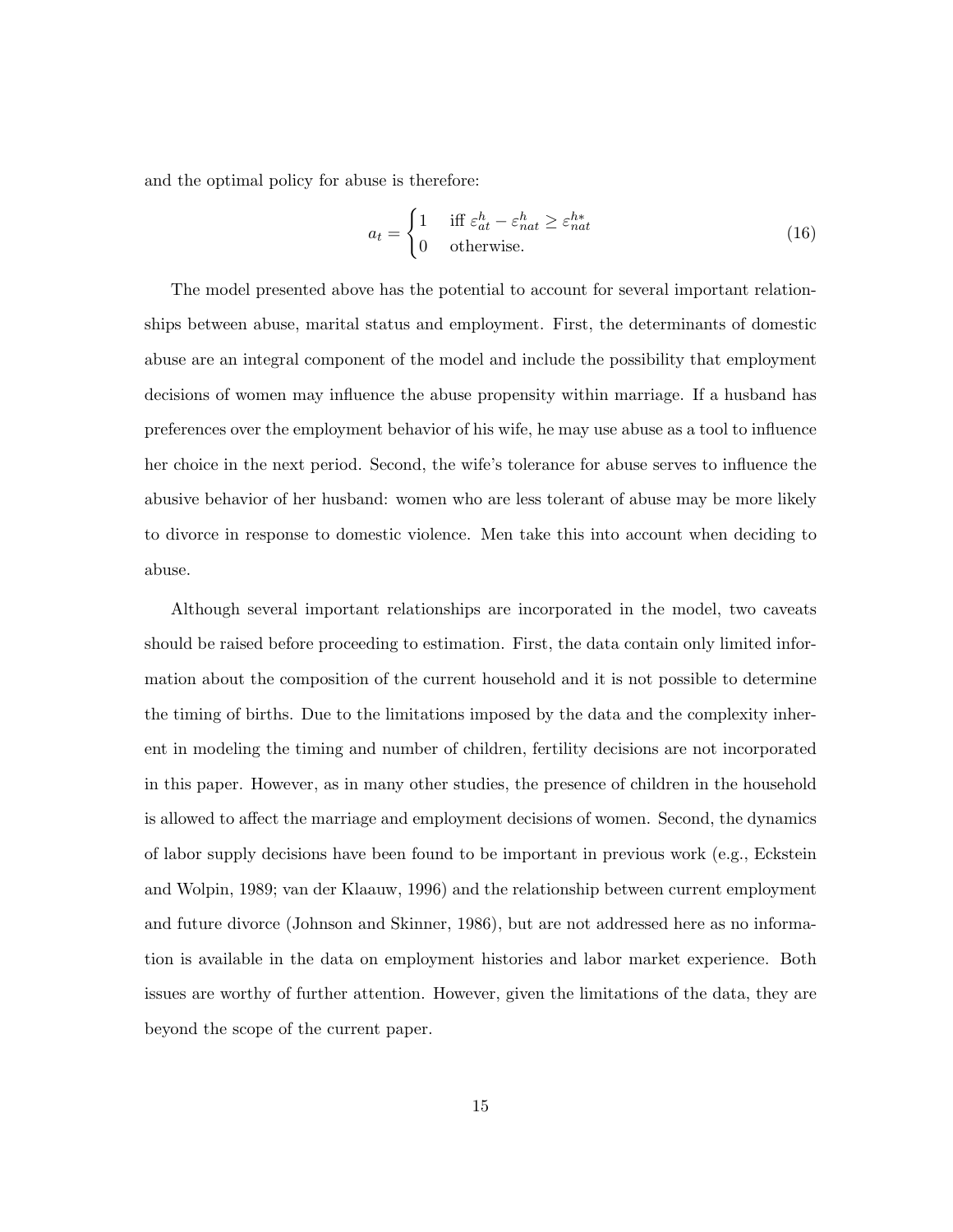# 4 Econometric Specification

The model outlined in Section 3 captures the sequential nature of marital status choices. Information in the VAWS is available on the current employment status of women, abuse in past and current marriages and whether the first marriage ended in divorce. Therefore, we estimate a four period version of the model outlined above. All women are initially single and decide whether to marry and work in the first period. After observing their spouses' abuse decisions in the second period, women decide whether to work and whether to divorce in the third period. Men decide whether to abuse in the second and fourth periods, conditional on the female's employment status decisions. We, therefore, estimate the transitions to marriage and divorce, the female's employment status decision in the third period and the husband's decision to abuse his wife in the second and fourth periods. The model is solved by backwards recursion, as discussed in the previous section, and the solution to the model is used to construct the likelihood function. Retrospective data on the transition to marriage and on the presence of abuse prior to the past twelve months is used to estimate the female's decision in period 1 and the husband's decision to abuse in period 2, respectively. Retrospective data on the transition from marriage to divorce and the woman's decision to work in the past twelve months is used to estimate her decision in period 3. Data on the decisions of men to abuse in the past twelve months is used to estimate the husband's decision in period 4. The first two periods therefore capture all the decisions made prior to the last twelve months, with the exception of the decision to divorce. The last two periods capture the divorce decision and all decisions made within the last twelve months. Information on the presence of abuse in the family of origin for men and women provides important exogenous variation that is used to identify the husbands's propensity to abuse and the wife's marriage and employment decisions.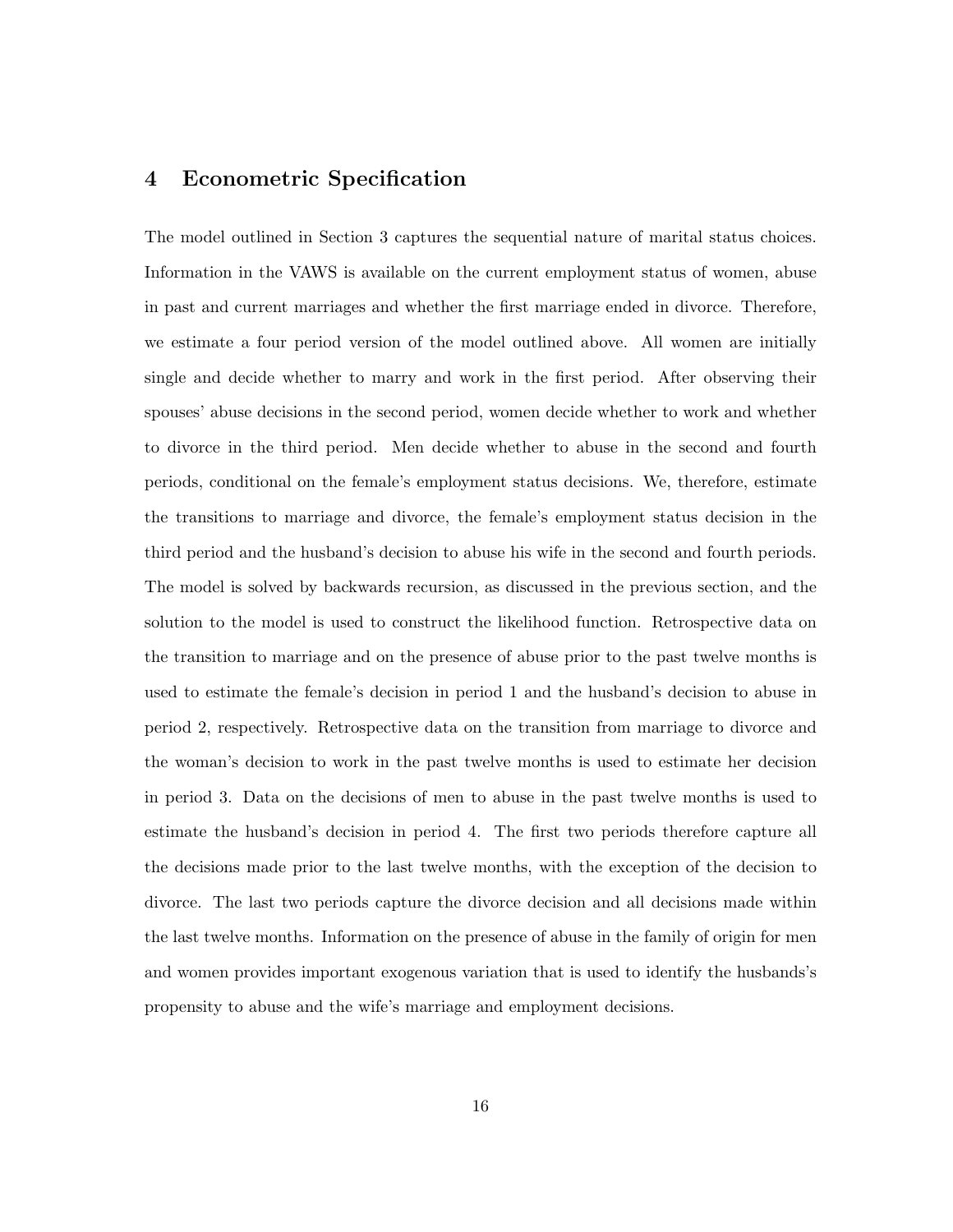## 4.1 Specification for Husbands

As mentioned above, husbands decide whether to abuse in the second and fourth periods. Data on the severity and frequency of abuse in current and previous marriages are available in the VAWS. For the purposes of our analysis, abuse is defined as an indicator equal to one if the husband inflicted high severity abuse on his wife. This definition of abuse is adopted for two reasons. First, the data on abuse severity are richer than that on abuse frequency. Abuse severity is split into categories based on specific activities, while the frequency data are categorical in nature and top-coded at 11, limiting their accuracy and usefulness in estimation. Second, it is likely that high severity abuse, more so than frequent, low-severity abuse, is the primary determinant of divorce and employment decisions. Information is also available on whether any of the abuse experienced in the current marriage occurred within the past twelve months. Unfortunately, this information does not distinguish between high severity and low severity abuse. We, therefore, define current period abuse as an indicator equal to one for women reporting high severity abuse in the current marriage and abuse within the last twelve months, zero otherwise.

A limited set of characteristics is available on husbands in first marriages in the data. In particular, for women who are currently divorced, the data only contain information on the presence of abuse and information regarding the presence of domestic violence in her spouse's family of origin, a strong predictor of abuse in previous studies. Many women reported that they did not possess information on their spouse's family background.<sup>9</sup> Instead of excluding these couples, we allow men to come in two exogenous types, non-violent family background and violent family background, and infer the true type for men with unknown family backgrounds. In particular, we assume the woman observes characteristics of her spouse, such as whether the family of origin is dysfunctional in other respects, that are

<sup>9</sup> 383 women reported they did not know whether their first spouse witnessed violence in his family of origin.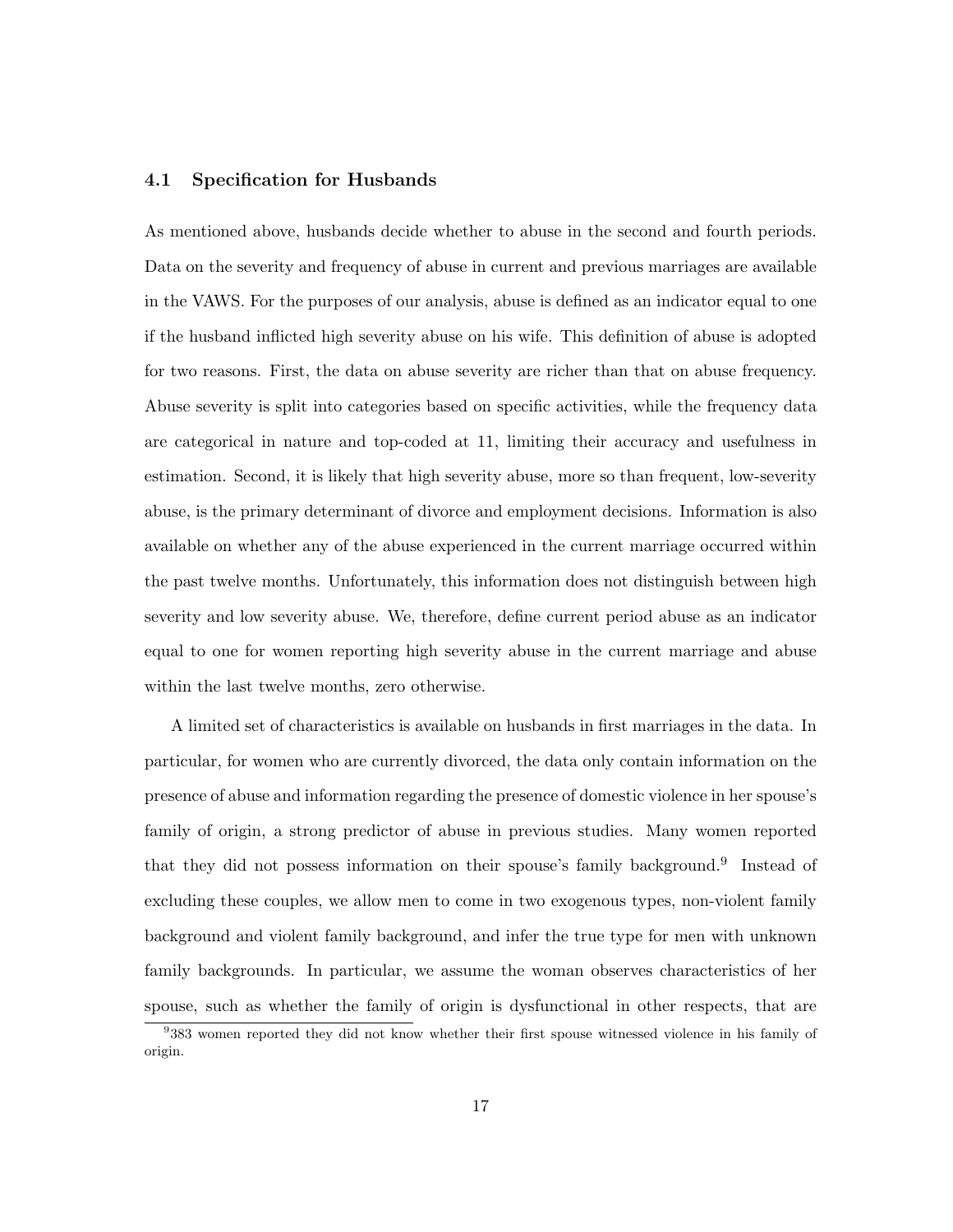perfectly correlated with his family background and influence his propensity to be abusive in the same manner as the family background measure in the data. For the purposes of estimation, this assumption implies that the woman observes her spouse's type, while the econometrician does not in the absence of information on family background.

Preferences for men taking decision j of type  $l$ , married to women taking decision i in  $t-1$ , are therefore specified as:

$$
\alpha_j^h l + \alpha_j^h i_{t-1} + \varepsilon_{jt}^h \tag{17}
$$

for  $j \in \{na, a\}$  and  $t \in \{2, 4\}$ . The utility from divorce and no abuse are normalized to zero for identification purposes.

### 4.2 Specification for Wives

A richer set of information is available for female respondents in the data set and is included in estimation. Current employment information is available where working is defined by an indicator equal to one if women reported working 52 weeks in the past year and zero otherwise. Information on the age, education, province of residence, the presence of children in the household and the family background of women are also available. This information is used to define the exogenous types of women in the marriage market. While most of these characteristics are time invariant, some are likely to change over time. Unfortunately, due to the cross-sectional nature of the data, we do not observe time variation in the data used to construct types. Implicitly, we are therefore assuming that a woman carries her observed type at the time of the survey throughout the decision process of the model, i.e. both forward and backward in time.

Preferences for marriage and employment vary with each of the aforementioned characteristics for women. The utility women receive from abuse also varies depending on her marital status but, with the exception of family background, does not vary with exogenous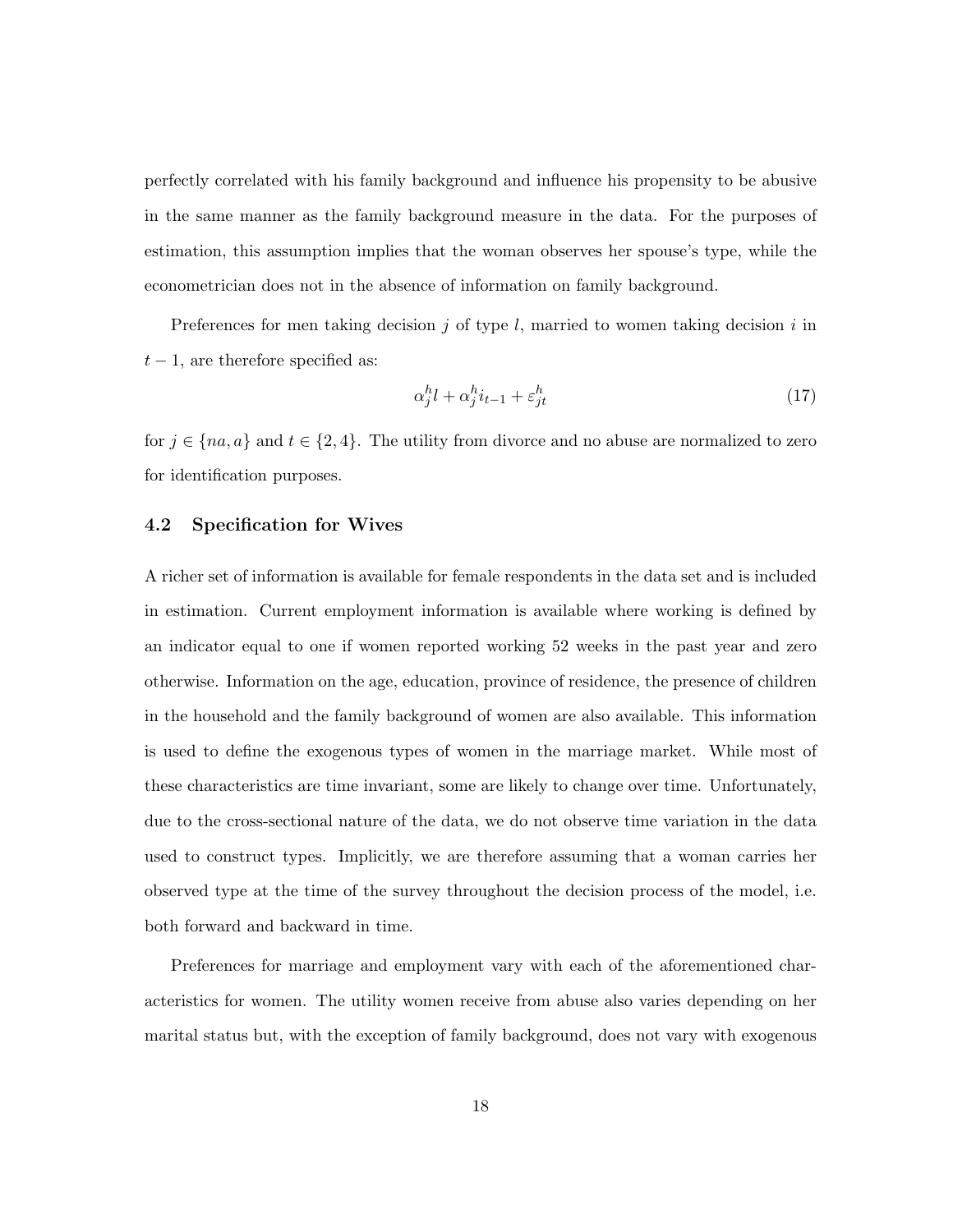characteristics. Since we don't have information on age at divorce, we allow divorced women to have different preferences than single women to capture age effects. Denote the divorced, not working and divorced, working states as  $dn$  and  $dh$ , respectively. Preferences for wives of type k taking decision i, married to a spouse taking decision j in the previous period, are therefore specified as:

$$
\alpha_i^w k + \alpha_i^w j_{t-1} + \varepsilon_{it}^w \tag{18}
$$

for  $i \in \{sn, sh, mh, dn, dh\}$  and  $t \in \{1, 3\}$  where  $j_{t-1}$  is zero if women were single in the previous period. The utility from the married, not working state is normalized to zero.

## 4.3 Estimation of the Choice Probabilities

The choice probabilities are estimated according to the optimal policies described by (13) and  $(16)$ . Assume the idiosyncratic component of preferences is distributed *i.i.d.* extreme value. The probability that a man of type  $l$  chooses alternative  $j$  in the fourth period is:

$$
Pr(j_4 = 1 | l, i_3, k) = \frac{exp\{\alpha_j^h l + \alpha_j^h i_3\}}{\sum_{r \in J} exp\{\alpha_r^h l + \alpha_r^h i_3\}}.
$$
\n(19)

The probability that a man of type  $l$  chooses alternative  $j$  in the second period is:

$$
Pr(j_2 = 1|l, i_1, k) = \frac{exp\{\alpha_j^h l + \alpha_j^h i_1 + \beta E \max V_{j_4}^h (l|i_3, k)\}}{\sum_{r \in J} exp\{\alpha_r^h l + \alpha_r^h i_1 + \beta E \max V_{r_4}^h (l|i_3, k)\}},
$$
(20)

where

$$
E \max V_{r_4}^h(l|i_3,k) = \sum_{i_3 \in \{mn, mh\}} \Upsilon_{i_3}^w(k|j_2,l) E_{\varepsilon_{r_4}^h} \max_{r_4 \in J} V_{r_4}^h(l|i_3,k) + \sum_{i_3 \in \{dn, dh\}} \Upsilon_{i_3}^w(k|j_2,l) E_{\varepsilon_{d_4}^h} V_{d_4}^h. (21)
$$

The probability that a wife of type  $k$  chooses alternative  $i$  in period 1 is

$$
Pr(i_1 = 1|k) = \frac{exp\{\alpha_i^w k + \beta E \max V_{i_3}^w(k|j_2, l)\}}{\sum_{r \in I} exp\{\alpha_r^w k + \beta E \max V_{r_3}^w(k|j_2, l)\}},
$$
\n(22)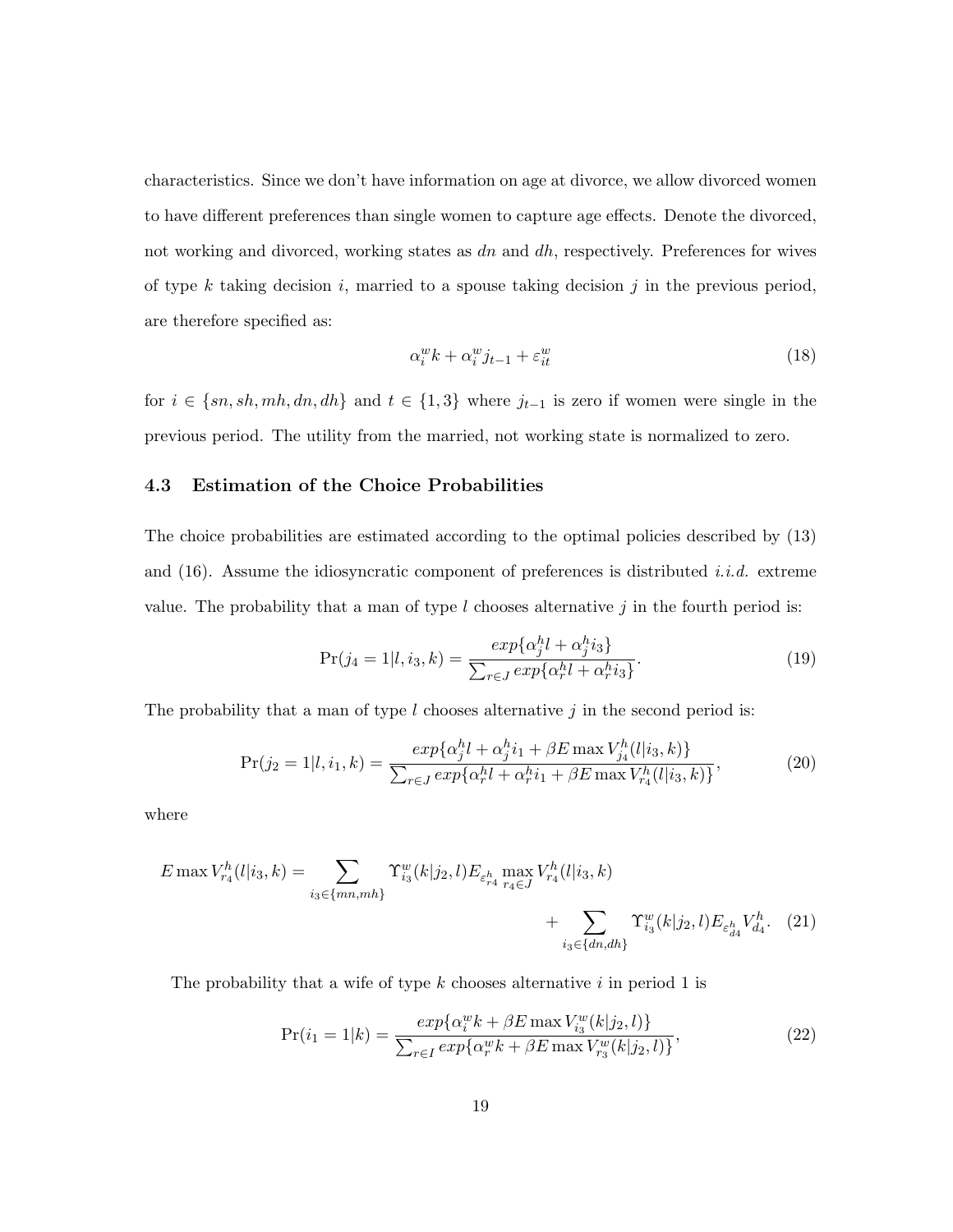and the probability that a wife of type  $k$  chooses alternative  $i$  in period 3 is

$$
Pr(i_3 = 1|k, j_2, l) = \frac{exp\{\alpha_i^w k + \alpha_i^w j_2 + \beta u_{i_3}^w(k|j_4, l)\}}{\sum_{r \in I} exp\{\alpha_r^w k + \alpha_r^w j_2 + \beta u_{r_3}^w(k|j_4, l)\}}.
$$
(23)

We must account for four features of the data when constructing the likelihood function. First, the data do not contain information on the past employment decisions of women. We, therefore, integrate over the female's first employment decision when estimating the probability of experiencing abuse in the second period. Define  $d_m$  as an indicator equal to one if a woman in the sample reports a relationship, zero otherwise. The probability men abuse their wives in period 2 for the  $n<sup>th</sup>$  observation in the data is:

$$
Pr(j_2^n|k, l, \Theta) = \left[ \sum_{i \in \{mn, mh\}} Pr(j_2^n|i_1^n, k, l, \Theta) Pr(i_1^n|k, l, \Theta) \right]^{d_m},
$$
\n(24)

where  $\Theta$  is the vector of preference parameters from the model. Second, we do not observe the proportion of potential spouses that come from violent homes in the population. We assume that men are equally likely to come from a violent home as women. The proportion of all women in the sample from violent homes is 17.48%. The probability that women decide to marry and work in the first period is therefore:

$$
Pr(i_1^n|k, \Theta) = 0.8252 \cdot Pr(i_1^n|j_1^n, k, 0, \Theta) + 0.1748 \cdot Pr(i_1^n|j_1^n, k, 1, \Theta). \tag{25}
$$

Third, as mentioned above, we assume that the wife, but not the econometrician, observes spousal type for families when the wife reports she does not know whether her spouse has a violent family background. We, therefore, estimate the probability spouses with unknown family backgrounds are from violent homes  $(\gamma_b)$ . Married women report the background of their spouses with probability  $p_k$  and don't report with probability  $p_u$ , where  $p_k + p_u = 1$ . Define  $l_u$  as an indicator equal to one if women report they don't know their spouse's family background. Define  $l_b$  to be an indicator equal to one if the husband comes from a violent family, zero otherwise. The likelihood contribution for women in the third period is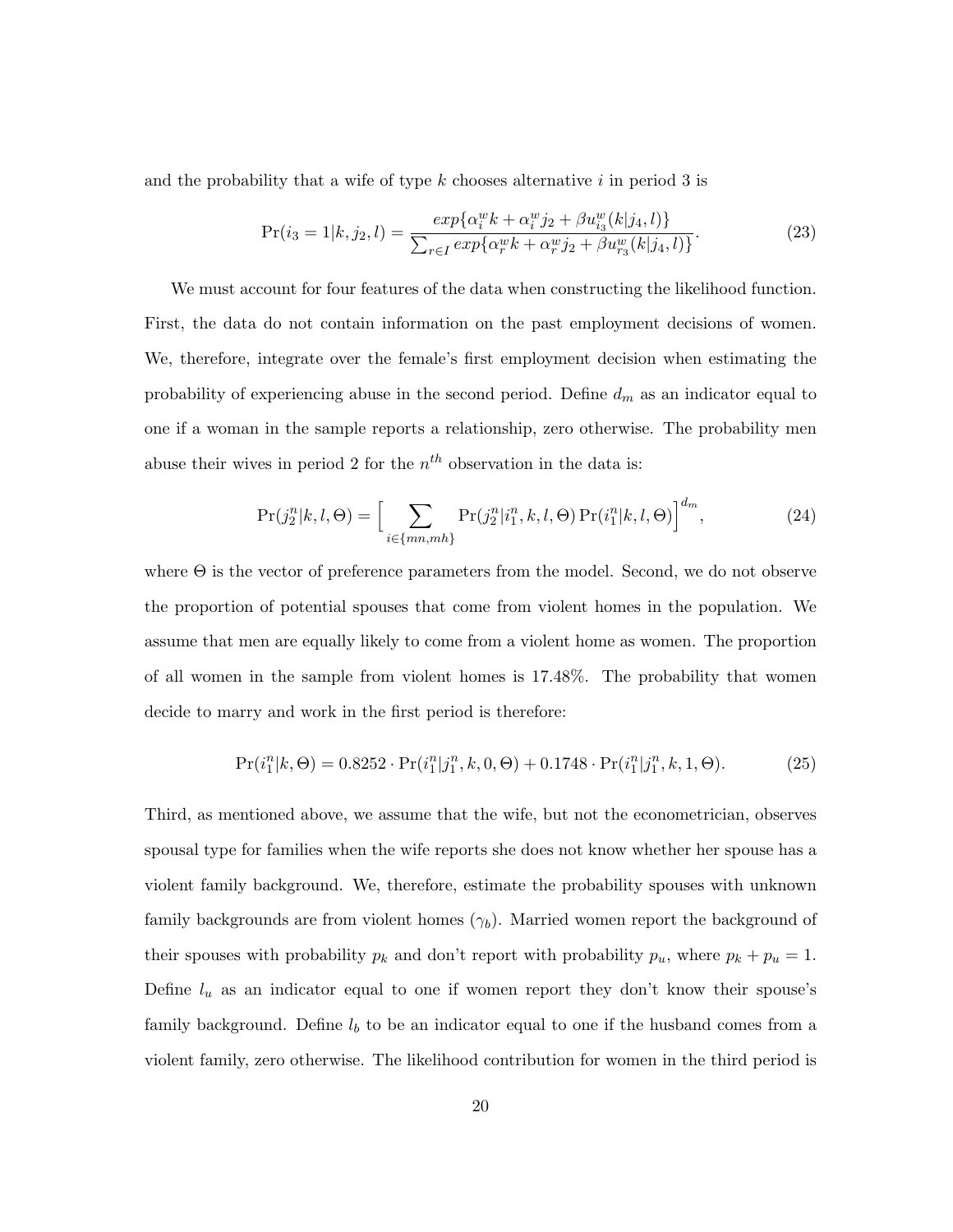therefore:

$$
\Pr(i_3^n|j_2^n, i_1^n, k, \Theta) = \left[ p_u \gamma_b \Pr(i_3^n|j_2^n, i_1^n, k, 1, \Theta) + p_u (1 - \gamma_b) \Pr(i_3^n|j_2^n, i_1^n, k, 0, \Theta) \right]^{l_u} \cdot \left[ p_k \Pr(i_3^n|j_2^n, i_1^n, k, 1, \Theta) \right]^{(1 - l_u)l_b} \left[ p_k \Pr(i_3^n|j_2^n, i_1^n, k, 0, \Theta) \right]^{(1 - l_u)(1 - l_b)} \tag{26}
$$

We set  $p_u = 0.08215$ , the fraction of women who report the family background of their spouse as unknown. We estimate difference spousal type probabilities for women who remain married, women who divorce and remain single and women who divorce and eventually remarry. Finally, for women that have been married less than twelve months, the likelihood contribution is limited to the first and second periods of marriage.

The likelihood function for the  $N$  women and men in the sample is therefore

$$
\mathcal{L} = \prod_{n=1}^{N} \Pr(j_4^n | i_3^n, j_2^n, k, l, \Theta) \Pr(i_3^n | j_2^n, i_1^n, k, \Theta) \Pr(j_2^n | k, l, \Theta) \Pr(i_1^n | k, \Theta).
$$
 (27)

## 5 Results

## 5.1 Parameter Estimates

Estimates of the preference parameters for the model are presented in Tables 5 and 6 for women and men, respectively. In this instance, the model is estimated with the discount factor fixed at 0.95.<sup>10</sup> First, we examine the relationship between domestic abuse and divorce. The stylized facts presented in Section 2 indicate that the divorce rate for women experiencing high severity abuse is five times higher than that for women in non-abusive marriages. As expected, the estimated effect of abuse on preferences for marriage is negative and significant. As can be seen in the first row of Columns 4 and 5, domestic violence is among the strongest determining factors of divorce decisions: women with abusive spouses

 $10$ As reported by others, for example van der Klaauw (1996), difficulties were encountered when attempting to estimate the discount factor. A myopic version of the model, with the discount factor fixed at zero, was also estimated. Results are available from the authors upon request.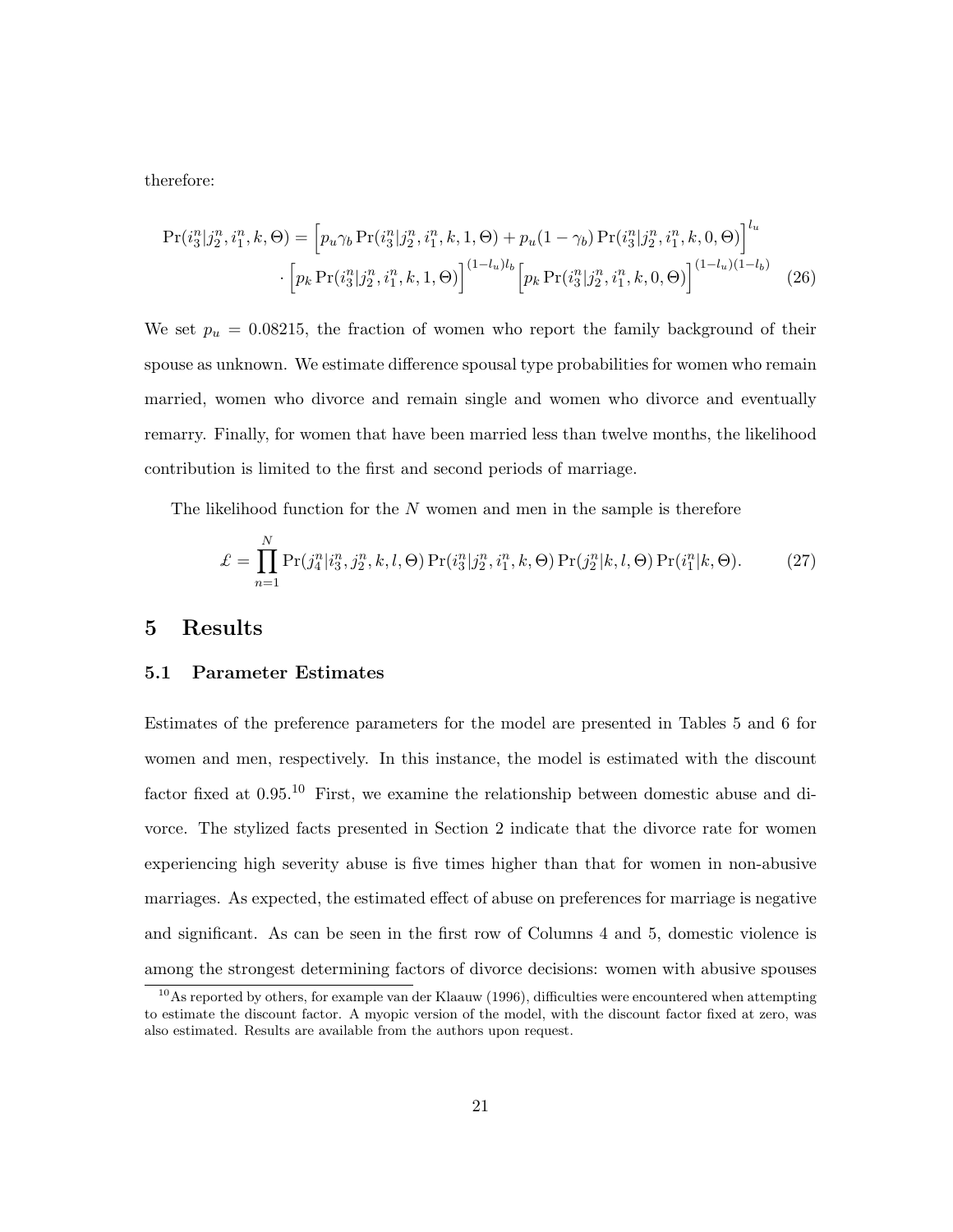are significantly more likely to divorce than to remain married. From the parameter estimates, we can compute the difference between divorce probabilities when women are in non-violent versus violent marriages and find that women who are abused are 76% more likely to divorce than women in non-abusive marriages. This result suggests that women are quite responsive to the presence of domestic violence, a finding contrary to the common perception that abused women have great difficulty leaving bad relationships. Interestingly, domestic violence does not appear to have a direct effect on preferences over work, as the results indicate domestic violence does not have a significant impact on a married woman's decision to work. These results suggest that women's tolerance of abuse appears to only tell part of the story, as the preference parameters alone cannot explain the majority of the difference in divorce rates and employment rates across abused and non-abused women in the data. Differences in exogenous individual characteristics thus appear to play an important role in determining who is abused and who is likely to work and to divorce. We discuss this issue in detail below.

The presence of violence in a woman's family of origin does not appear to significantly influence the initial decision to marry nor the employment decision of married women. However, a violent family background does have implications for divorce decisions that differ depending on whether the woman's own marriage was abusive. In particular, women from violent homes are more likely to divorce but are also more likely to tolerate abuse. It therefore appears that the correlation between family backgrounds of women and their spouses observed in the data is due to the fact that once married, men may be more likely to abuse because their wife is less likely to leave if she is from a violent home. The estimated probabilities presented at the bottom of Table 5 indicate that most married women reporting they don't know their spouse's family background behave as if he had a non-violent background and most divorced, including those who eventually remarry, women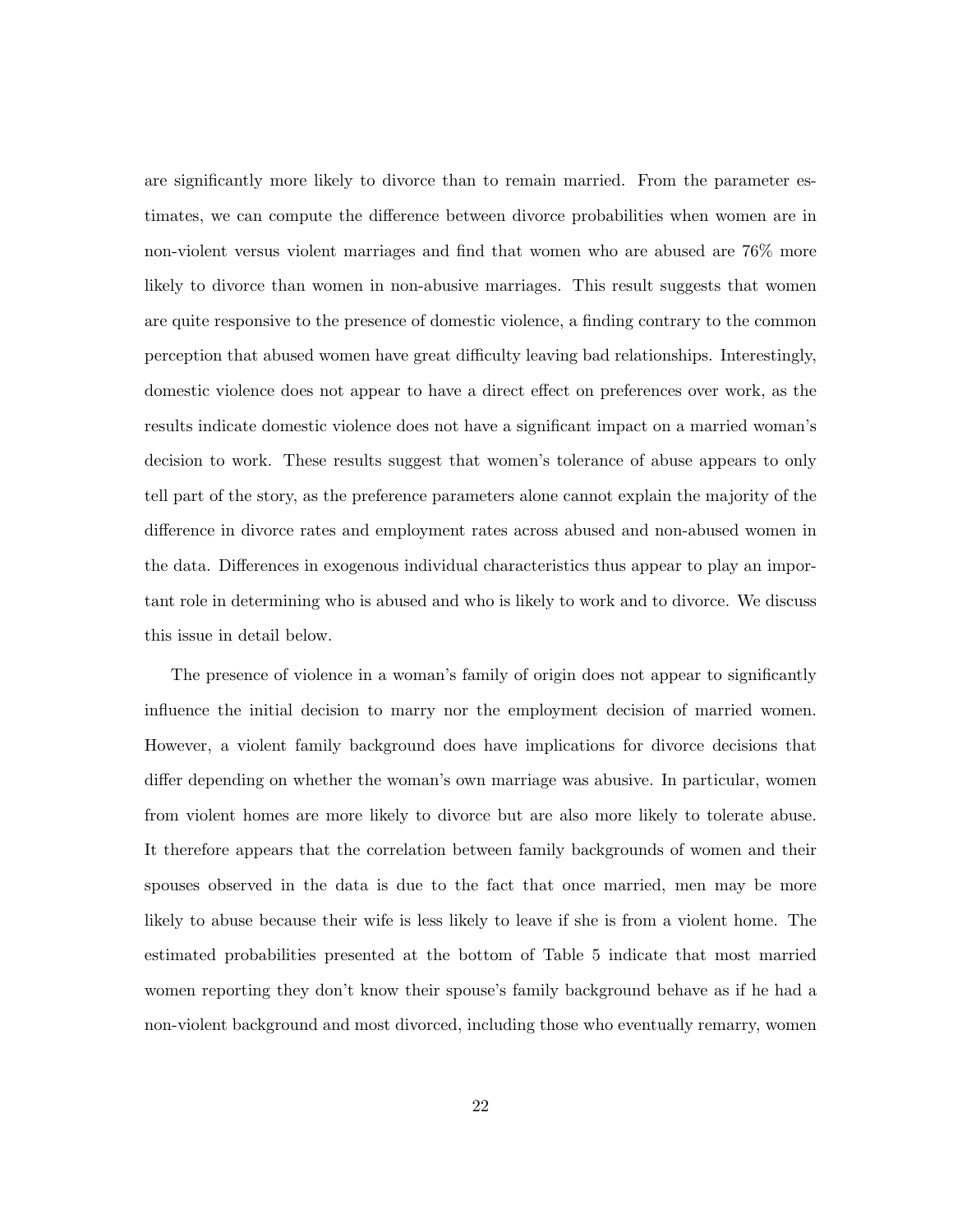behave as if their former spouse had a violent background. The latter results imply that the initial distribution of violent backgrounds for men is such that 14.43% of men came from violent homes, which is close to the corresponding 17.46% for women in the initial family background distribution.<sup>11</sup>

The preference parameters for husbands are presented in Table 6. We allow the abuse intercepts to differ across the second and fourth periods to allow the accumulation of maritalspecific capital to influence the husband's preferences over abuse. The intercepts for both periods suggest that men get disutility from abusing their wives overall. However, observing violence as a child significantly increases the likelihood of abusing one's wife, as illustrated in row 4 of Table 6. Computing the difference between abuse propensities for men from abusive homes and for those from non-abusive homes, we find that men with violent family backgrounds are 348% more likely to abuse their wives. This result suggests that witnessing violence as a child may reduce the disutility of domestic violence substantially and confirms the importance of the inter-generational impacts of domestic violence. Previous abuse in the second period is also a good predictor of violence in the current period, as men who abused their wives in the past and are still married are significantly more likely to abuse their wives in the current period than men who were not abusive in the past. The results also suggest that marriage to a working wife reduces the likelihood of abuse, although the effects are not significant. The differences in employment rates of abused women that are present in the raw data can therefore not be attributed to a direct causal effect of domestic violence on employment.

As an illustration of the importance of differences in exogenous characteristics across abusive and non-abusive couples, consider the predicted behavior of four hypothetical couples in Table 7. All couples are from Ontario with a wife that is 38 years of age. In couple A, both partners come from non-violent homes, the wife has at least a post-secondary ed-

<sup>&</sup>lt;sup>11</sup>Calculations are available from the authors upon request.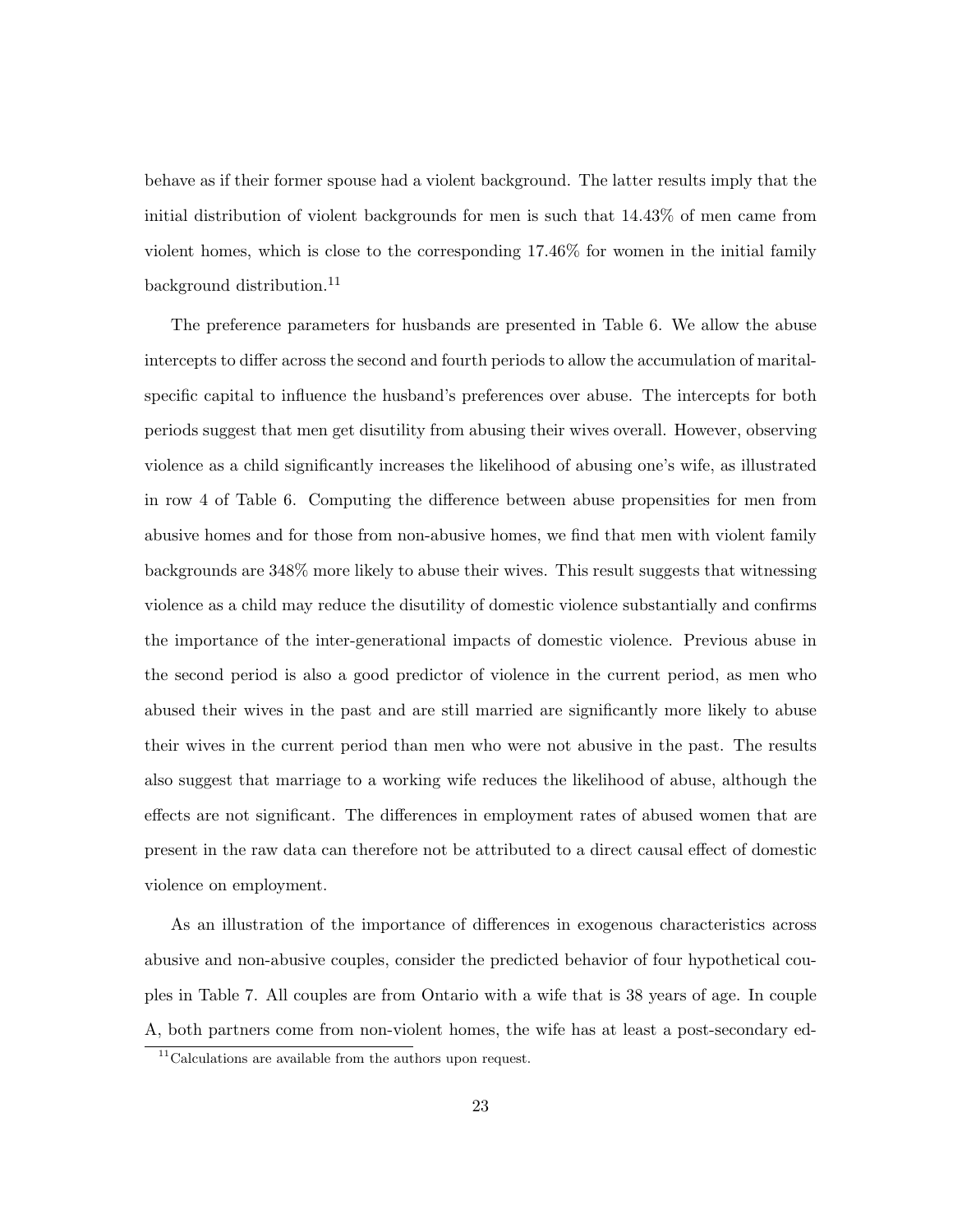ucation, and the couple has no children. In this instance, the predicted marriage rate is relatively low, in part due to the high value of the female's time in the labor market. The overall abuse rate in first marriages is low, and those marriages that do become violent are very likely to end in divorce, as women have favorable outside options in the event the marriage dissolves. For couple B, we assume both partners come from violent homes, but hold all other characteristics the same as for Couple A. Changing the family background characteristics in this manner results in a large rise in marriage rates, associated with a rise in divorce rates. This shift in behavior is likely due to the fact that women from violent homes are more tolerant of abuse (hence more willing to face the prospect of entering an abusive marriage) but also more likely to divorce. As expected, we observe a dramatic increase in abuse rates for couples with violent family backgrounds. One striking result for couples from violent homes is the difference in employment rates for currently married women that are abused versus those who are not abused. In particular, women from violent homes are less likely to work in the current period if their spouse was abusive in the past.

We consider changing the wife's education level from post-secondary in couple B to less than high school to generate the predictions in Column C. The results suggest that women with lower levels of education are less likely to divorce. This finding is likely due to the limited outside labor market opportunities faced by uneducated women, and is confirmed in part by the low employment rates in Rows 5-9. As women find it more difficult to leave abusive marriages, husbands are more likely to abuse their wives, especially women who were not working in the previous period. Education therefore seems to play an important role in determining which women are abused and which women are able to leave abusive relationships. Column D presents predictions for couples with children that are the same in all other respects to the couples in Column C. As is consistent with the literature, the couples with children have much lower divorce rates than childless couples and women with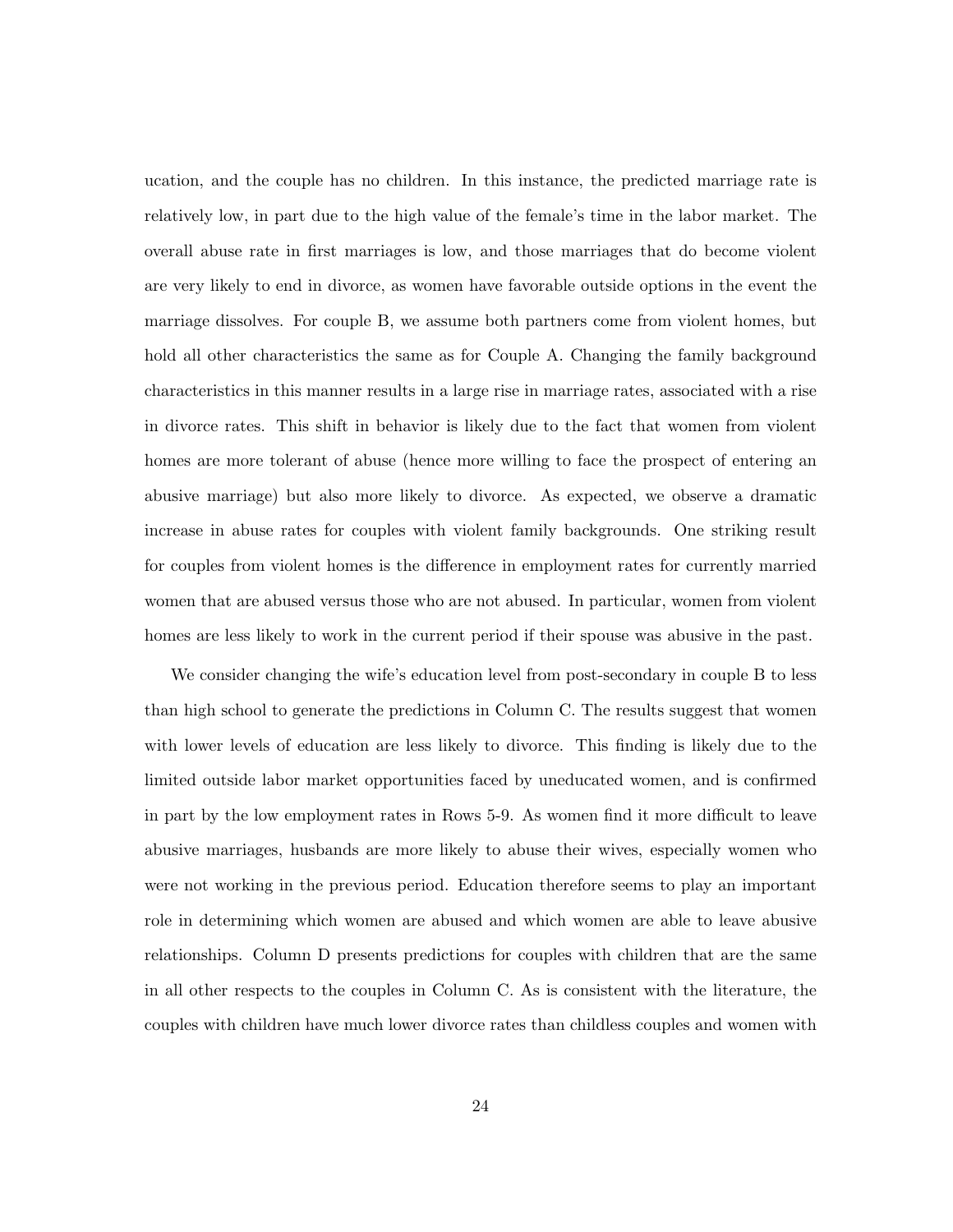children have lower employment rates. Interestingly, couples with children are also more likely to be abusive. Women with children prefer to remain married than to divorce; men therefore face a lower chance of separation following abuse and are more likely to abuse as a result.

The predictions in Table 7 provide a clear picture of how differences in exogenous characteristics relate to the differences highlighted in the raw data. In summary, it appears that the high divorce rates and the low employment rates of abused married women are driven by differences in characteristics that help determine a woman's opportunities outside the marriage. In particular, well-educated women and women without children are women that are more likely to work and are more likely to divorce, suggesting that the characteristics driving the employment decision are also important in determining who stays with an abusive spouse. Men do face a deterrent effect, as men are less likely to abuse wives that have better outside opportunities.Both results are consistent with the burgeoning literature that examines the positive link between current employment and future divorce decisions (Johnson and Skinner, 1986; van der Klaauw, 1996). However, the presence of a violent family background is by far the most important determinant of abuse.

Table 8 provides evidence on the predictive performance of the model. Considering the limitations of the data, the model is able to match the dynamics of marital status decisions well. In particular, the econometric specification matches the high divorce rates for abusive marriages and relatively low divorce rates for non-violent relationships. The model over-predicts the number of marriages formed in the data. This is not surprising given the fact that we must integrate out both the female's initial employment decision and the initial distribution of family background information of husbands. The predicted employment rates are slightly higher than those in the data in some instances; however we are able to match the employment rates in the data reasonably well overall. The model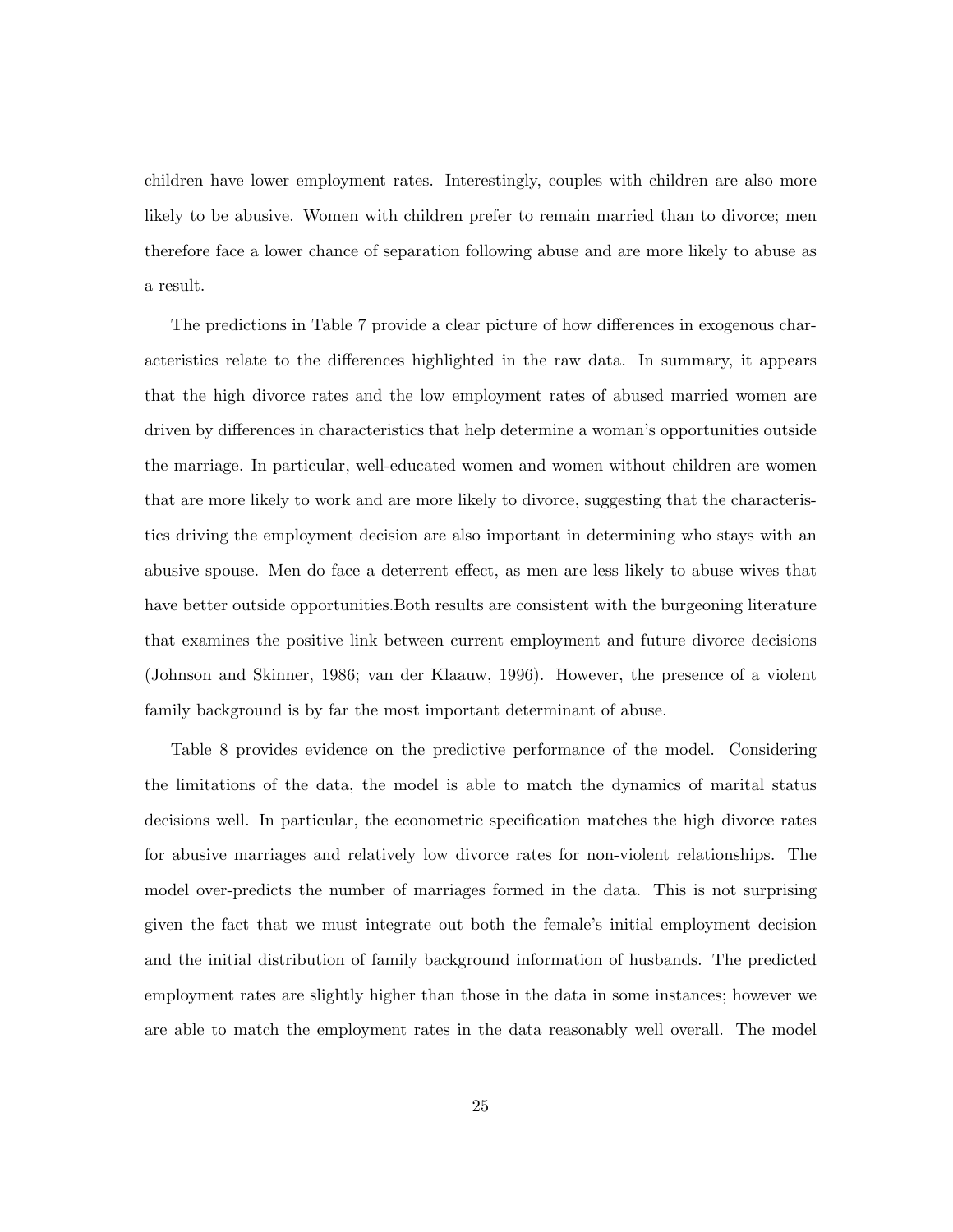is also able to match the statistics on the prevalence of domestic violence, including abuse rates in past marriages and current abuse rates in intact marriages. The latter result is quite encouraging, considering the fact that the model was estimated with limited spousal information.

## 5.2 Policy Experiments

A major advantage of constructing and estimating a behavioral model of domestic violence, employment and divorce is that we can consider a variety of policy experiments aimed at reducing domestic violence. Several policy initiatives already exist in many countries that are designed to help women leave abusive marriages. Shelters, counseling services and abuse telephone hot-lines, for example, are offered extensively as a means of lowering the costs to women of leaving abusive relationships. Other strategies, such as tougher laws prohibiting domestic violence and mandatory programs designed to re-socialize abusive spouses are adopted to increase the costs of domestic violence to abusers. There has also been much discussion of the inter-generational effects of domestic violence and how policy might address this issue. In this section, we describe how one can translate such policies into the parameters of our framework and assess the behavioral implications of four policy experiments that address the aforementioned issues.

The first two experiments consider policies adopted widely in practice. As mentioned above, several policies, such as providing shelters and counselling and legal services to abused women, have been aimed at reducing the costs of leaving violent marriages. This type of policy is examined in our model by increasing the female's preference for divorce if abused by 50%. The results of this experiment are reported in Table 9. The results suggest that such a policy would increase the number of divorces but would not reduce the prevalence of domestic violence in first marriage. Reducing the tolerance for abuse results in a 23% increase in divorce rates in abusive marriages. While the prevalence of violence in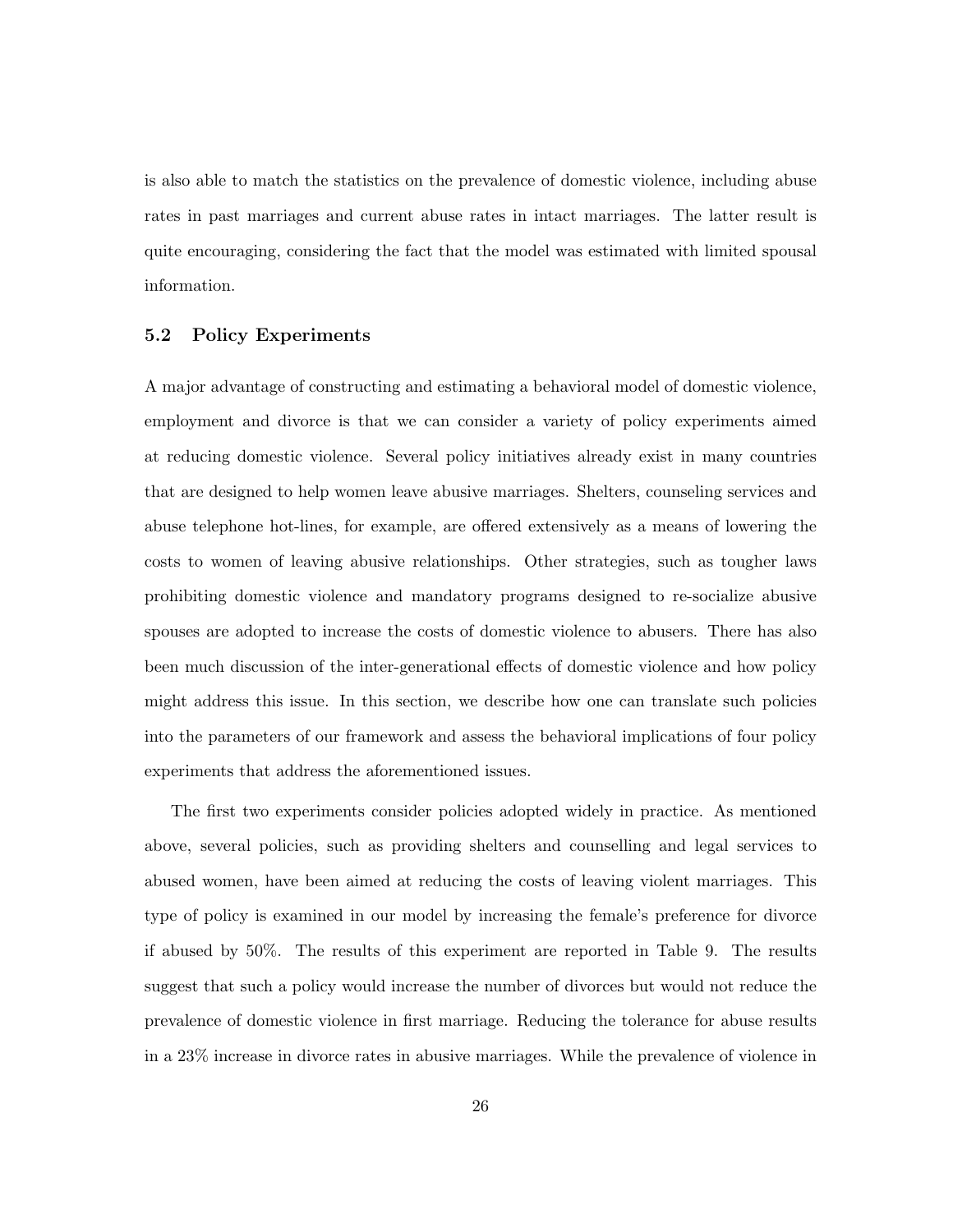first marriages does not decline, the fraction of currently abused women does fall by 60%. In other words, the overall abuse rate remains the same but the number of incidents of abuse suffered falls. Women who remain in abusive marriages after the policy change have lower employment rates. This is likely a compositional effect of the policy change: those women who remain married are those who are less likely to work, as confirmed by the results in Table 7.

The second experiment we consider is one designed to directly increase the costs of violence to abusive spouses. Such policies include longer prison sentences for domestic violence or mandatory counseling programs for abusive men. Both policies are most likely to influence men whose wives have left the marriage and have filed formal charges against them. We therefore conduct this policy within the model by implementing a 1 util divorce cost for abusive men in Table 10. While the fraction of women that initially marry does not change, this policy change serves as a substantial deterrent to abuse: the overall abuse rate in first marriages falls by 35%. Current abuse rates also fall after the policy change. As consistent with the first experiment, increasing the cost of abuse has virtually no impact on the employment rates of currently married women. This finding is not surprising given the findings that the negative correlation in the data between female employment and domestic violence is largely compositional in nature.

The final two experiments we consider are those designed to reduce the intergenerational effects of domestic violence. Such policies might be implemented in practice, for example, by re-socializing children from abusive homes through counseling or mentoring programs. We implement the policy in the model by setting the family background preference parameters to zero. Results of these experiments are presented in Tables 11 and 12 for women and men, respectively. Eliminating the effect of a violent family background on women's marriage, divorce and employment choices has virtually no impact on behavior. Women are equally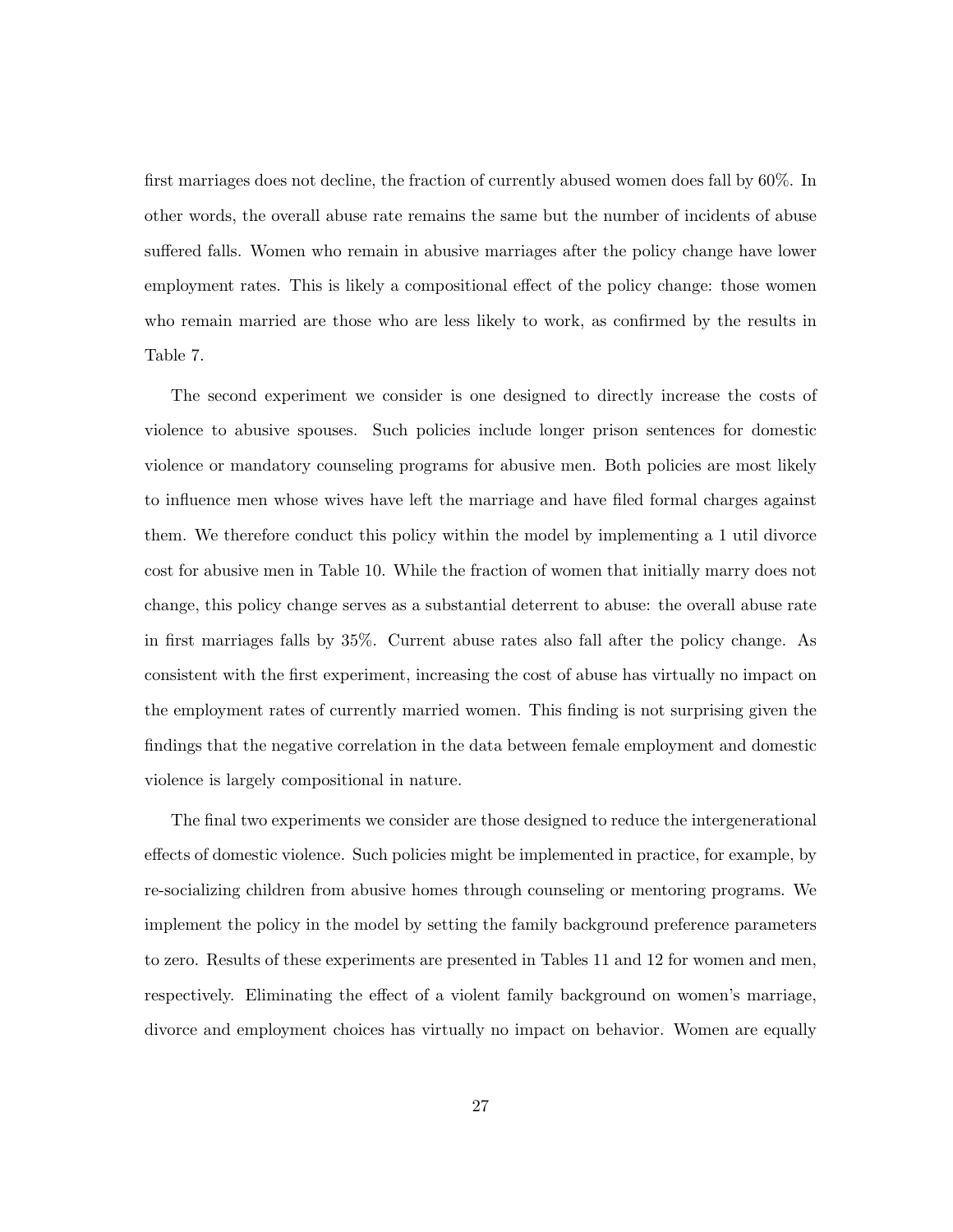likely to marry, divorce, and work as in the baseline scenario. Preventing future domestic violence by re-socializing women does not appear to be an effective strategy for combating domestic violence. In contrast, as illustrated in Table 12, men are quite responsive to the policy change. After re-socializing men from violent homes so that their preferences over abuse are the same as those for men from non-violent homes, abuse rates in first marriages fall by 37% and abuse rates in current marriages fall by 85% as men from violent homes are no more likely to abuse than men with violent backgrounds. The policy change has virtually no impact on marriage rates, which is not surprising considering the high marriage rates in the baseline specification and the age range of the women in the sample. Although the aggregate divorce rate falls due to the fall in the number of abusive spouses, the divorce rate in abusive marriage rises, suggesting that those men who still abuse after eliminating the effect of family background may do so because of characteristics not observed by women before marriage. The latter may also provide an explanation for the slight increase in employment rates for currently abused women, as many of these women may work in preparation for divorce.

## 6 Conclusion

The relationship between domestic abuse, employment and divorce is estimated in this paper. The dominant effect of abuse on women's behavior is through divorce. The evidence presented on the importance of abuse in the divorce decision highlights the fact that many women observed in representative data respond to domestic violence by leaving the relationship. This finding is in stark contrast to the common portrayal of abused women as unable or unwilling to leave violent relationships. The results also confirm the strong inter-generational effects of domestic violence, as observing domestic violence as a child dramatically increases the likelihood of abusing one's wife. As highlighted by the stylized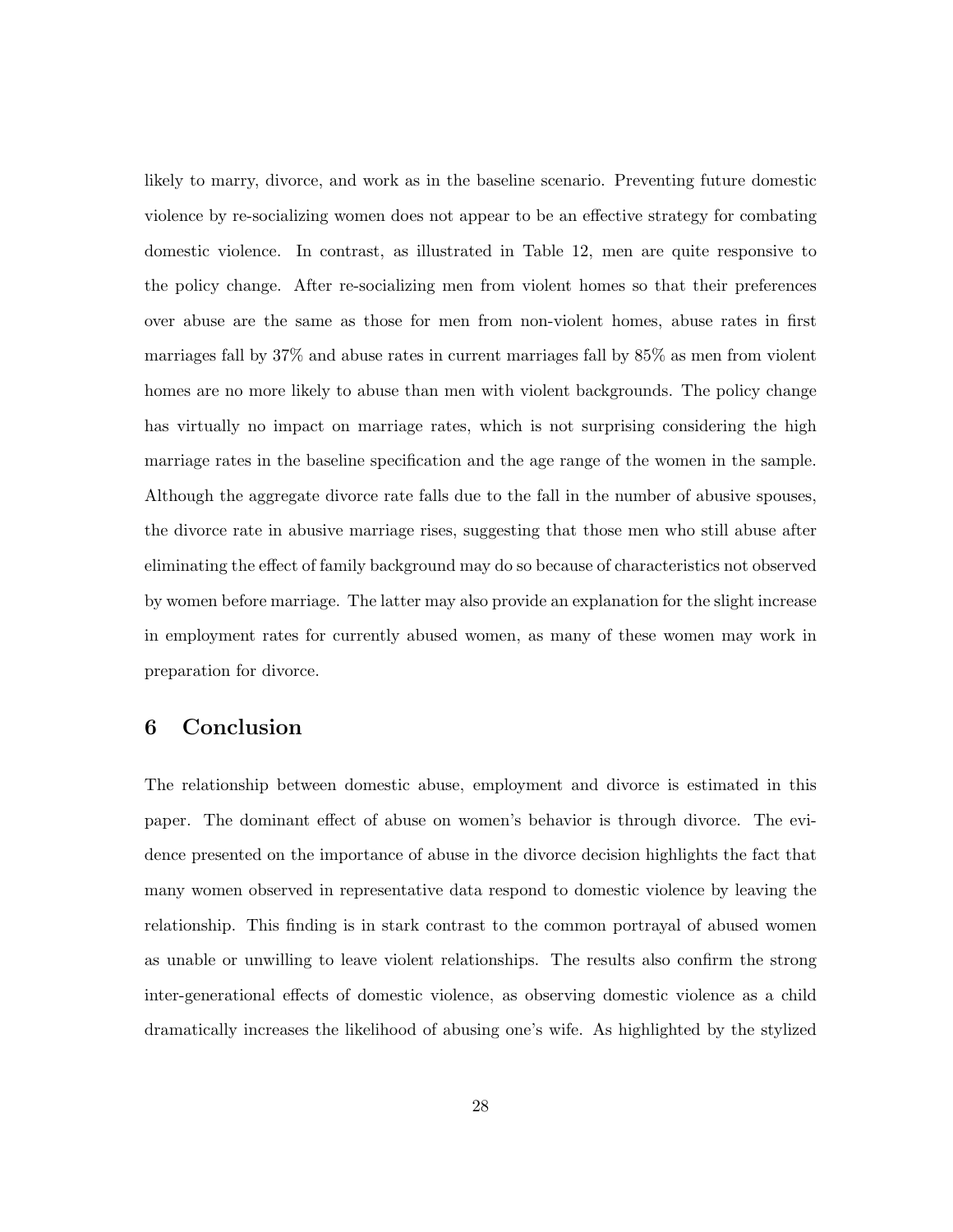facts and the estimation results, much of the difference in employment, marital and abusive behavior is driven by the fact that abusive couples tend to have characteristics, such as violent family backgrounds and lower levels of education, that differ substantially from those in non-violent marriages. Together, the findings suggest that policies aimed at addressing domestic violence should not ignore the important links between abuse, marriage and employment. Holding the costs of program implementation constant, our policy experiments suggest targeting the behavior of men is a more effective means of reducing or preventing domestic violence; abused women are not sensitive to reductions in the cost of leaving abusive marriages and to eliminating the effect of violent family backgrounds on preferences. In contrast, increasing the costs of domestic abuse to husbands and reducing the inter-generational effects of violence for men appear to be promising strategies for preventing abuse.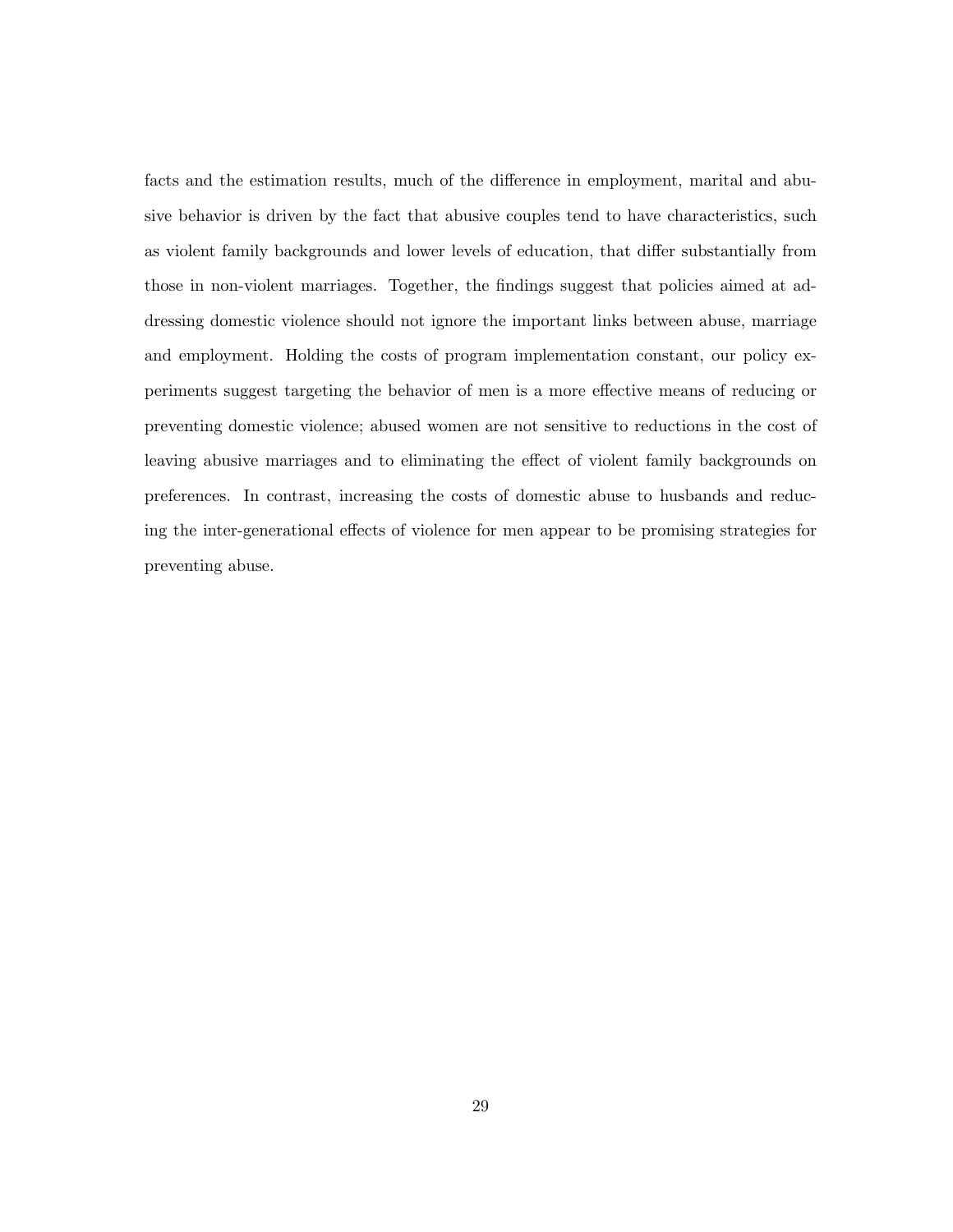| Variable                    | No Abuse | Low Severity Abuse | <b>High Severity Abuse</b> |
|-----------------------------|----------|--------------------|----------------------------|
| Participation rate          | 0.7992   | 0.8147             | 0.8450                     |
|                             | (0.4006) | (0.3890)           | (0.3632)                   |
| Worked 52 weeks             | 0.5688   | 0.5942             | 0.6154                     |
|                             | (0.4953) | (0.4916)           | (0.4882)                   |
| Age                         | 38.4684  | 38.1635            | 38.8003                    |
|                             | (8.2627) | (8.0711)           | (8.0476)                   |
| Age at first                | 22.5514  | 21.8855            | 21.2738                    |
| marriage                    | (4.0292) | (3.5998)           | (3.8753)                   |
| Child                       | 0.7459   | 0.8339             | 0.8150                     |
|                             | (0.4354) | (0.3726)           | (0.3897)                   |
| High school                 | 0.3172   | 0.3405             | 0.3442                     |
|                             | (0.4654) | (0.4744)           | (0.4769)                   |
| Post-secondary or           | 0.4914   | 0.4913             | 0.3480                     |
| university                  | (0.5000) | (0.5005)           | (0.4781)                   |
| Violence in family          | 0.1397   | 0.2454             | 0.3376                     |
| background                  | (0.3467) | (0.4308)           | (0.4747)                   |
| Violence in current         | 0.0778   | 0.2060             | 0.3735                     |
| spouse's family             | (0.2679) | (0.4049)           | (0.4855)                   |
| Don't know current spouse's | 0.0576   | 0.0764             | 0.1057                     |
| family background           | (0.2330) | (0.2659)           | (0.3087)                   |
| Spouse was unemployed       | 0.1238   | 0.1481             | 0.2422                     |
|                             | (0.3294) | (0.3556)           | (0.4300)                   |
| Spouse worked 52 weeks      | 0.7645   | 0.7522             | 0.6663                     |
|                             | (0.4243) | (0.4323)           | (0.4733)                   |
| Spouse has high school      | 0.2659   | 0.3077             | 0.3022                     |
|                             | (0.4419) | (0.4621)           | (0.4609)                   |
| Spouse has post-secondary   | 0.2631   | 0.2763             | 0.2847                     |
|                             | (0.4404) | (0.4470)           | (0.4529)                   |
| Spouse has university       | 0.2072   | 0.1641             | 0.0778                     |
|                             | (0.4053) | (0.3708)           | (0.2689)                   |
| Observations                | 3326     | 427                | 136                        |

Table 1: Sample Statistics for Currently Married Sample, by Abuse Severity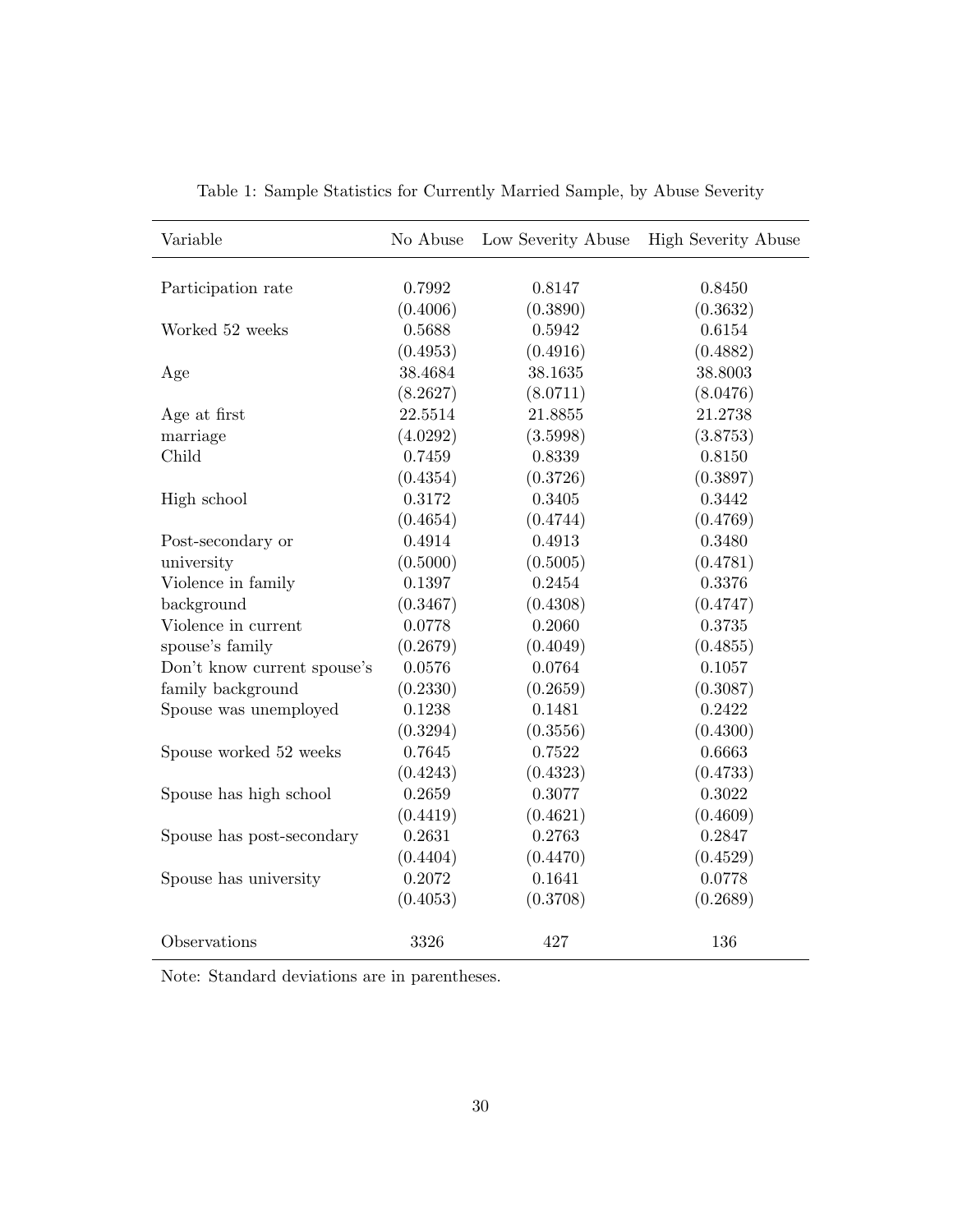|          | No Abuse Low Severity Abuse High Severity Abuse |          |
|----------|-------------------------------------------------|----------|
| 0.1437   | 0.2963                                          | 0.7397   |
| (0.3509) | (0.4570)                                        | (0.4392) |

Table 2: Divorce Rates by Abuse in First Marriage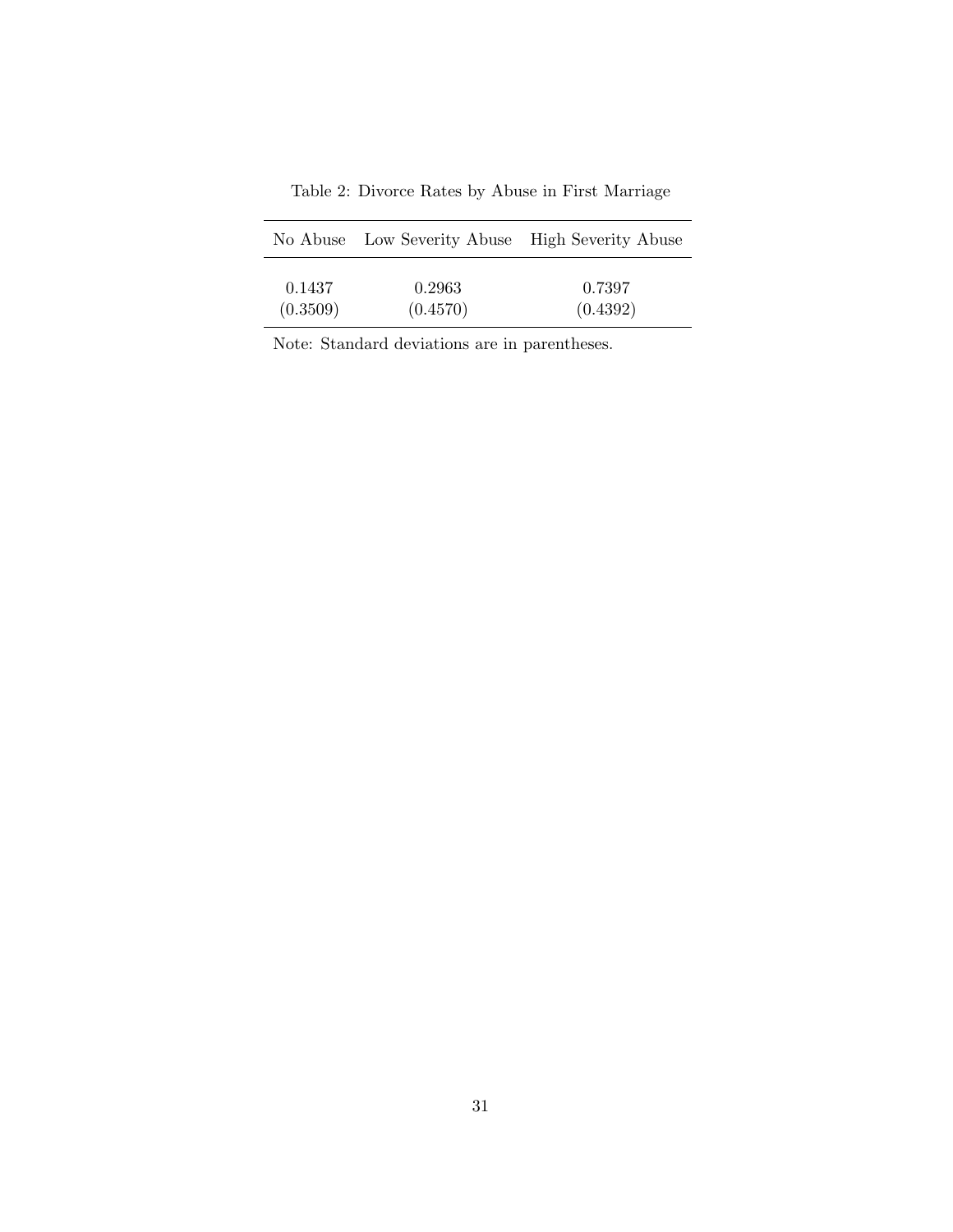| Variable                                         | Single             | Married            | Divorced<br>and Single | Remarried          |
|--------------------------------------------------|--------------------|--------------------|------------------------|--------------------|
| Violence in family<br>background                 | 0.1288<br>(0.3356) | 0.1588<br>(0.3655) | 0.2472<br>(0.4318)     | 0.2225<br>(0.4162) |
| Violence in current<br>spouse's family           |                    | 0.1030<br>(0.3041) |                        | 0.0976<br>(0.2970) |
| Don't know current spouse's<br>family background |                    | 0.0615<br>(0.2403) |                        | 0.0661<br>(0.2486) |
| Violence in past spouse's<br>family background   |                    |                    | 0.1775<br>(0.3825)     | 0.1982<br>(0.3989) |
| Don't know past spouse's<br>family background    |                    |                    | 0.1137<br>(0.3178)     | 0.1106<br>(0.3138) |
| Low severity abuse in<br>current marriage        |                    | 0.1109<br>(0.3140) |                        | 0.1193<br>(0.3244) |
| High severity abuse in<br>current marriage       |                    | 0.0374<br>(0.1897) |                        | 0.0505<br>(0.2188) |
| Low severity abuse in<br>past marriage           |                    |                    | 0.1649<br>(0.3715)     | 0.1532<br>(0.3604) |
| High severity abuse in<br>past marriage          |                    |                    | 0.3391<br>(0.4739)     | 0.3716<br>(0.4835) |
| Observations                                     | 290                | 3889               | 467                    | 740                |

Table 3: Abuse-Related Characteristics by Marital History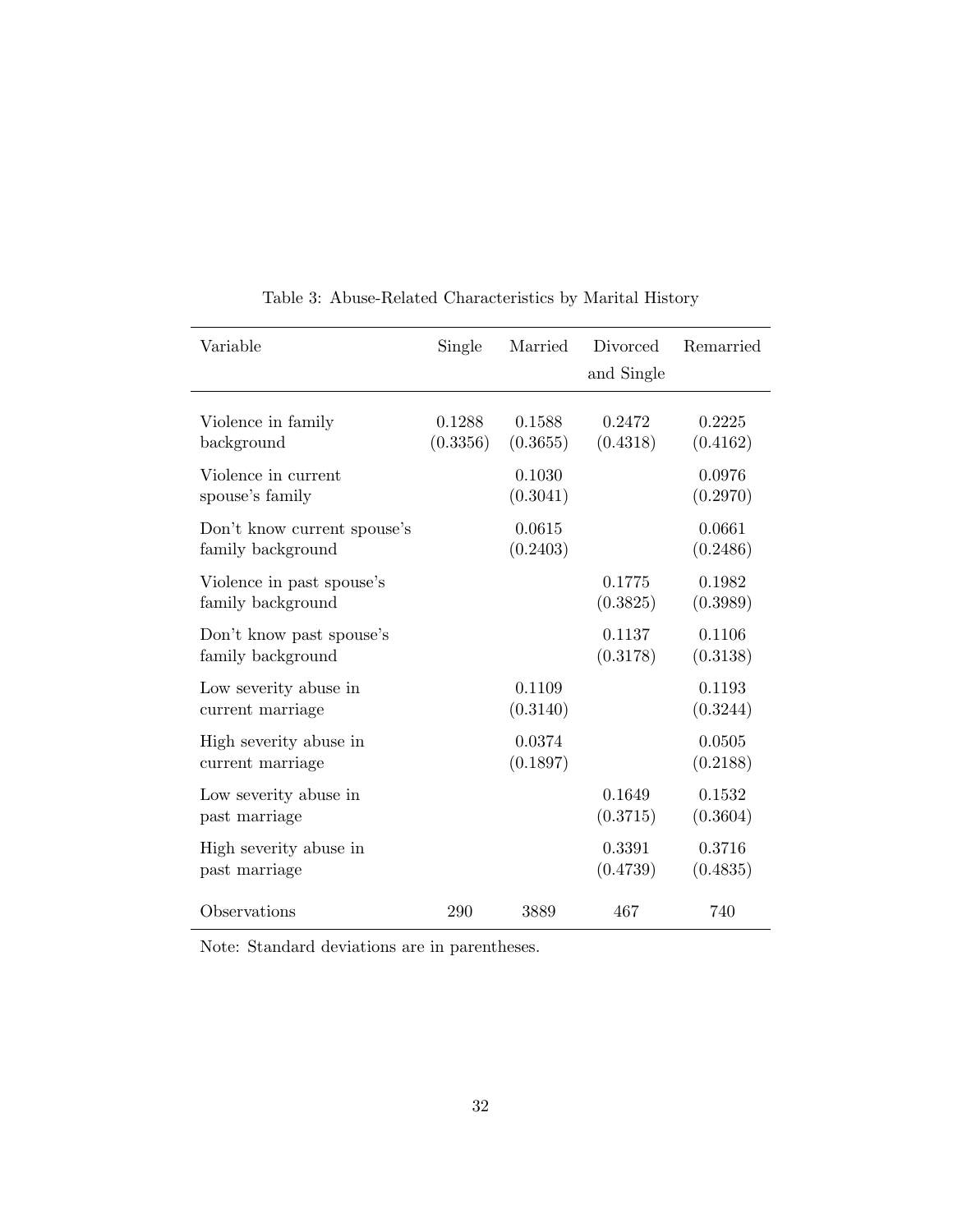| Marital State     | Participation Rate | Worked 52 Weeks |
|-------------------|--------------------|-----------------|
| Married           |                    |                 |
| No abuse          | 0.7992             | 0.5688          |
|                   | (0.4007)           | (0.4953)        |
| Low severity      | 0.8147             | 0.5942          |
|                   | (0.3890)           | (0.4916)        |
| High severity     | 0.8450             | 0.6154          |
|                   | (0.3632)           | (0.4883)        |
| Divorced          |                    |                 |
| No abuse          | 0.8002             | 0.5892          |
|                   | (0.4007)           | (0.4930)        |
| Low severity      | 0.9053             | 0.6596          |
|                   | (0.2950)           | (0.4773)        |
| High severity     | 0.8500             | 0.5949          |
|                   | (0.3581)           | (0.4924)        |
| Remarried         |                    |                 |
| Current marriage  |                    |                 |
| No abuse          | 0.8449             | 0.6240          |
|                   | (0.3623)           | (0.4848)        |
| Low severity      | 0.8182             | 0.6223          |
|                   | (0.3879)           | (0.4876)        |
| High severity     | 0.9342             | 0.7129          |
|                   | (0.2516)           | (0.4590)        |
| Previous marriage |                    |                 |
| No abuse          | 0.8789             | 0.6891          |
|                   | (0.3267)           | (0.4635)        |
| Low severity      | 0.8172             | 0.6053          |
|                   | (0.3882)           | (0.4909)        |
| High severity     | 0.8164             | 0.5601          |
|                   | (0.3879)           | (0.4973)        |

Table 4: Within History Comparisons of Labor Market Indicators by Abuse Severity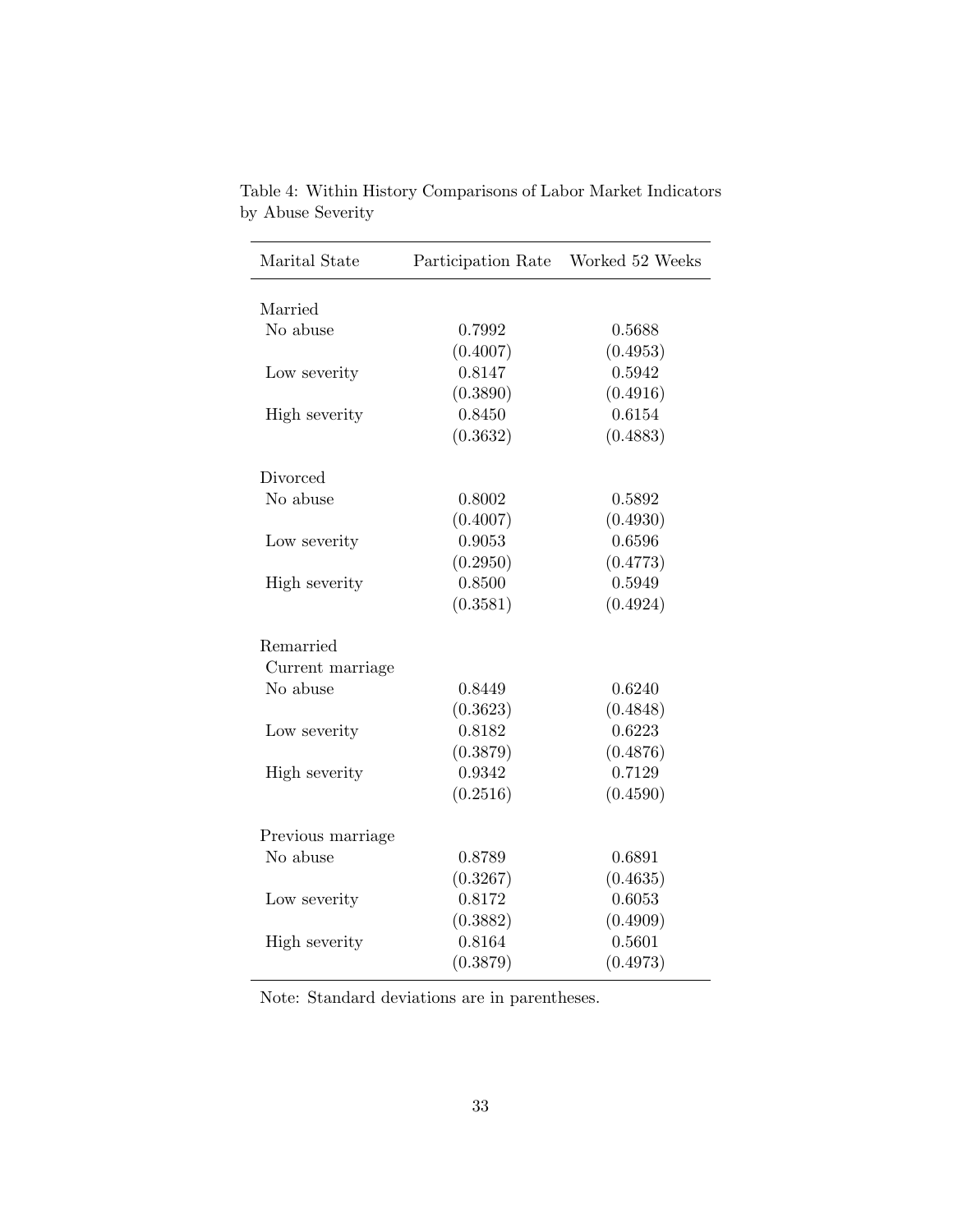|                        | Single<br>Not Working | Single<br>Working | Married<br>Working | Divorced<br>Not Working | Divorced<br>Working |
|------------------------|-----------------------|-------------------|--------------------|-------------------------|---------------------|
| Abusive spouse         |                       |                   | 0.2346             | 3.0010                  | 3.2550              |
|                        |                       |                   | (0.1518)           | (0.1755)                | (0.1826)            |
| Abusive spouse, wife   |                       |                   | $-0.2991$          | $-0.6527$               | $-0.7195$           |
| has violent background |                       |                   | (0.1810)           | (0.1821)                | (0.1666)            |
| Wife has violent       | 0.04388               | $-0.0496$         | $-0.0376$          | 0.1030                  | 0.2443              |
| background             | (0.0725)              | (0.0666)          | (0.0697)           | (0.0848)                | (0.0654)            |
| Child                  | $-1.0750$             | $-1.7770$         | $-0.3039$          | $-0.8100$               | $-1.1900$           |
|                        | (0.1480)              | (0.1212)          | (0.0772)           | (0.0852)                | (0.0784)            |
| High school            | 0.2456                | 0.5746            | 0.6926             | 0.1090                  | 0.7596              |
|                        | (0.0757)              | (0.0938)          | (0.0730)           | (0.0832)                | (0.1121)            |
| Post secondary         | 0.4827                | 0.8642            | 0.9241             | $-0.0760$               | 1.1360              |
|                        | (0.0730)              | (0.0918)          | (0.0813)           | (0.0971)                | (0.1091)            |
| Age/10                 | 0.6204                | 1.9150            | 0.7772             | 1.1230                  | 2.9800              |
|                        | (0.2228)              | (0.2698)          | (0.3463)           | (0.4199)                | (0.3268)            |
| Age2/100               | $-0.1055$             | $-0.2800$         | $-0.1019$          | $-0.1749$               | $-0.4010$           |
|                        | (0.0295)              | (0.0344)          | (0.0437)           | (0.0531)                | (0.0416)            |
| Maritime               | $-0.3718$             | $-0.2420$         | $-0.2749$          | $-0.0835$               | $-0.6728$           |
|                        | (0.1016)              | (0.0950)          | (0.1083)           | (0.1148)                | (0.1120)            |
| Quebec                 | $-0.2780$             | $-0.1617$         | $-0.1540$          | 0.0890                  | $-0.1840$           |
|                        | (0.0863)              | (0.0909)          | (0.0969)           | (0.1022)                | (0.0973)            |
| Ontario                | $-0.0836$             | 0.1481            | 0.2806             | 0.0556                  | $-0.1390$           |
|                        | (0.1013)              | (0.0813)          | (0.0932)           | (0.1008)                | (0.0956)            |
| Prairie                | $-0.2264$             | 0.0741            | 0.2415             | $-0.0115$               | $-0.1486$           |
|                        | (0.0984)              | (0.0866)          | (0.0998)           | (0.1098)                | (0.1050)            |
| Intercept              | $-1.0110$             | $-3.0510$         | $-1.5750$          | $-1.1880$               | $-4.9880$           |
|                        | (0.4005)              | (0.5081)          | (0.6530)           | (0.7723)                | (0.6274)            |

Table 5: Preference Parameters for Wives

Probability Unknown Spousal Type is Non-Violent Family Background

| Married              | 0.9995      |
|----------------------|-------------|
| Divorced             | 0.0032      |
| Remarried            | 0.0072      |
| Log-likelihood value | -11744.3676 |

Note: Standard errors are in parentheses. Married, not working is the base category.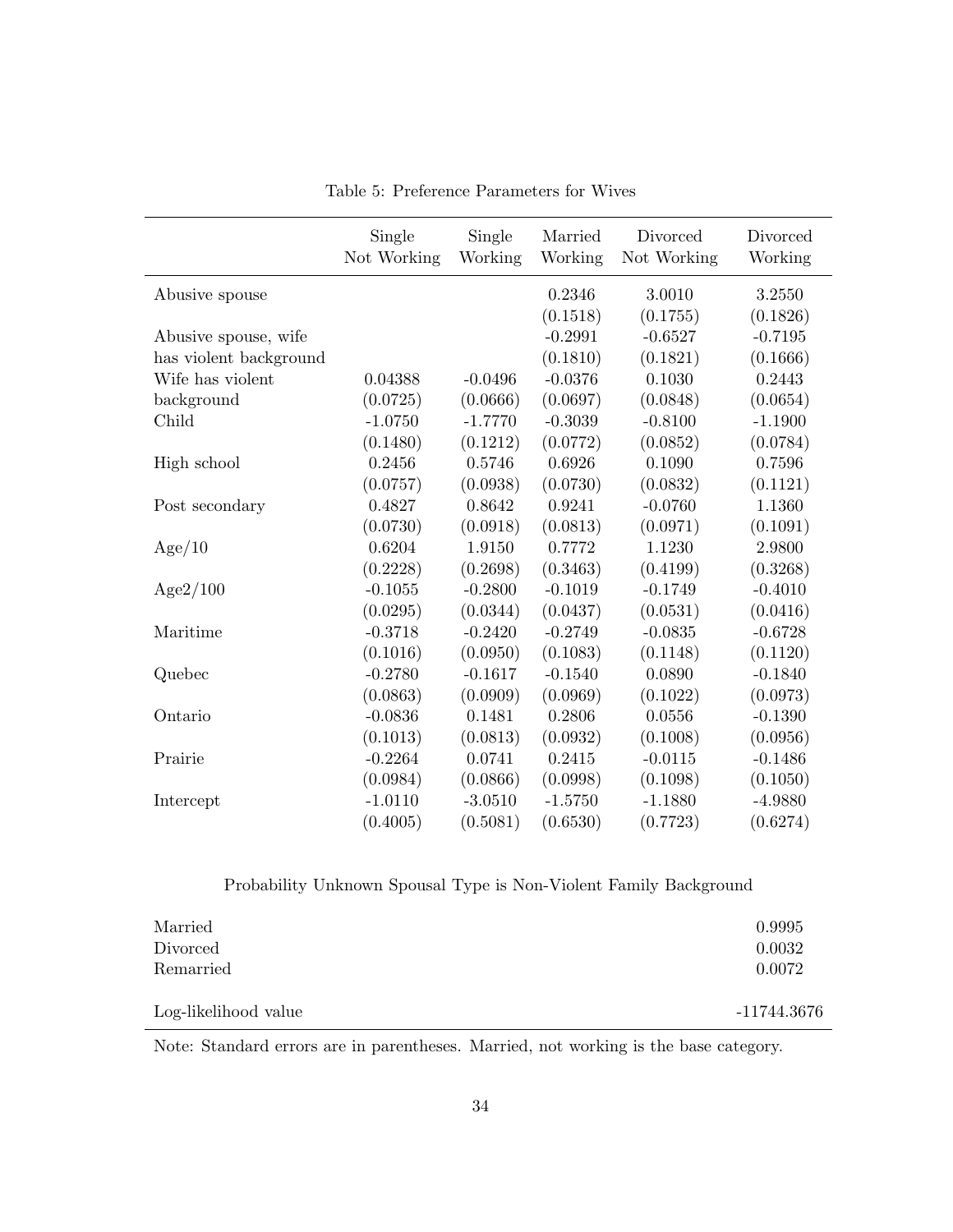| Table 6: Preference Parameters for Husbands |  |  |  |
|---------------------------------------------|--|--|--|
|---------------------------------------------|--|--|--|

| $2^{nd}$ period intercept | $-2.2630$   |  |
|---------------------------|-------------|--|
|                           | (0.1612)    |  |
| $4^{th}$ period intercept | $-13.7500$  |  |
|                           | (0.2437)    |  |
| Abusive in second period  | 10.7400     |  |
|                           | (0.2879)    |  |
| Husband has violent       | 2.0870      |  |
| background                | (0.2029)    |  |
| Wife working              | $-0.5018$   |  |
|                           | (0.3306)    |  |
| Wife working, husband     | $-0.3656$   |  |
| has violent background    | (0.4061)    |  |
|                           |             |  |
| Log-likelihood value      | -11744.3676 |  |
|                           |             |  |

Note: Standard errors are in parentheses. Not abusive is the base category.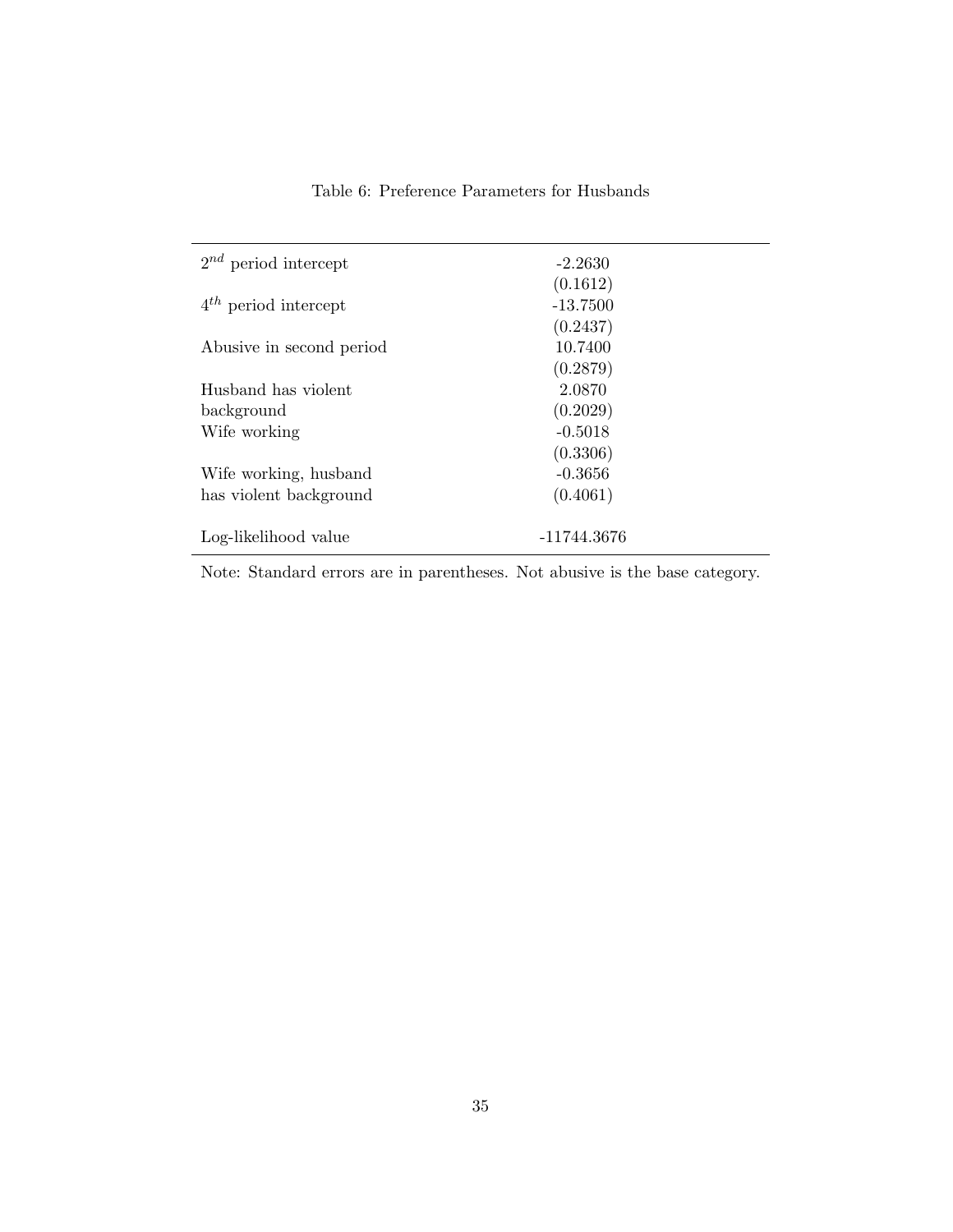|                                                                                                                                                                                                               | A                                              | B                                              | C                                              | D                                              |
|---------------------------------------------------------------------------------------------------------------------------------------------------------------------------------------------------------------|------------------------------------------------|------------------------------------------------|------------------------------------------------|------------------------------------------------|
| Marriage Rate                                                                                                                                                                                                 |                                                |                                                |                                                |                                                |
| Overall                                                                                                                                                                                                       | 0.8119                                         | 0.9250                                         | 0.9395                                         | 0.9985                                         |
| Divorce Rates                                                                                                                                                                                                 |                                                |                                                |                                                |                                                |
| Overall<br>Abusive marriages<br>Non-abusive marriages                                                                                                                                                         | 0.4171<br>0.9225<br>0.3812                     | 0.5932<br>0.8877<br>0.4683                     | 0.5335<br>0.8303<br>0.3848                     | 0.3210<br>0.6140<br>0.1670                     |
| Employment Rates                                                                                                                                                                                              |                                                |                                                |                                                |                                                |
| Currently married women in abusive marriages<br>Currently married women in non-abusive marriages<br>Divorced women from abusive marriages<br>Divorced women from non-abusive marriages<br>Never-married women | 0.7860<br>0.7526<br>0.9025<br>0.8778<br>0.8691 | 0.6740<br>0.7456<br>0.9194<br>0.9044<br>0.8470 | 0.4532<br>0.5377<br>0.5176<br>0.4709<br>0.7245 | 0.3900<br>0.4618<br>0.3385<br>0.2980<br>0.4012 |
| Abuse Rates                                                                                                                                                                                                   |                                                |                                                |                                                |                                                |
| Abuse rate in first marriages<br>Current period abuse overall<br>Current period abuse, employed wife<br>Current period abuse, non-employed wife                                                               | 0.0663<br>0.0003<br>0.0003<br>0.0004           | 0.2978<br>0.0155<br>0.0107<br>0.0291           | 0.3338<br>0.0266<br>0.0149<br>0.0398           | 0.3446<br>0.0447<br>0.0243<br>0.0613           |

# Table 7: Comparison of Couples with Differing Characteristics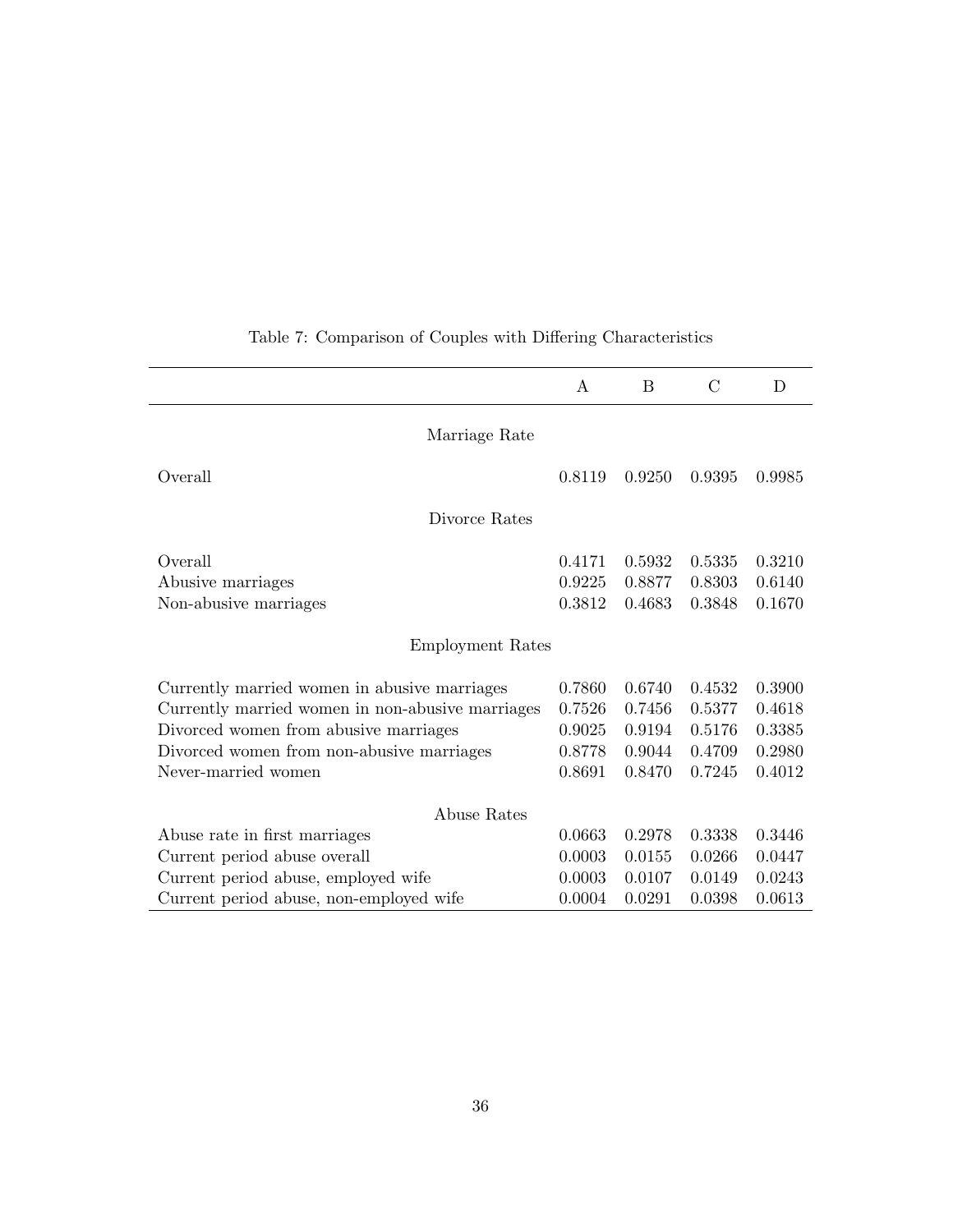|                                                  | Actual | Predicted |
|--------------------------------------------------|--------|-----------|
| Marriage Rate                                    |        |           |
| Overall                                          | 0.9298 | 0.9594    |
|                                                  |        |           |
| Divorce Rates                                    |        |           |
| Overall                                          | 0.2434 | 0.2440    |
| Abusive marriages                                | 0.7595 | 0.7352    |
| Non-abusive marriages                            | 0.1847 | 0.1927    |
| Employment Rates                                 |        |           |
| Currently married women in abusive marriages     | 0.5486 | 0.5708    |
| Currently married women in non-abusive marriages | 0.5832 | 0.5858    |
| Divorced women from abusive marriages            | 0.5991 | 0.6300    |
| Divorced women from non-abusive marriages        | 0.6166 | 0.6207    |
| Never-married women                              | 0.7877 | 0.7914    |
| Abuse Rates                                      |        |           |
| Abuse rate in first marriages                    | 0.1046 | 0.1137    |
| Current period abuse overall                     | 0.0060 | 0.0052    |
| Current period abuse, employed wife              | 0.0057 | 0.0034    |
| Current period abuse, non-employed wife          | 0.0065 | 0.0076    |

# Table 8: Comparison of Actual and Predicted Choices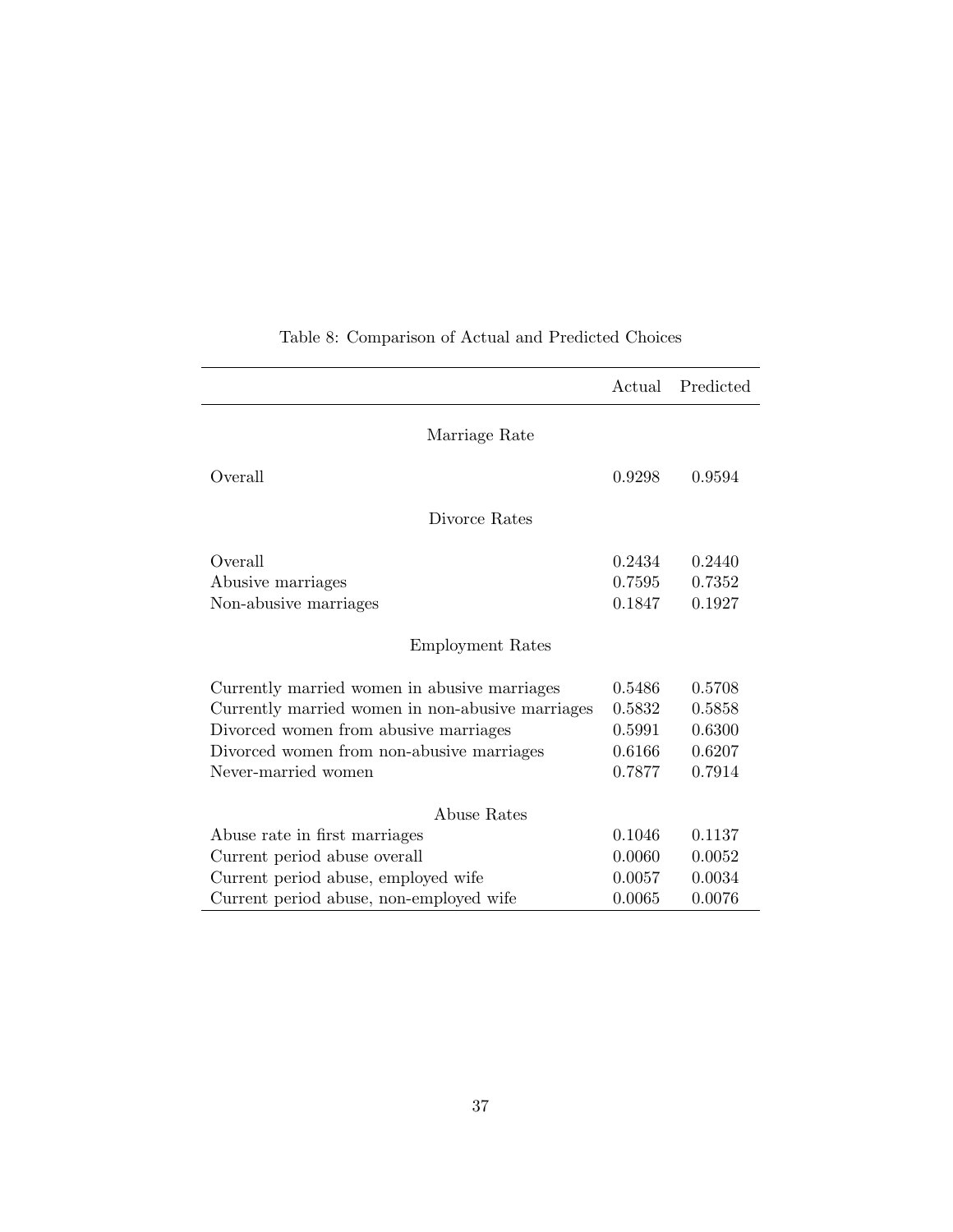|                                                  | <b>Baseline</b> | Predicted |
|--------------------------------------------------|-----------------|-----------|
| Marriage Rate                                    |                 |           |
| Overall                                          | 0.9594          | 0.9645    |
| Divorce Rates                                    |                 |           |
| Overall                                          | 0.2440          | 0.2668    |
| Abusive marriages                                | 0.7352          | 0.9060    |
| Non-abusive marriages                            | 0.1927          | 0.1968    |
| <b>Employment Rates</b>                          |                 |           |
| Currently married women in abusive marriages     | 0.5708          | 0.5516    |
| Currently married women in non-abusive marriages | 0.5858          | 0.5859    |
| Divorced women from abusive marriages            | 0.6300          | 0.6554    |
| Divorced women from non-abusive marriages        | 0.6207          | 0.6327    |
| Never-married women                              | 0.7914          | 0.7915    |
| Abuse Rates                                      |                 |           |
| Abuse rate in first marriages                    | 0.1137          | 0.1125    |
| Current period abuse overall                     | 0.0052          | 0.0021    |
| Current period abuse, employed wife              | 0.0034          | 0.0013    |
| Current period abuse, non-employed wife          | 0.0076          | 0.0032    |

Table 9: Experiment 1: Reduce Wife's Tolerance for Abuse by  $50\%$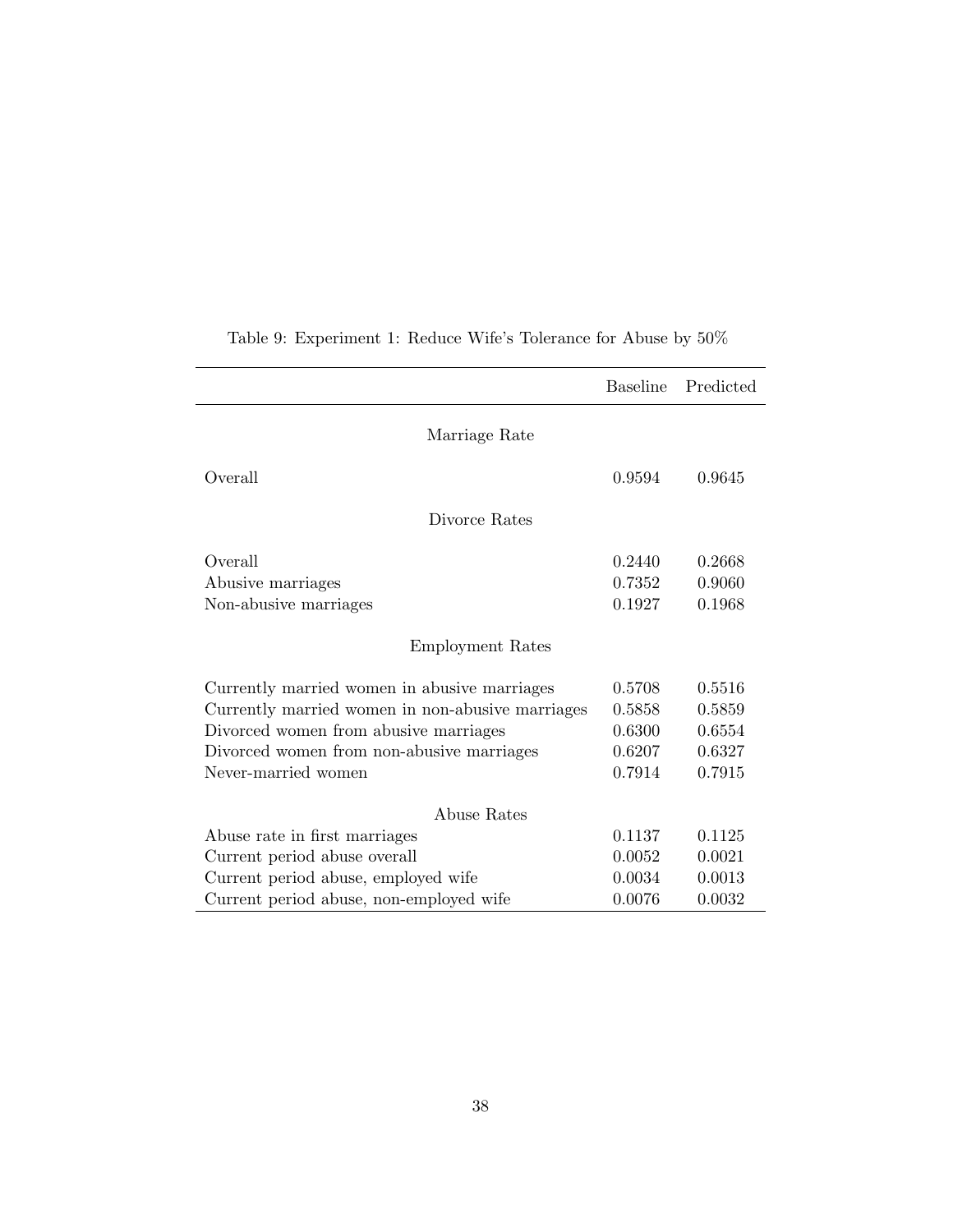|                                                  | Baseline | Predicted |
|--------------------------------------------------|----------|-----------|
| Marriage Rate                                    |          |           |
| Overall                                          | 0.9594   | 0.9565    |
| Divorce Rates                                    |          |           |
| Overall                                          | 0.2440   | 0.2218    |
| Abusive marriages                                | 0.7352   | 0.7303    |
| Non-abusive marriages                            | 0.1927   | 0.1922    |
| Employment Rates                                 |          |           |
| Currently married women in abusive marriages     | 0.5708   | 0.5663    |
| Currently married women in non-abusive marriages | 0.5858   | 0.5855    |
| Divorced women from abusive marriages            | 0.6300   | 0.6282    |
| Divorced women from non-abusive marriages        | 0.6207   | 0.6198    |
| Never-married women                              | 0.7914   | 0.7914    |
| Abuse Rates                                      |          |           |
| Abuse rate in first marriages                    | 0.1137   | 0.0737    |
| Current period abuse overall                     | 0.0052   | 0.0035    |
| Current period abuse, employed wife              | 0.0034   | 0.0023    |
| Current period abuse, non-employed wife          | 0.0076   | 0.0052    |

Table 10: Experiment 2: Introduce a 1 Util Divorce Cost for Abusive Men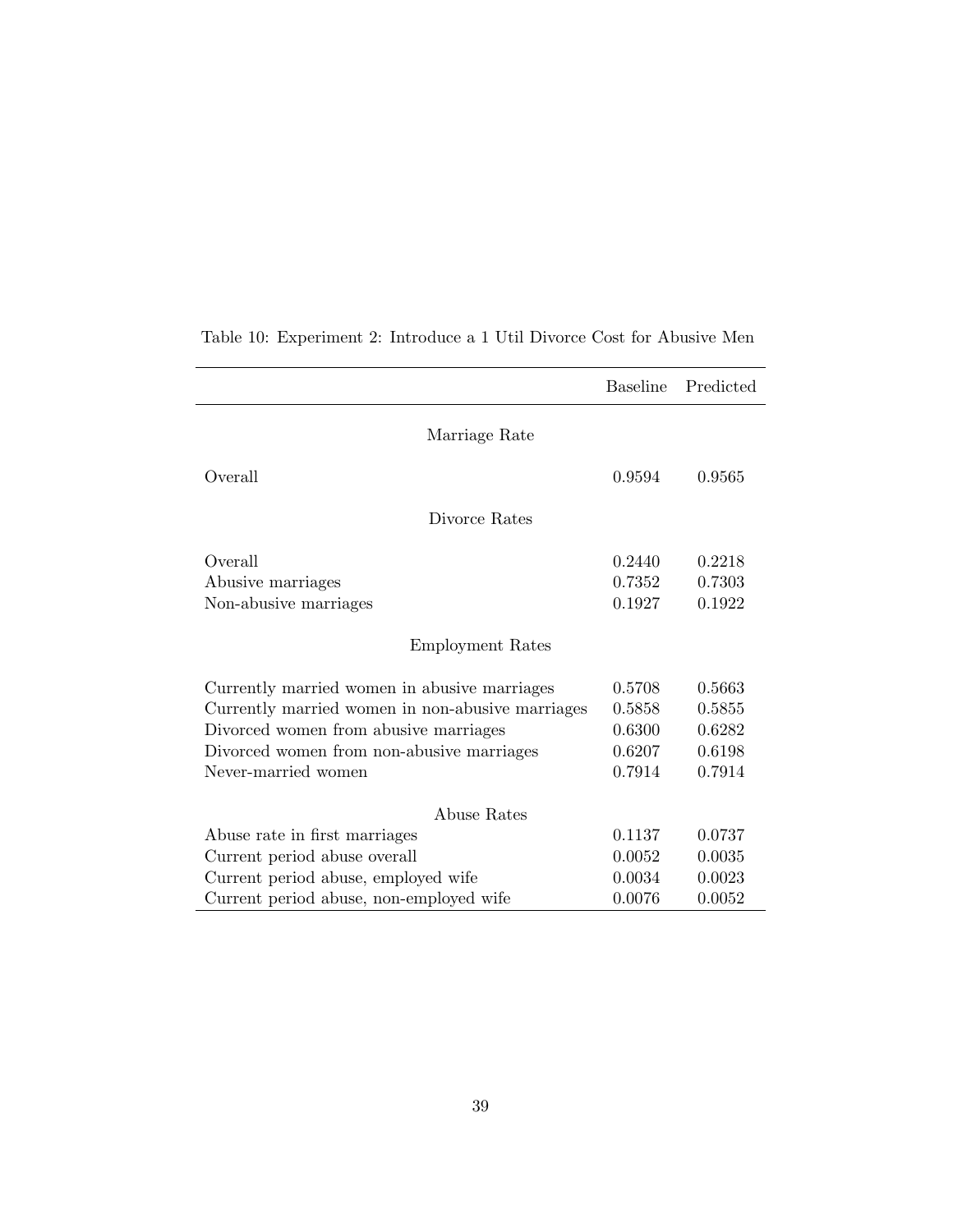|                                                  | <b>Baseline</b> | Predicted |  |
|--------------------------------------------------|-----------------|-----------|--|
| Marriage Rate                                    |                 |           |  |
| Overall                                          | 0.9594          | 0.9573    |  |
| Divorce Rates                                    |                 |           |  |
| Overall                                          | 0.2440          | 0.2364    |  |
| Abusive marriages                                | 0.7352          | 0.7398    |  |
| Non-abusive marriages                            | 0.1927          | 0.1838    |  |
| <b>Employment Rates</b>                          |                 |           |  |
| Currently married women in abusive marriages     | 0.5708          | 0.5849    |  |
| Currently married women in non-abusive marriages | 0.5858          | 0.5873    |  |
| Divorced women from abusive marriages            | 0.6300          | 0.6219    |  |
| Divorced women from non-abusive marriages        | 0.6207          | 0.6092    |  |
| Never-married women                              | 0.7914          | 0.7959    |  |
| Abuse Rates                                      |                 |           |  |
| Abuse rate in first marriages                    | 0.1137          | 0.1135    |  |
| Current period abuse overall                     | 0.0052          | 0.0050    |  |
| Current period abuse, employed wife              | 0.0034          | 0.0034    |  |
| Current period abuse, non-employed wife          | 0.0076          | 0.0073    |  |

Table 11: Experiment 3: Eliminate the Effect of Family Background on Wife's Preferences over Marriage and Employment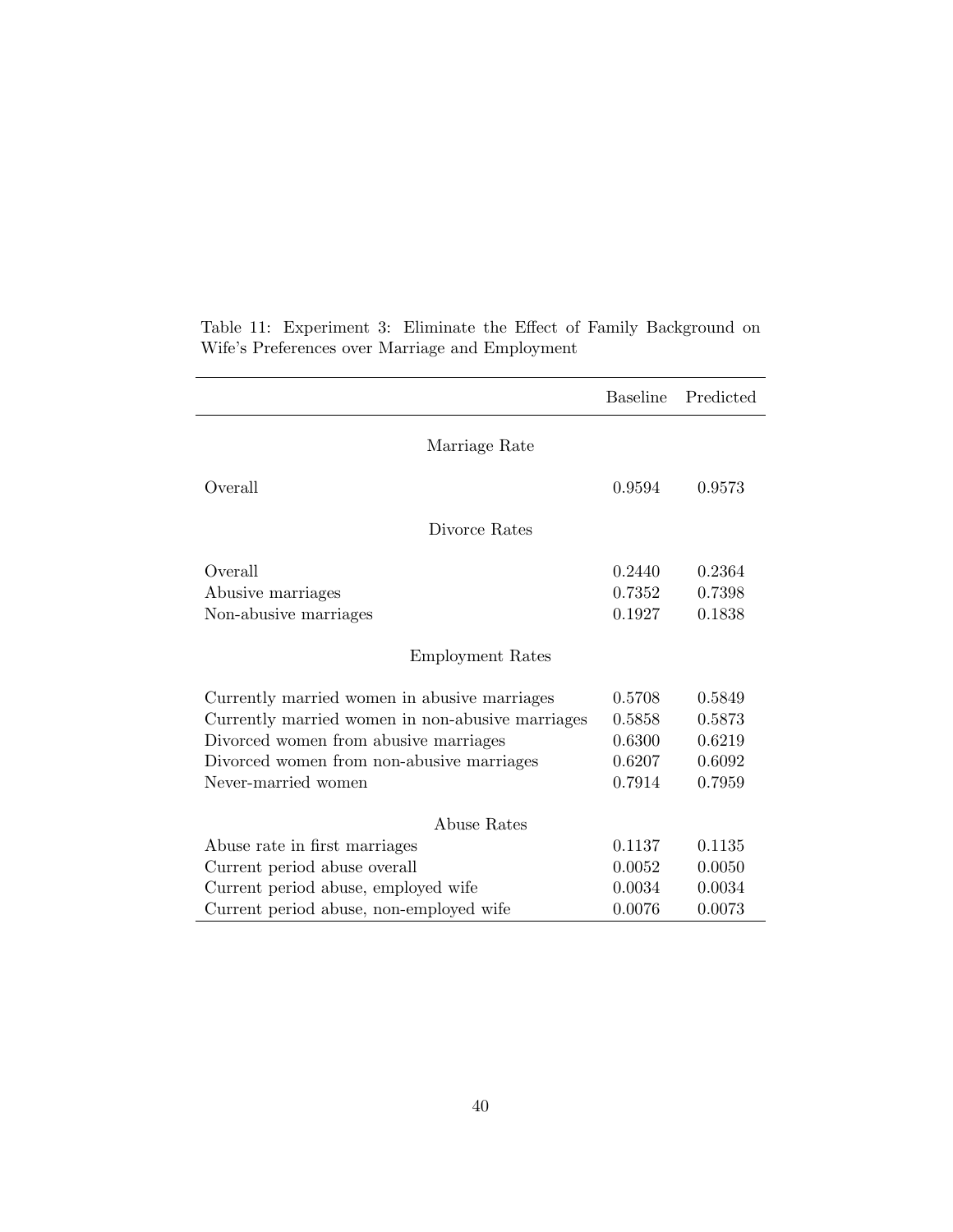|                                                  | <b>Baseline</b> | Predicted |
|--------------------------------------------------|-----------------|-----------|
| Marriage Rate                                    |                 |           |
| Overall                                          | 0.9594          | 0.9566    |
| Divorce Rates                                    |                 |           |
| Overall                                          | 0.2440          | 0.2230    |
| Abusive marriages                                | 0.7352          | 0.7647    |
| Non-abusive marriages                            | 0.1927          | 0.1923    |
| <b>Employment Rates</b>                          |                 |           |
| Currently married women in abusive marriages     | 0.5708          | 0.6028    |
| Currently married women in non-abusive marriages | 0.5858          | 0.5854    |
| Divorced women from abusive marriages            | 0.6300          | 0.6271    |
| Divorced women from non-abusive marriages        | 0.6207          | 0.6198    |
| Never-married women                              | 0.7914          | 0.7913    |
| Abuse Rates                                      |                 |           |
| Abuse rate in first marriages                    | 0.1137          | 0.07125   |
| Current period abuse overall                     | 0.0052          | 0.0008    |
| Current period abuse, employed wife              | 0.0034          | 0.0006    |
| Current period abuse, non-employed wife          | 0.0076          | 0.0010    |

Table 12: Experiment 4: Eliminate the Effect of Family Background on Husband's Predilection for Abuse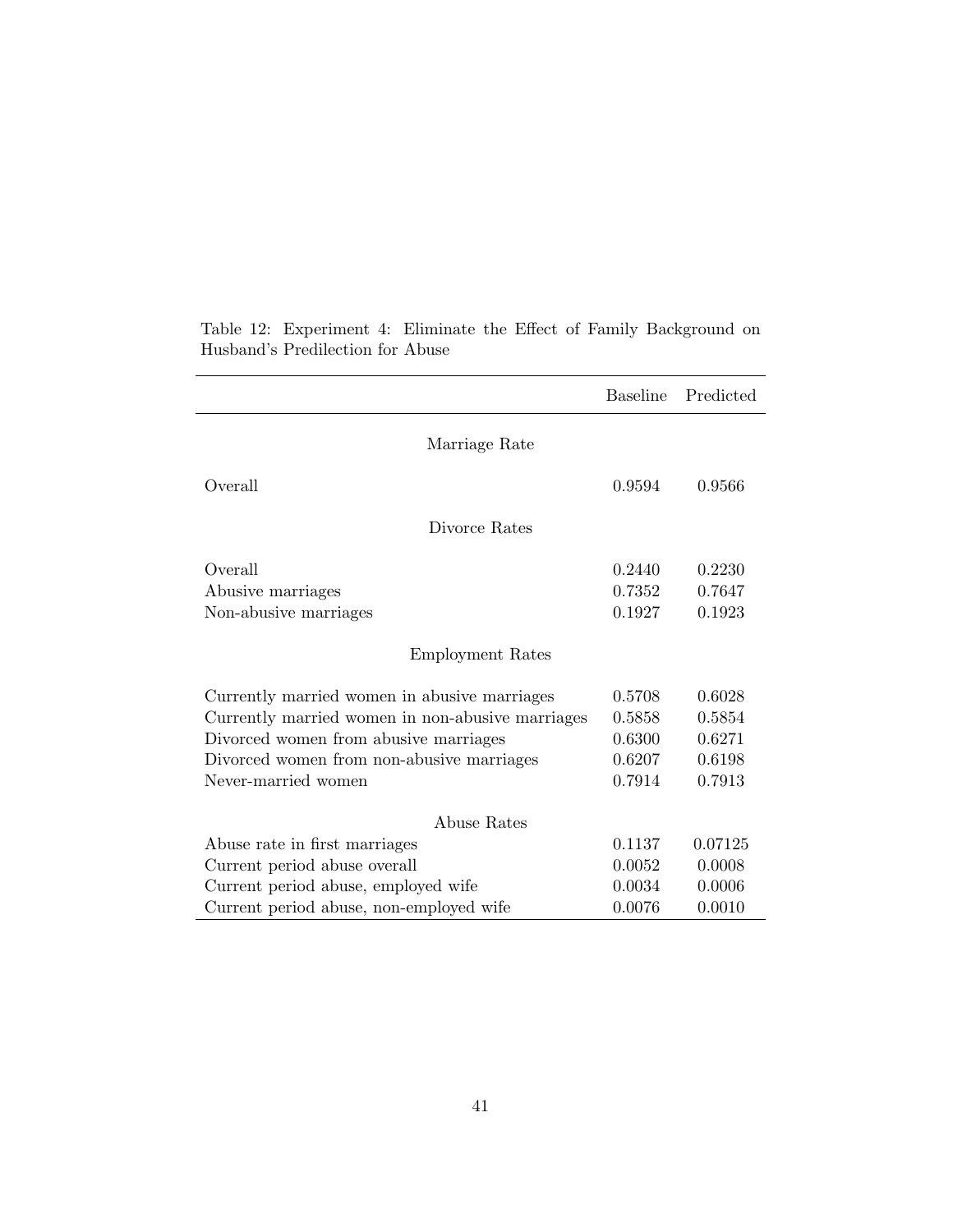# A Comparison of Average Characteristics for the Violence Against Women and 1993 Survey of Consumer Finances Samples

Table A1 compares similar samples from the VAWS and the 1993 SCF, a supplement of the Canadian Labor Force Survey similar to the March Current Population Survey in the U.S., to assess the representativeness of the former data set. Both samples are limited to women between the ages of 25 and 55 who are not attending school. The average characteristics of women in the VAWS and SCF data are similar, with three exceptions. First, total spousal income is higher in the SCF. It is likely that the measure of spousal income reported from the VAWS is inaccurate, as spousal income was constructed as the difference between the categorical variables"Total Personal Income" and "Total Household Income". Second, the proportion of women residing in an urban area is higher in the SCF. It should be noted that P.E.I. was not assigned a "Rural/Urban" indicator in the VAWS, and was thus coded as "Rural". Finally, the proportion of women with some post-secondary education is higher in the SCF and the proportions of women with high school and university degrees is lower. This latter difference could stem from coding or non-response pattern differences across the data sets. However, given the many similarities between the VAWS and the SCF especially in terms of employment patterns,<sup>12</sup> it does not appear the high non-response rate for the VAWS resulted in an unrepresentative sample.

<sup>&</sup>lt;sup>12</sup>In the VAW, full-time employment applies to respondents reporting full-time work in the past year; in the SCF full-time employment applies to those reporting 'mostly' working full-time in the reference year.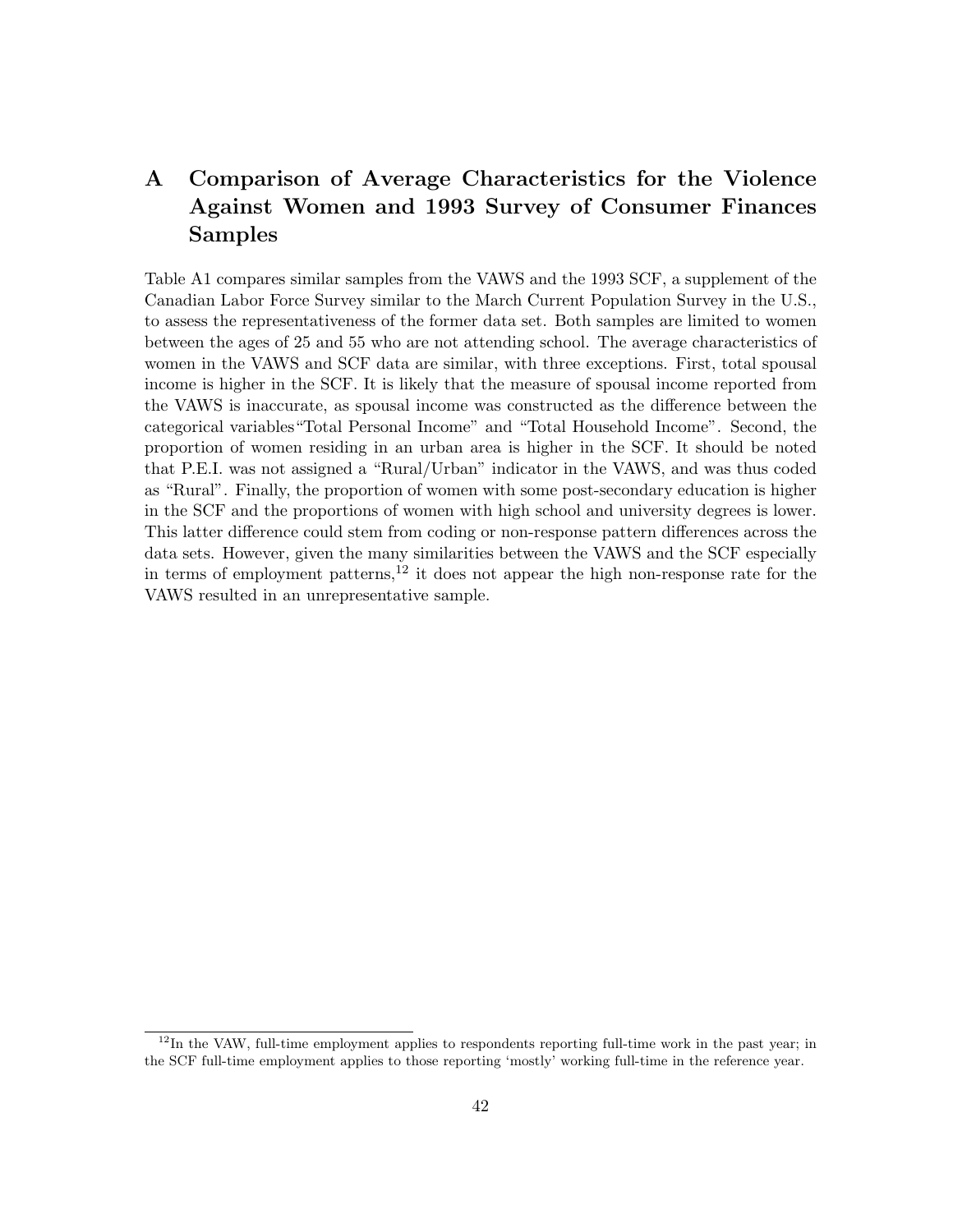| Variable                                         | SCF93 (1992 Income) | VAW (1993) |
|--------------------------------------------------|---------------------|------------|
| Total personal income                            | 20,448.48           | 21,933.72  |
|                                                  | (130.0261)          | (214.0748) |
| Total spousal income                             | 39,439.08           | 30,404.59  |
|                                                  | (286.5227)          | (257.1105) |
| Age of respondent                                | 38.6668             | 38.9941    |
|                                                  | (0.0582)            | (0.1038)   |
| Respondent resides in Nfld., N.S.,               | 0.0819              | 0.0859     |
| N.B. or P.E.I.                                   | (0.0019)            | (0.0034)   |
| Respondent resides in Quebec                     | 0.2555              | 0.2694     |
|                                                  | (0.0030)            | (0.0054)   |
| Respondent resides in Ontario                    | 0.3793              | 0.3624     |
|                                                  | (0.0034)            | (0.0059)   |
| Respondent resides in AB., SK.,                  | 0.1575              | 0.1657     |
| or MN.                                           | (0.0025)            | (0.0045)   |
| Respondent resides in B.C.                       | 0.1191              | 0.1165     |
|                                                  | (0.0022)            | (0.0039)   |
| Respondent resides in an urban area <sup>3</sup> | 0.8260              | 0.7456     |
|                                                  | (0.0026)            | (0.0053)   |
| Highest level of education is less               | 0.2311              | 0.2071     |
| than high school                                 | (0.0029)            | (0.0050)   |
| Highest level of education is                    | 0.2632              | 0.3197     |
| high school                                      | (0.0030)            | (0.0057)   |
| Highest level of education includes              | 0.3571              | 0.2964     |
| some post-secondary education                    | (0.0033)            | (0.0056)   |
| Highest level of education is a                  | 0.1486              | 0.1767     |
| university degree                                | (0.0025)            | (0.0047)   |
| Respondent worked in the reference year          | 0.7882              | 0.7685     |
|                                                  | (0.0028)            | (0.0052)   |
| Respondent worked or looked for work             | 0.8129              | 0.8165     |
| in the reference year                            | (0.0027)            | (0.0047)   |
| Number of weeks worked for respondents           | 0.8767              | 0.8906     |
| who reported working                             | (0.0020)            | (0.0033)   |
| Respondent worked full-time <sup>4</sup>         | 0.7652              | 0.7365     |
|                                                  | (0.0036)            | (0.0061)   |
| Respondent worked part-time                      | 0.2212              | 0.2635     |
|                                                  | (0.0035)            | (0.0061)   |

Table A1 Comparison of Average Characteristics for the Violence Against Women and Survey of Consumer Finances (1993) Samples

Note: standard errors in parentheses.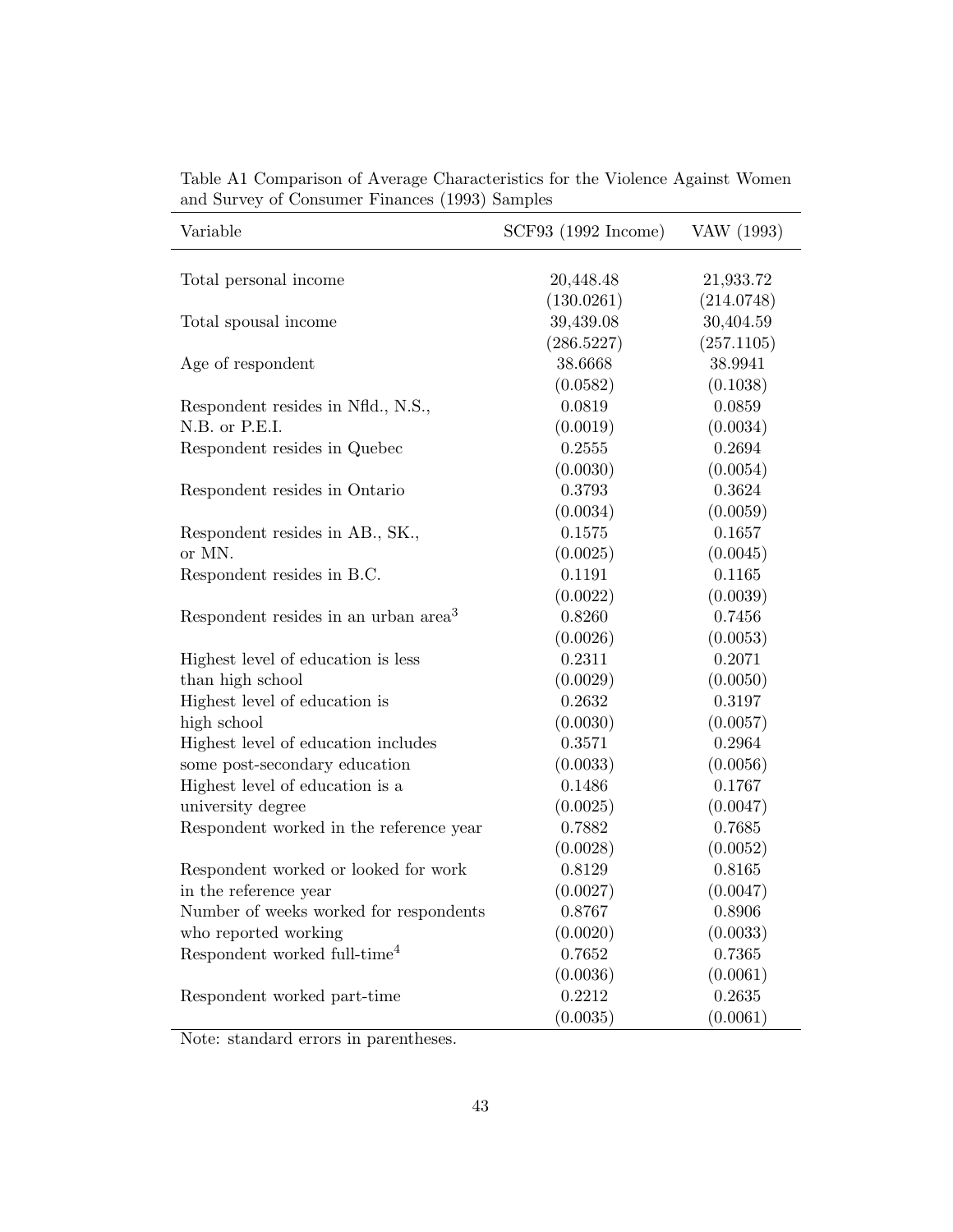## References

- [1] Bartel, Ann and Taubman, Paul. "Health and Labor Market Success: The Role of Various Diseases." Review of Economics and Statistics 71 (February 1979): 1-8.
- [2] Bartel, Ann and Taubman, Paul. "Some Economic and Demographic Consequences of Mental Illness." Journal of Labor Economics 4 (April 1986): 243-256.
- [3] Becker, Gary S. A Treatise on the Family. Enlarged Edition. Cambridge, Mass.: Harvard University Press, 1991.
- [4] Becker, Gary S., Landes, Elisabeth M., and Michael, Robert T. "An Economic Analysis of Marital Instability." Journal of Political Economy 85 (December 1977): 1141-1187.
- [5] Chirikos, Thomas N. and Nestle, Gilbert. "Further Evidence on the Economic Effects of Poor Health." Review of Economics and Statistics (February 1985): 61-69.
- [6] Day, Tanis. The Health-Related Costs of Violence Against Women in Canada. Center for Research on Violence Against Women and Children, 1995.
- [7] Dutton, D.G. The Domestic Assault of Women: Psychological and Criminal Justice Perspectives. Vancouver: UBC Press, 1995.
- [8] Eckstein, Zvi and Wolpin, Kenneth. "Dynamic Labor Force Participation of Married Women and Endogenous Work Experience." Review of Economic Studies 56 (July 1989): 375-390.
- [9] Farmer, Amy and Tiefenthaler, Jill. "An Economic Analysis of Domestic Violence." Review of Social Economy (Fall 1997): 337-358.
- [10] Fleming, J.B. Stopping Wife Abuse. Garden City, New York: Anchor, 1979.
- [11] Gelles, R.J. "Violence and Pregnancy: A note on the extent of the problem and needed services." The Family Co-ordinator, 24 (1975): 81-86.
- [12] Greaves, Lorraine, Hankivsky, Olena, and Kingston-Riechers, JoAnn. Selected Estimates of the Costs of Violence Against Women. Centre for Research on Violence Against Women and Children, 1995.
- [13] Ham, John C. and Lalonde, Robert J. "The Effect of Sample Selection and Initial Conditions in Duration Models: Evidence From Experimental Data on Training." Econometrica 61 (January 1996): 175-205.
- [14] Heckman, James J. "Sample Selection Bias as a Specification Error." Econometrica 47 (January 1979): 153-161.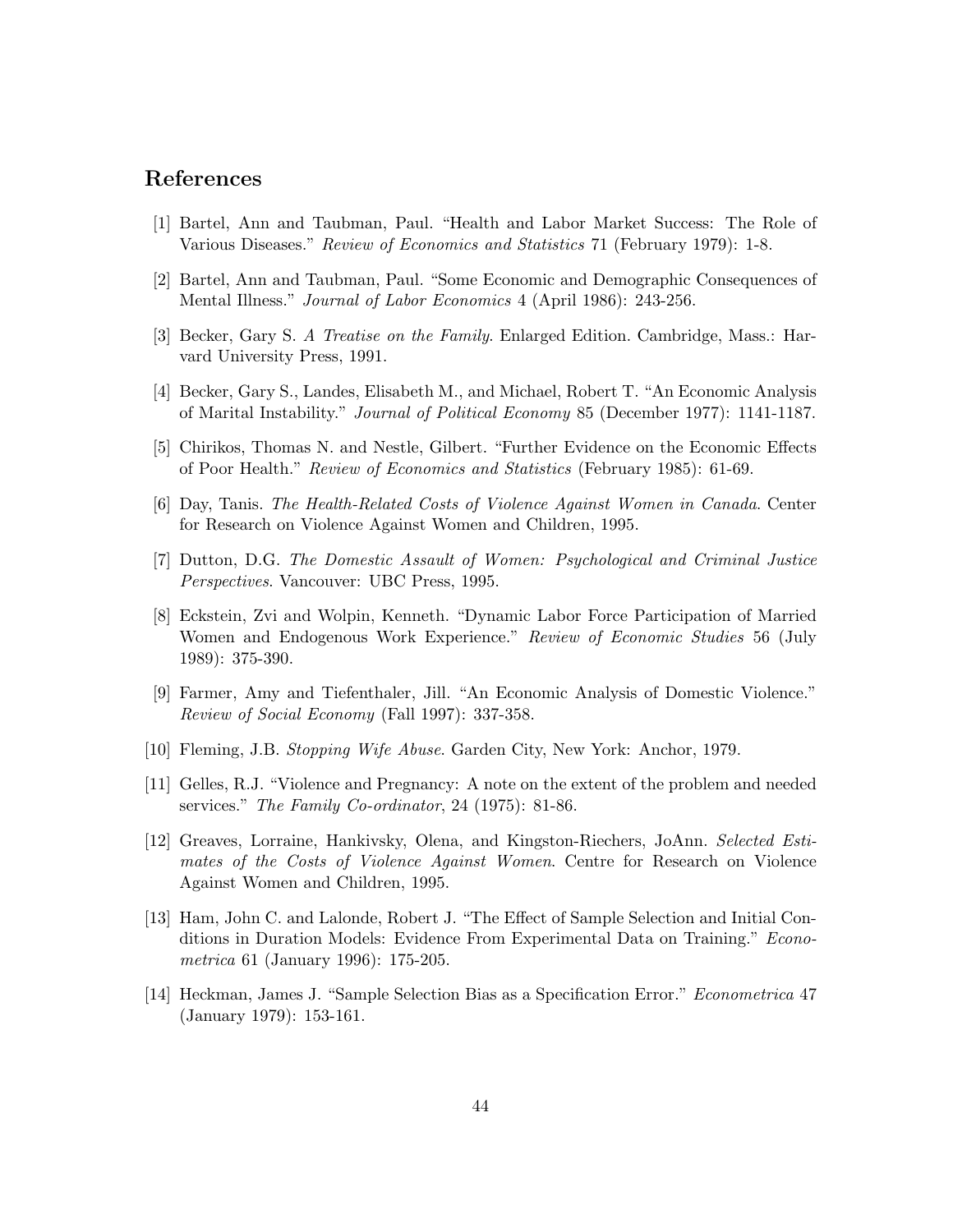- [15] Heckman, J. and Singer, B. "A Method For Minimizing the Impact of Distributional Assumptions in Econometric Models For Duration Data." Econometrica 52 (March, 1984): 271-320.
- [16] Johnson, William R. and Jonathan Skinner. "Labor Supply and Marital Separation." American Economic Review 76 (June 1986): 455-469.
- [17] Kingston-Riechers, JoAnn. "Does Economic Status Affect the Frequency of Domestic Abuse?" McMaster University, 1997.
- [18] Kingston-Riechers, JoAnn. "The Association Between the Frequency of Wife Assault and Marital Dissolution in Canada." Journal of Population Economics 14(2) (June 2001): 351-365.
- [19] Lloyd, Susan. "The Effects of Domestic Violence on Women's Employment." Law and *Policy*,  $(1997 \text{ (a)}).$
- [20] Lloyd, Susan. "The Effects of Violence on Women's Employment." Institute for Policy Research Working Paper 97-4 (1997 (b)).
- [21] Markowitz, Sara. "The Price of Alcohol, Wife Abuse, and Husband Abuse." NBER Working Paper 6916 (January 1999).
- [22] Okun, L. Woman Abuse: Facts Replacing Myths. Albany, NY: State University of New York Press, 1986.
- [23] Ratner, P.A. "Modeling Acts of Aggression and Dominance as Wife Abuse and Exploring Their Adverse Health Effects. Journal of Marriage and the Family 60(2) (May 1998): 453-465.
- [24] Rounsaville, B. "Theories in Marital Violence: Evidence From a Study of Battered Women." Victimology 3 (1978): 11-31.
- [25] Seitz, Shannon N. "Labor Supply, Divorce and Remarriage" University of Western Ontario, Working Paper 9903, 1999.
- [26] Seitz, Shannon N. "Employment and the Sex Ratio in a Two-Sided Model of Marriage" Queen's University, mimeo, 2002.
- [27] Statistics Canada. "The Violence Against Women Survey: Highlights." The Daily, Thursday, November 18, 1993. (a)
- [28] Statistics Canada. Violence Against Women Survey, Control Form, 1993. (b)
- [29] Statistics Canada. Violence Against Women Survey, Public Use Micro Data File Documentation and User's Guide, 1994 (a).